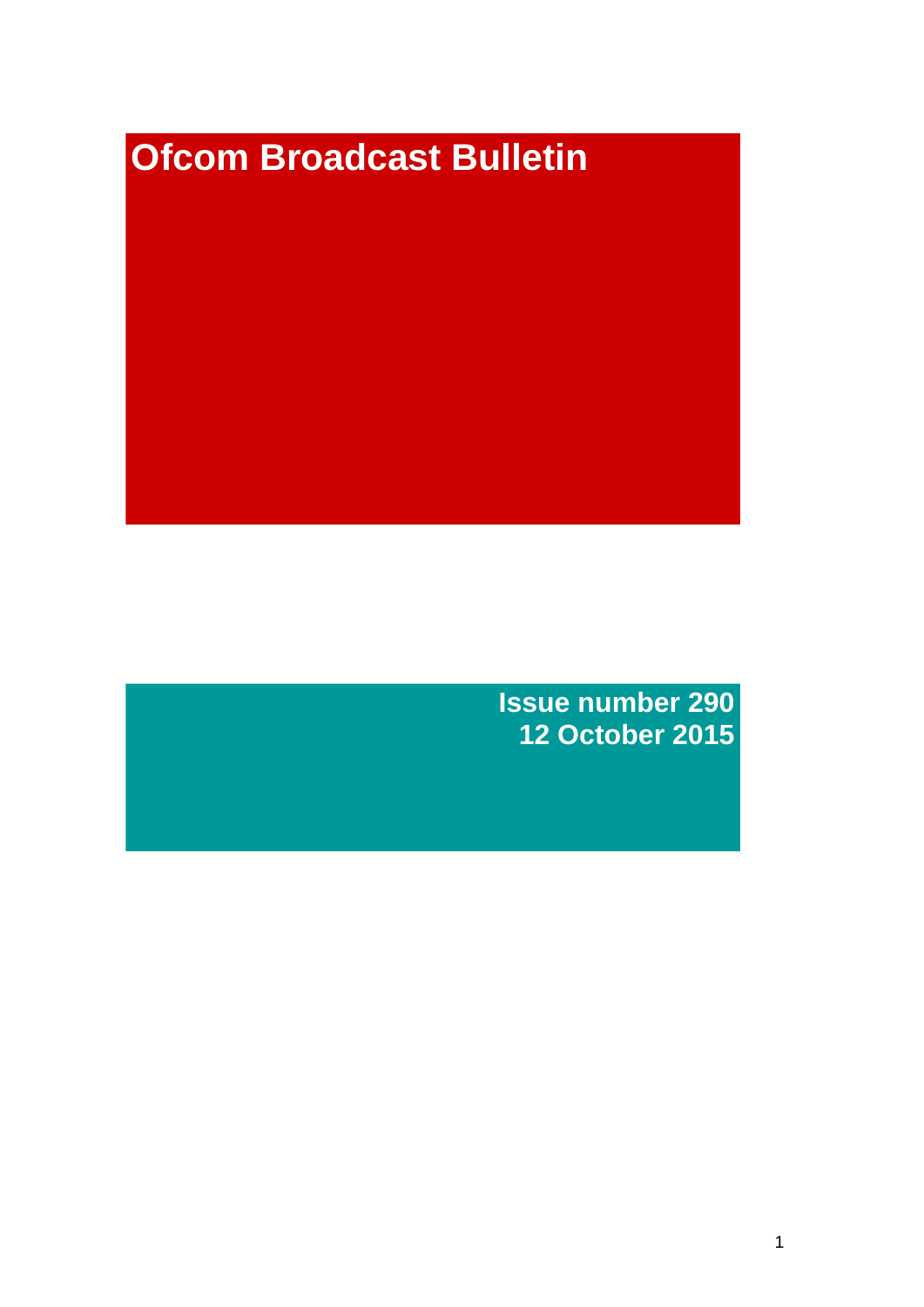# **Contents**

| Introduction                                                                                                                         | 3  |
|--------------------------------------------------------------------------------------------------------------------------------------|----|
| <b>Standards cases</b>                                                                                                               |    |
| <u>In Breach</u>                                                                                                                     |    |
| <b>Comedy Central Trailers</b><br>Various times pre-watershed, from December 2014 to May 2015                                        | 5  |
| <b>Norkin's List</b><br>NTV Mir Lithuania, 15 February 2015, 19:20                                                                   | 31 |
| <b>News</b><br>Bangla TV, 11 June 2015, 09:30                                                                                        | 42 |
| <b>Sponsorship credit</b><br>Live College World Series, BT Sport/ESPN (HD), 6 June 2015, 00:26                                       | 44 |
| Resolved                                                                                                                             |    |
| lan King Live<br>Sky News, 30 July 2015, 18:30                                                                                       | 47 |
| <b>Broadcast Licence Conditions cases</b>                                                                                            |    |
| <u>In Breach</u>                                                                                                                     |    |
| <b>Provision of licensed service</b><br>Voice of Africa Radio (Newham), 14 July 2015 to present                                      | 49 |
| Provision of information: community radio station finance reports<br>Various community radio licensees, year ending 31 December 2014 | 51 |
| <b>Investigations Not in Breach</b>                                                                                                  | 53 |
| <b>Complaints Assessed, Not Investigated</b>                                                                                         | 54 |
| <b>Complaints Outside of Remit</b>                                                                                                   | 61 |
| <b>Investigations List</b>                                                                                                           | 62 |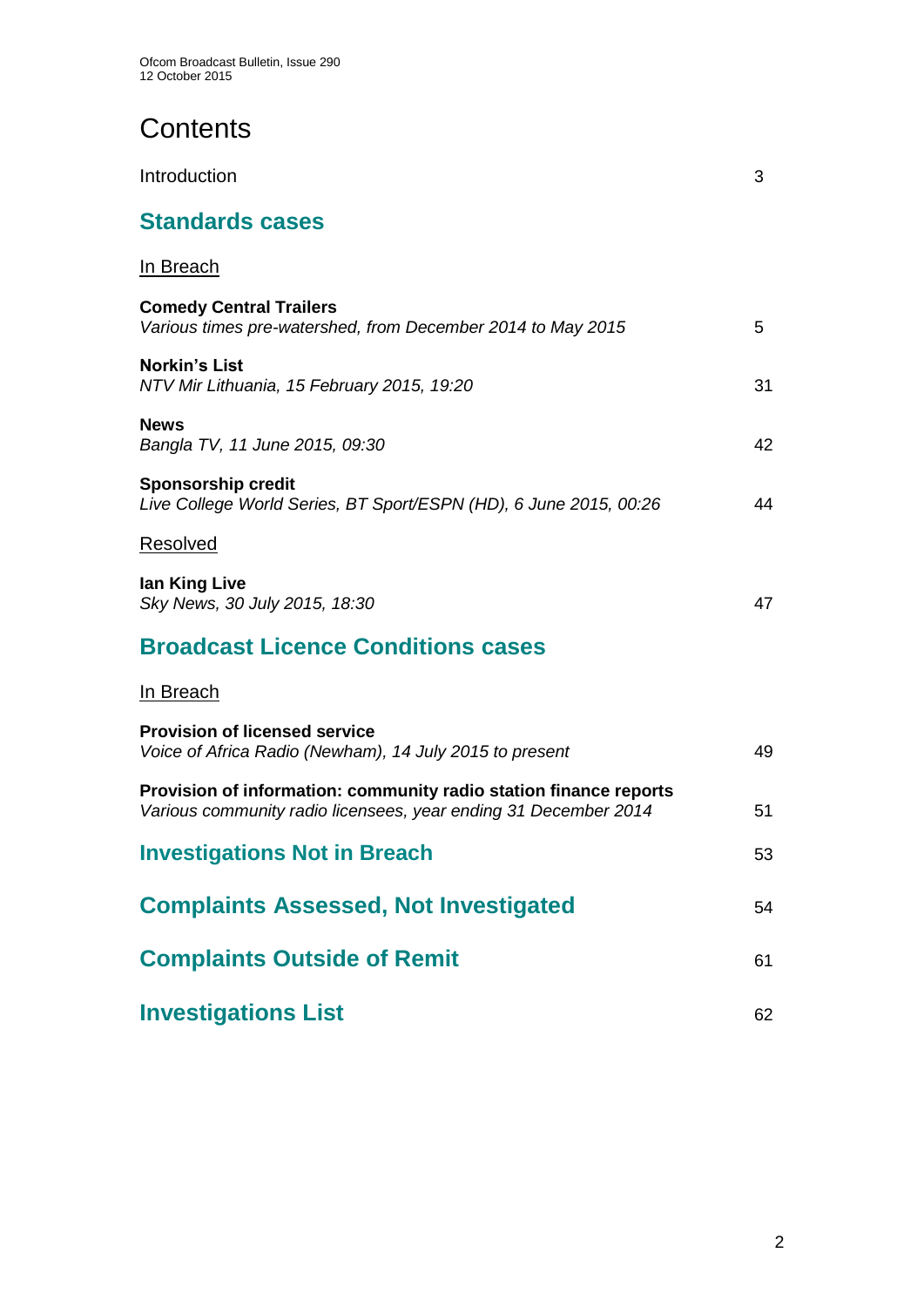# Introduction

Under the Communications Act 2003 ("the Act"), Ofcom has a duty to set standards for broadcast content as appear to it best calculated to secure the standards objectives<sup>1</sup>. Ofcom must include these standards in a code or codes. These are listed below. Ofcom also has a duty to secure that every provider of a notifiable On Demand Programme Services ("ODPS") complies with certain standards requirements as set out in the  $Act<sup>2</sup>$ .

The Broadcast Bulletin reports on the outcome of investigations into alleged breaches of those Ofcom codes below, as well as licence conditions with which broadcasters regulated by Ofcom are required to comply. We also report on the outcome of ODPS sanctions referrals made by ATVOD and the ASA on the basis of their rules and guidance for ODPS. These Codes, rules and guidance documents include:

- a) [Ofcom's Broadcasting Code](http://stakeholders.ofcom.org.uk/broadcasting/broadcast-codes/broadcast-code/) ("the Code").
- b) the [Code on the Scheduling of Television Advertising](http://stakeholders.ofcom.org.uk/broadcasting/broadcast-codes/advert-code/) ("COSTA") which contains rules on how much advertising and teleshopping may be scheduled in programmes, how many breaks are allowed and when they may be taken.
- c) certain sections of the [BCAP Code: the UK Code of Broadcast Advertising,](https://www.cap.org.uk/Advertising-Codes/Broadcast.aspx) which relate to those areas of the BCAP Code for which Ofcom retains regulatory responsibility. These include:
	- the prohibition on 'political' advertising;
	- sponsorship and product placement on television (see Rules 9.13, 9.16 and 9.17 of the Code) and all commercial communications in radio programming (see Rules 10.6 to 10.8 of the Code);
	- 'participation TV' advertising. This includes long-form advertising predicated on premium rate telephone services – most notably chat (including 'adult' chat), 'psychic' readings and dedicated quiz TV (Call TV quiz services). Ofcom is also responsible for regulating gambling, dating and 'message board' material where these are broadcast as advertising<sup>3</sup>.
- d) other licence conditions which broadcasters must comply with, such as requirements to pay fees and submit information which enables Ofcom to carry out its statutory duties. Further information can be found on Ofcom's website for [television](http://licensing.ofcom.org.uk/tv-broadcast-licences/) and [radio](http://licensing.ofcom.org.uk/radio-broadcast-licensing/) licences.
- e) rules and guidance for both [editorial content and advertising content on ODPS.](http://www.atvod.co.uk/uploads/files/ATVOD_Rules_and_Guidance_Ed_2.0_May_2012.pdf) Ofcom considers sanctions in relation to ODPS on referral by the Authority for Television On-Demand ("ATVOD") or the Advertising Standards Authority ("ASA"), co-regulators of ODPS for editorial content and advertising respectively, or may do so as a concurrent regulator.

[Other codes and requirements](http://stakeholders.ofcom.org.uk/broadcasting/broadcast-codes/) may also apply to broadcasters and ODPS, depending on their circumstances. These include the Code on Television Access Services (which sets out how much subtitling, signing and audio description relevant

<sup>1</sup>  $1$  The relevant legislation is set out in detail in Annex 1 of the Code.

 $2$  The relevant legislation can be found at Part 4A of the Act.

 $3$  BCAP and ASA continue to regulate conventional teleshopping content and spot advertising for these types of services where it is permitted. Ofcom remains responsible for statutory sanctions in all advertising cases.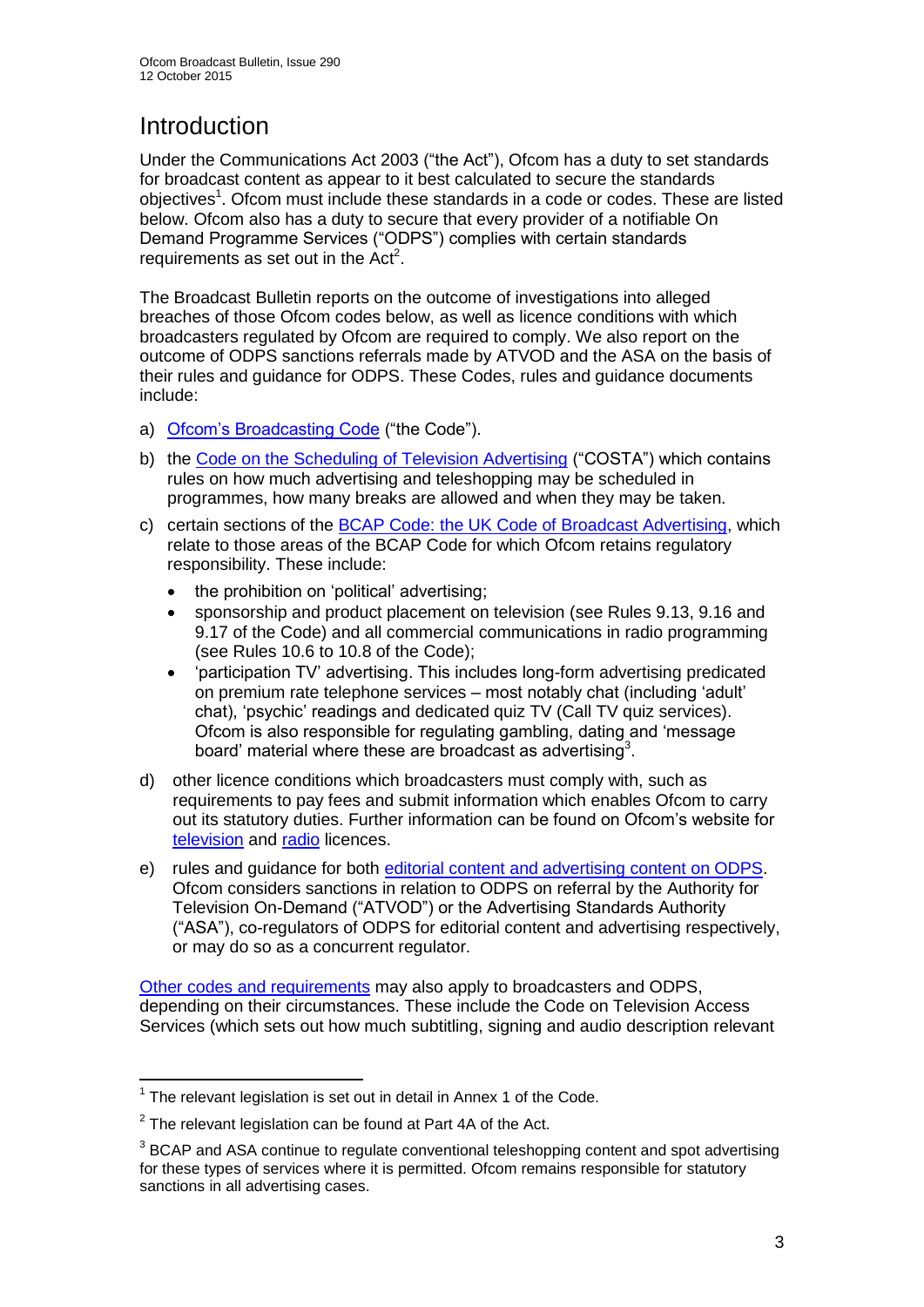licensees must provide), the Code on Electronic Programme Guides, the Code on Listed Events, and the Cross Promotion Code.

**It is Ofcom's policy to describe fully the content in television, radio and on demand content. Some of the language and descriptions used in Ofcom's Broadcast Bulletin may therefore cause offence.**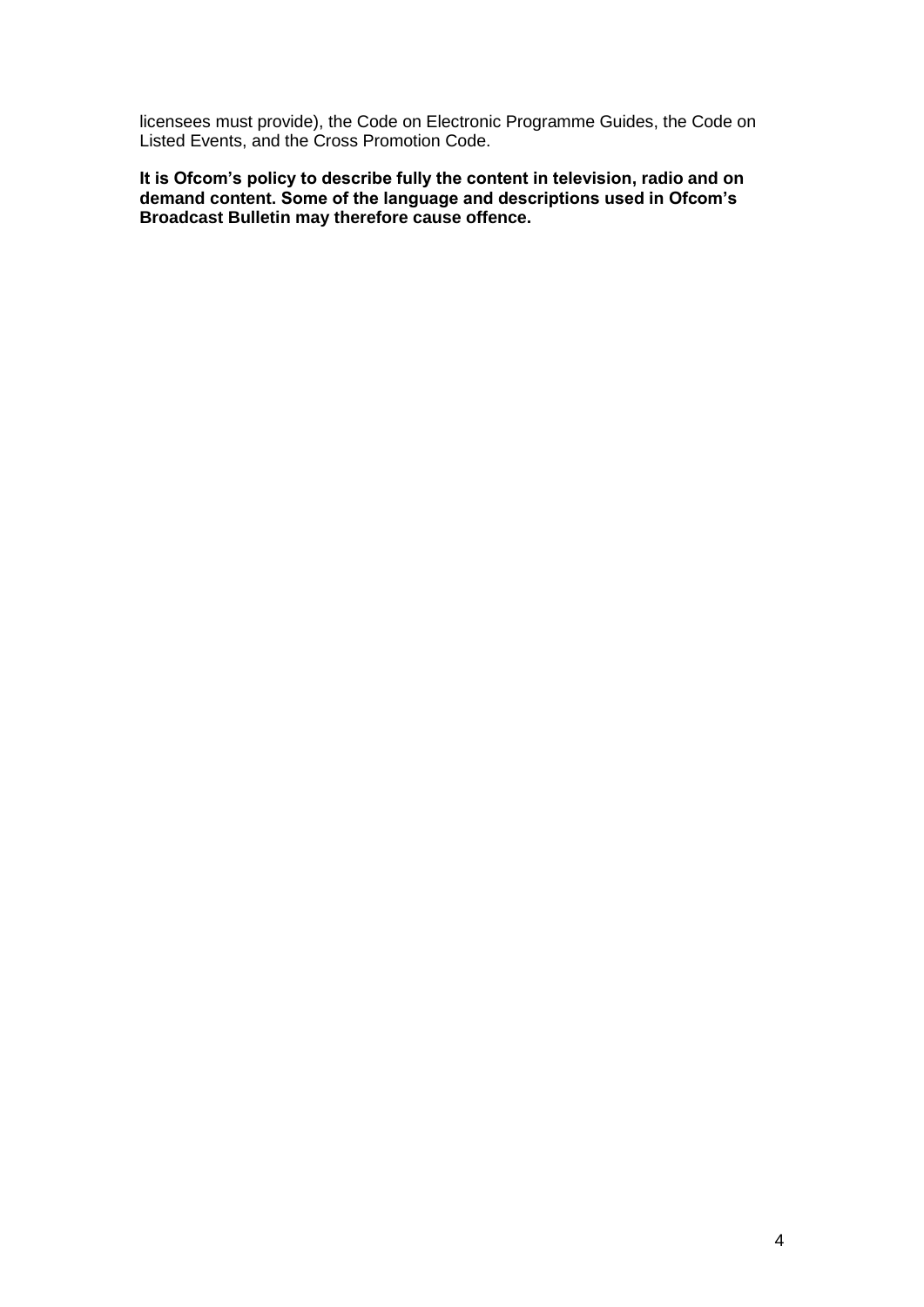# **Standards cases**

# **In Breach**

# **Comedy Central Trailers**

*Countdown to Christmas Comedy Trailer, Comedy Central, 24 December 2014, 09:30 Drunk History Trailer, Comedy Central, 4 January 2015, 15:45 Russell Howard Dingledodies Trailer, Comedy Central, 18 February 2015, 08:48 I Live With Models Trailers, Comedy Central and Comedy Central Extra, 18 February 2015, 09:46, and 3 March 2015, 15:45 Brickleberry Trailer (Panda), Comedy Central, 4 March 2015, 17:17 Brickleberry Trailer (Cat), Comedy Central, 8 March 2015, 10:35 Brickleberry Trailer (Horse), Comedy Central, 3 May 2015, 19:30 Brickleberry Trailer (Eagle), Comedy Central, 4 May 2015, 18:45 The Roast of Justin Bieber Trailer, Comedy Central, 14 March 2015, 08:37 John Bishop Live Trailer, Comedy Central and Comedy Central Extra, 27 March 2015, 15:42 Walking Dead Trailer, Comedy Central, 25 April 2015, 16:30 Russell Howard Trailer, Comedy Central, 30 April 2015, 15:30 South Park Erection Special, Comedy Central, 30 April 2015, 19:30 Broad City Trailer, Comedy Central, 10 May 2015, 16:59 All trailers were also broadcast on other various dates and times*

# **Introduction**

Comedy Central and Comedy Central Extra are channels featuring comedy series and stand-up comedy aimed at a primarily adult audience. The licences for Comedy Central and Comedy Central Extra are held by Paramount UK Partnership ("Paramount UK" or the "Licensee").

Ofcom received 206 complaints regarding the pre-watershed trailers set out above broadcast on Comedy Central and Comedy Central Extra. Complainants expressed concern that the content of these trailers were adult in tone, humour and language and were not suitable for children to view before the watershed. Some complainants expressed particular concern because the trailers were broadcast around or during back-to-back episodes of *Friends*, which complainants considered was a series likely to attract child viewers.

Full details of the pre-watershed trailers Ofcom investigated are set out below. However, examples of the nature of the complaints Ofcom received about the trailers are detailed below:

- comedian Russell Howard performing a stand-up routine which consisted of him saying *"hmmm, you filthy bitch"* in a trailer broadcast on Christmas Eve at 09:30 during the cartoon series *Penguins of Madagascar*;
- pre-watershed trailers for the post-watershed animation series *Brickleberry*  featuring cartoon animals being killed in a variety of different ways, such as a cat being shown falling from a tree into a tree shredder and its blood spurting out of the machine and onto a girl's face;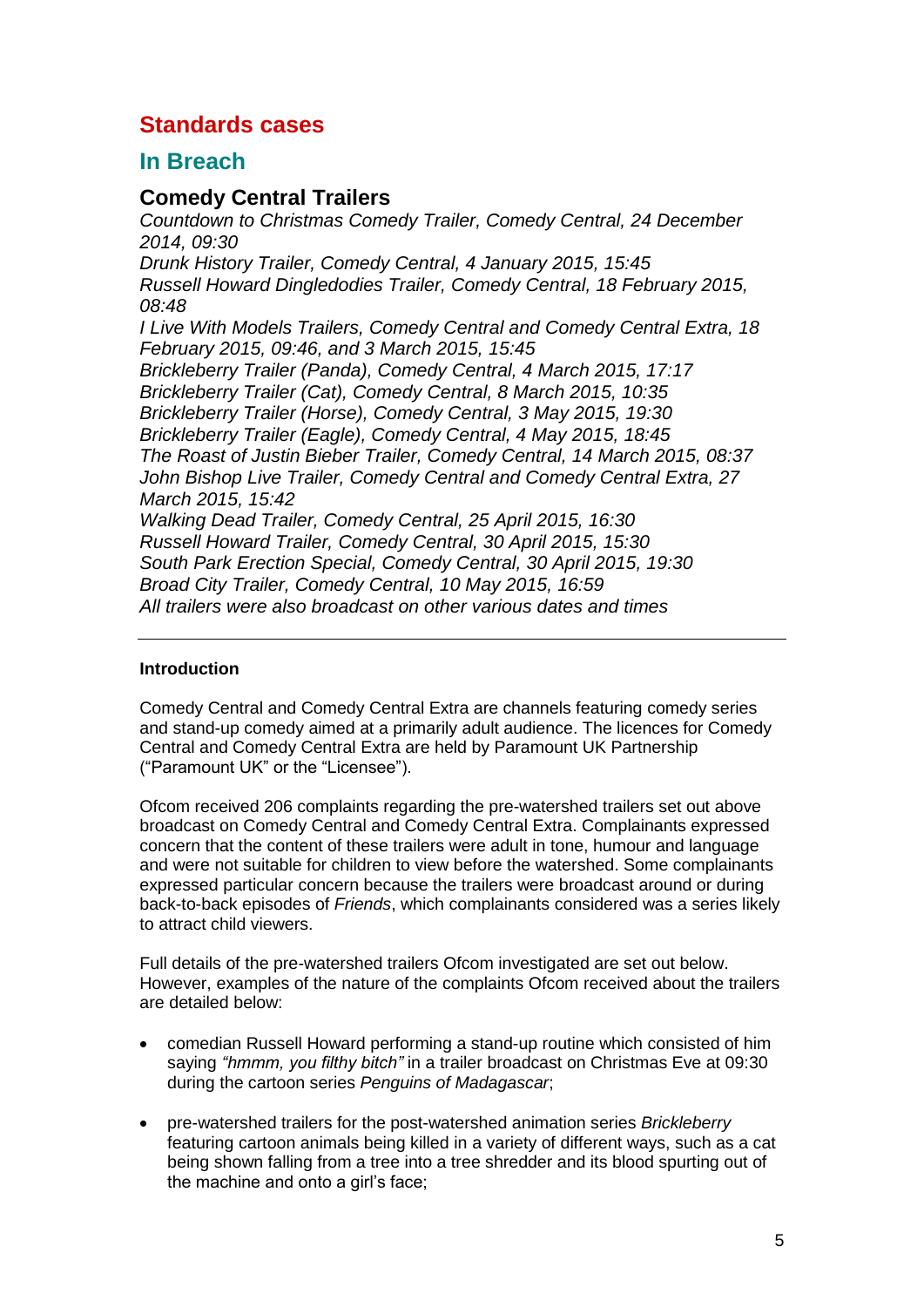- a trailer to promote a *South Park Erection Night Special* with the voiceover saying *"On May 7 only South Park can unite the nation around a shared love of knob gags, immigration, education, crime, and vaginas*...[a clip from the programme showing an anatomical drawing of the female reproductive system was featured at this point]*"*; and,
- a pre-watershed trailer featuring comedian Rob Delaney during his stand-up routine saying (while making a hand and finger movement around his groin area): *"I want to do a quick commercial for fingering because I've just learnt how to do it. My wife pulled me to one side because she said: 'What are you doing down there? I hate it, I hate you, you're damaging me'".*

# **Ofcom's investigation**

Given the range of complaints, Ofcom viewed a number of trailers and assessed their content and scheduling. We considered that 14 trailers (described in full in the Decision section below) raised potential issues which warranted investigation under Rule 1.3 of the Code. This states that:

"Children must...be protected by appropriate scheduling from material that is unsuitable for them."

In addition, Ofcom also assessed the *Russell Howard Trailer* broadcast on Comedy Central on 30 April 2015 which featured the edited clip of a stand-up performance by the comedian Rob Delaney against Rule 2.3. We considered this trailer raised potential issues which warranted investigation under both Rule 1.3 (as above) and Rule 2.3, which requires that:

"broadcasters must ensure that material which may cause offence is justified by the context…".

We therefore asked Paramount UK how the broadcast of these trailers complied with Rule 1.3 and (as regards the 30 April 2015 *Russell Howard Trailer*) Rule 2.3. We also asked the Licensee to provide us with details of when the trailers we were investigating were scheduled on Comedy Central and (as necessary) on Comedy Central Extra.

During the period of this investigation some trailers were broadcast which Ofcom viewed and immediately raised concerns. These were: the *Russell Howard trailer* featuring the Rob Delaney stand-up routine; the *Brickleberry* trailers; and, the *South Park Erection Special* trailer. Ofcom therefore contacted Paramount UK urgently on 6 May 2015 to inform the Licensee of our concerns, that it should consider taking any appropriate and immediate compliance measures in response, and to advise the Licensee that these trailers would also be investigated.

In response, the Licensee notified Ofcom that it had taken certain measures as regards the pre-watershed broadcast of some of the trailers. Paramount UK said that:

- *Brickleberry* trailers would no longer feature content that depicted cartoon animals dying or being killed;
- the *South Park Erection Special* trailer had been moved to post-watershed scheduling; and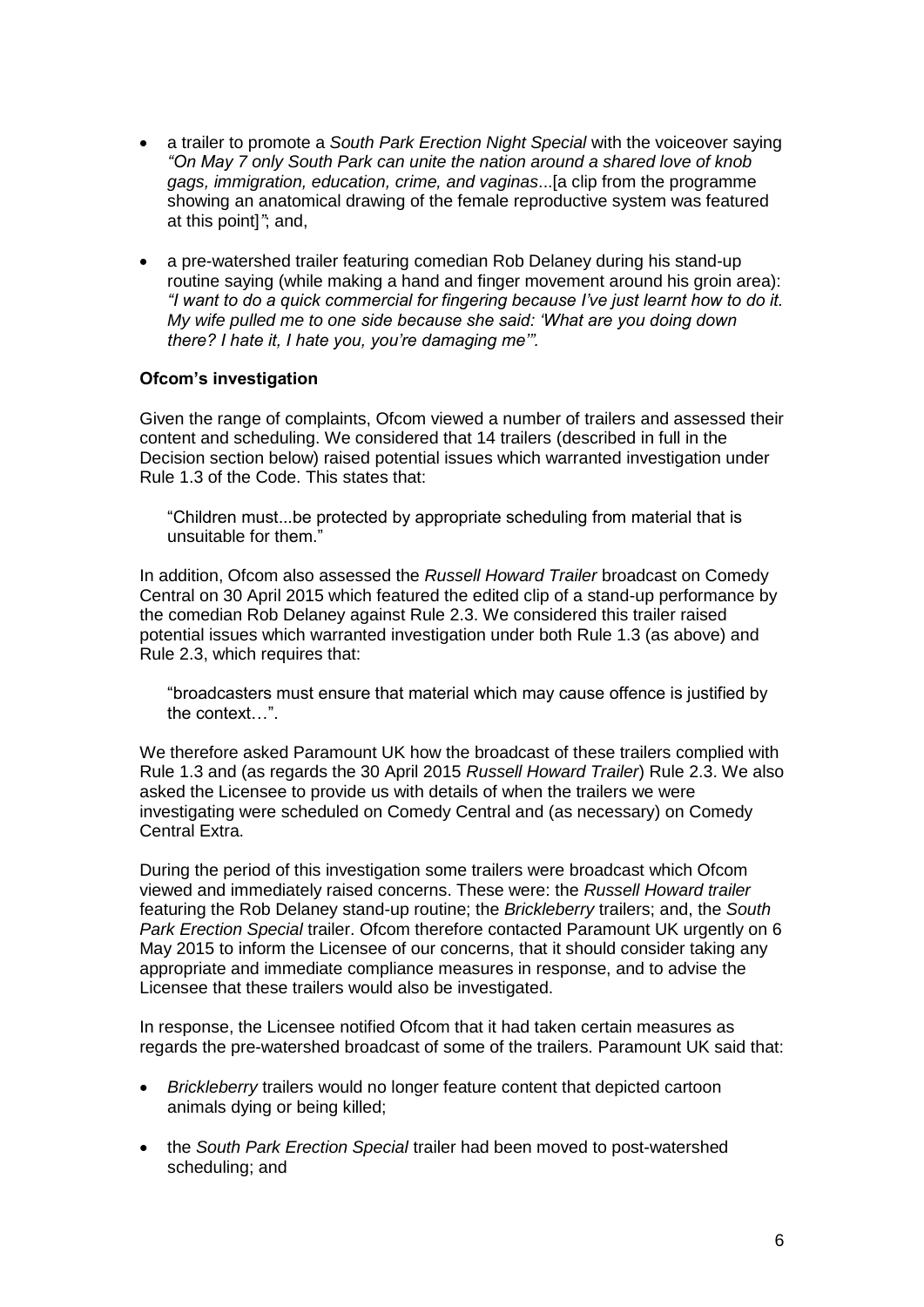the *Russell Howard* trailer featuring the stand-up routine with Rob Delaney had also been moved to a post-watershed schedule only. The Licensee said it had in fact decided to do this on 5 May 2015 (the day before Ofcom had contacted it) because Paramount UK had received a number of complaints directly from viewers. However Paramount UK confirmed that this decision had not been implemented immediately as a result of a problem with its internal procedures because staff with the necessary rights to amend the schedules were not available to unlock the system. This trailer was therefore removed from the prewatershed schedules only from the morning of 7 May 2015.

# **Licensee's response: general points**

Before seeing Ofcom's Preliminary View in this case (see below) and in its initial response to Ofcom the Licensee argued that none of the trailers breached Rule 1.3 or (as appropriate) Rule 2.3.

It set out some general points about its overall approach to the compliance of trailers on Comedy Central:

- Comedy Central was "neither intended to appeal to, nor aimed at children" (a point the Licensee said was relevant to each trailer Ofcom had asked Paramount UK to comment on) but nonetheless Paramount UK was aware of its responsibility and obligations under the Code, particularly in relation to protecting under-eighteens;
- the Licensee took its compliance obligations seriously: all teams worked closely together to ensure the channel's "on-air look" was carefully considered, and remained balanced between promoting content on the service and ensuring it remained appropriate for the audience;
- in terms of the Comedy Central schedule, the Licensee described its programming as "edgy". Its on-air look, including its trailers, aimed to reflect this;
- the channel's own research identified that parents who watch Comedy Central with their children considered that the trailers featuring innuendo "went over their children's heads". There was also "an acute awareness" by the Comedy Central audience that the channel was not aimed at children and they did not expect the content to be comparable to channels offering content aimed at families and children;
- Paramount UK therefore worked very hard to include in trailers references and comments that would "go over the heads of the younger viewers watching". The Licensee was confident that the trailers were "fresh and compelling" and could showcase the best of content without offending or concerning parents;
- the Licensee said it considered, overall, that the channel's "new approach" to trailers was "on the right side of the line" in style and content. It argued that this view was "vindicated" by Ofcom's earlier decision published in issue 274 of Ofcom's Broadcast Bulletin (2 March 2015) that a trailer for *I Live With Models* shown on Comedy Central had not warranted investigation and consequently further trailers were commissioned "in a similar vein." Paramount UK said that Comedy Central had therefore been surprised that Ofcom had launched investigations with regard to a number of trailers (as listed above), as they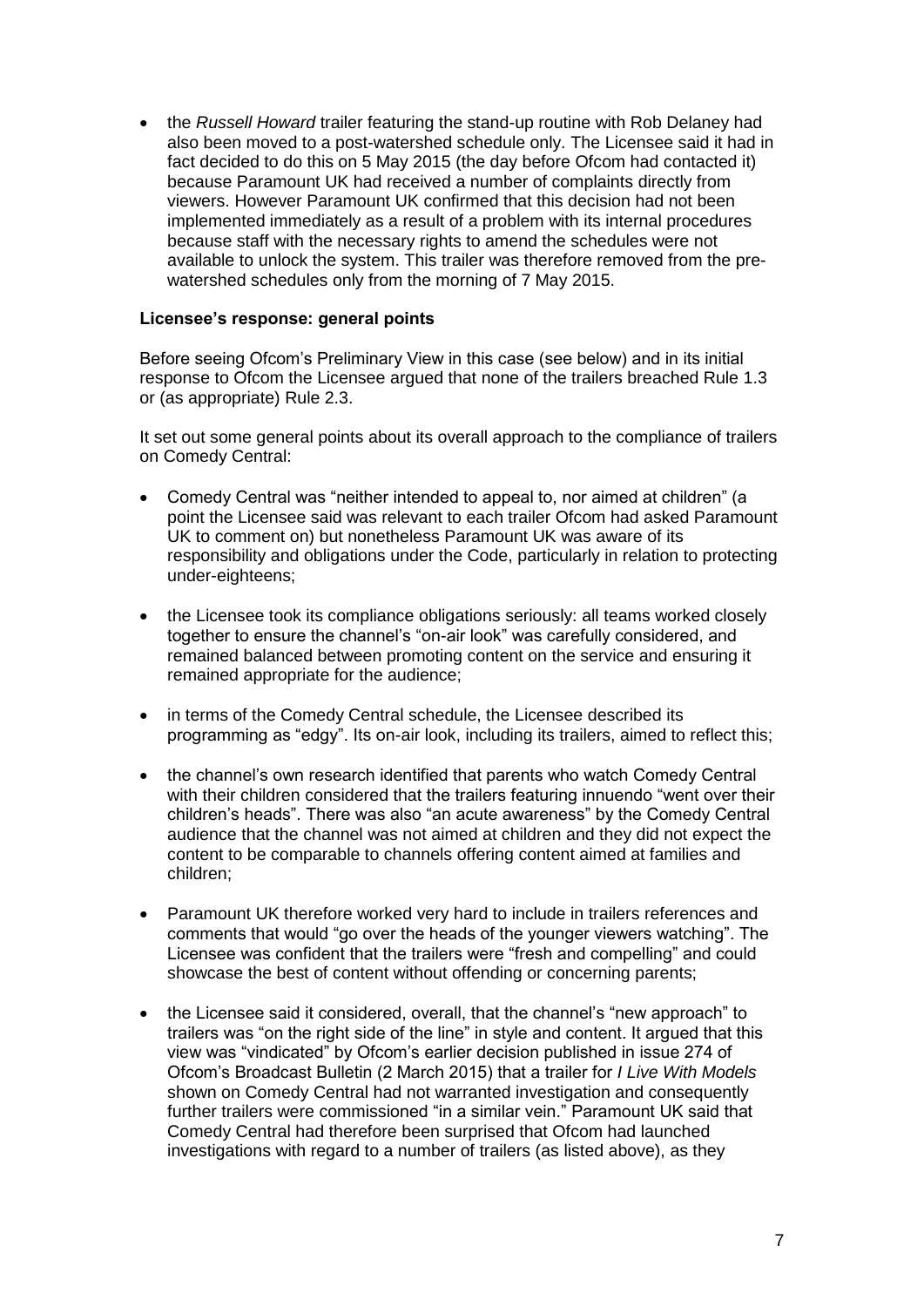included trailers that the channel considered Ofcom viewed as compliant with the Code;

- $\bullet$  the Licensee stated that it was concerned that the Child Index<sup>1</sup> measurement, previously used by the Licensee to determine the suitability of a programme in terms of the number of children watching, might not be considered by Ofcom "an acceptable way" to make scheduling decisions in daytime and that anything "that is not strictly child friendly must automatically be made post-watershed." The Licensee suggested that to "no longer be able to rely on children's index data and to make pre-watershed child proof" restricted its ability to broadcast content in line with its "grown-up comedy channel";
- the Licensee stated it had no intention to "push the boundaries" with the trailers Comedy Central had broadcast;
- in response specifically to the issue of the delay in stopping the showing of the *Russell Howard Trailer* featuring the stand-up routine by Rob Delaney prewatershed, Paramount UK accepted that a full review of its internal compliance processes for the classification of and scheduling of trailers was required. Accordingly, it said that the channel had reviewed, changed and strengthened its compliance sign-off processes and had simplified its classification system for trailers to two ratings: post 21:00 and daytime. This was "to remove any potential doubt about suitability". This new classification system replaced what were previously four categories for scheduling trailers on Comedy Central (Post 21:00, Post 19:00, Ex-kids<sup>2</sup> and Daytime). According to the Licensee, the new system would ensure that trailers could only be classified as "clean" or "post-watershed" with "no grey area".
- Paramount UK apologised for the "unfortunate sequence of events" which led to the failure to remove the *Russell Howard Trailer* from the pre-watershed schedules earlier. This flaw had "left Comedy Central unwittingly open to a potentially serious breach of…licence obligations" and therefore those processes had been immediately reviewed and changed.

 $1$  "Audience Indexing is used to predict whether a programme is likely to appeal particularly to various age groups of children or to children and young people. It allows broadcasters to target scheduling restrictions for certain types of advertising to reduce exposure among those groups [to inappropriate advertising, such as for alcohol or gambling]". See: BCAP Advertising Guidance Note no.4 on Scheduling and Audience Indexing, page 14, at [https://www.cap.org.uk/~/media/Files/CAP/Help%20notes%20new/Guidance%20note%20on](https://www.cap.org.uk/~/media/Files/CAP/Help%20notes%20new/Guidance%20note%20on%20Scheduling%20%20MASTER%20FINAL.ashx) [%20Scheduling%20%20MASTER%20FINAL.ashx.](https://www.cap.org.uk/~/media/Files/CAP/Help%20notes%20new/Guidance%20note%20on%20Scheduling%20%20MASTER%20FINAL.ashx) Audience Indexing results in an index score for each programme (or programme part in the case of long-form programming). The same Guidance Note states that: "A score of 120 is the threshold index score; an index score of 120 or higher indicates that a programme appeals particularly to children or children and young people, as they are disproportionately represented in the audience for the programme… This is commonly referred to as the '120 Index'".

 $2$  In its submissions to Ofcom the Licensee explained that its own scheduling definition of 'Exkids' meant that trailers and advertisements which it classified as 'Ex-kids' were not broadcast on Comedy Central and Comedy Central Extra between 16:00 and 19:00 hours on weekdays, and between 08:00 and 12:00 at weekends. This was because Paramount UK considered that children were more likely to be available to view at these times. The Licensee explained that it put no additional 'Ex-kids' scheduling restrictions in place during school holidays.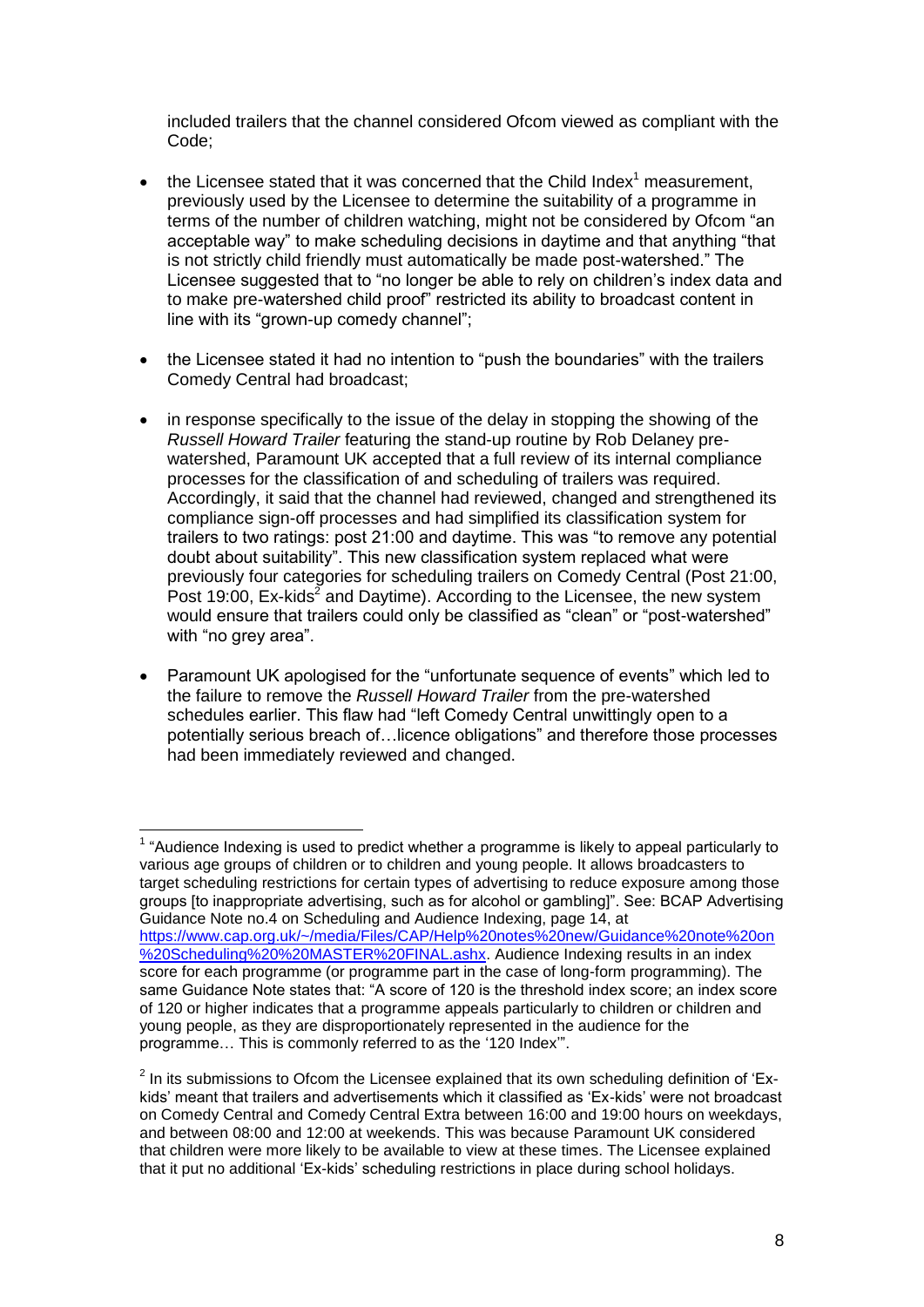# **Licensee's comments on Ofcom's Preliminary View**

Ofcom prepared a Preliminary View in this case, which recorded 14 separate breaches of Rule 1.3 as regards pre-watershed trailers, and, in addition, one breach of Rule 2.3, concerning the pre-watershed trailer for *Russell Howard* featuring the comedian Rob Delaney. In response to this Preliminary View, the Licensee said that it: "fully" accepted Ofcom's findings; had launched "a full investigation"; and acknowledged that it had "pushed the boundaries of our compliance practices for promos too far in recent months." Paramount UK said it was "now implementing new processes and practices to ensure it would be fully compliant going forward". The Licensee apologised and welcomed Ofcom's request (as set out in the Preliminary View) to meet Ofcom to discuss these compliance issues further.

# **Decision**

Under the Communications Act 2003, Ofcom has a statutory duty to set standards for broadcast content as appear to it best calculated to secure the standards objectives, one of which is that: "persons under the age of eighteen are protected". This objective is reflected in Section One of the Code.

In reaching its decisions, Ofcom must also take into account the broadcaster's and audience's right to freedom of expression. This is set out in Article 10 of the European Convention on Human Rights. Article 10 provides for the right of freedom of expression, which encompasses the right to hold opinions and to receive and impart information and ideas without interference by public authority. Applied to broadcasting, Article 10 therefore protects the broadcaster's right to transmit material as well as the audience's right to receive it as long as the broadcaster ensures compliance with the Rules of the Code and the requirements of statutory and common law.

Rule 1.3 states that broadcast material which is unsuitable for children must be appropriately scheduled. Whether the content of a trailer is unsuitable for children depends on all the relevant circumstances. Appropriate scheduling is judged by a number of factors including: the nature of the content; the likely number and age range of the audience; the start and finish time of the programme; and likely audience expectations.

When scheduling trailers, particularly pre-watershed, broadcasters have less freedom than with programmes. When scheduling programmes licensees can take account of, for example, the time of the broadcast, any warnings given to viewers, and the audience profile and expectations for the particular programme, such as whether it is well established or likely to appeal to a child audience. With trailers, on the other hand, viewers come across them unawares, and audience expectations of what is appropriate are affected not only by the time and date of the broadcast, but the programming it is scheduled during and around.

Ofcom guidance on the watershed on television includes advice concerning Rule 1.3 and, specifically, the scheduling of trailers<sup>3</sup>. This guidance clearly advises broadcasters that the content of pre-watershed trailers should be appropriate for a pre-watershed audience. This is particularly important where the trailers are promoting post-watershed programming because trailers do not provide any context or warning to viewers in advance about the material they are about to see. Parents

 3 <http://stakeholders.ofcom.org.uk/binaries/broadcast/guidance/831193/watershed-on-tv.pdf>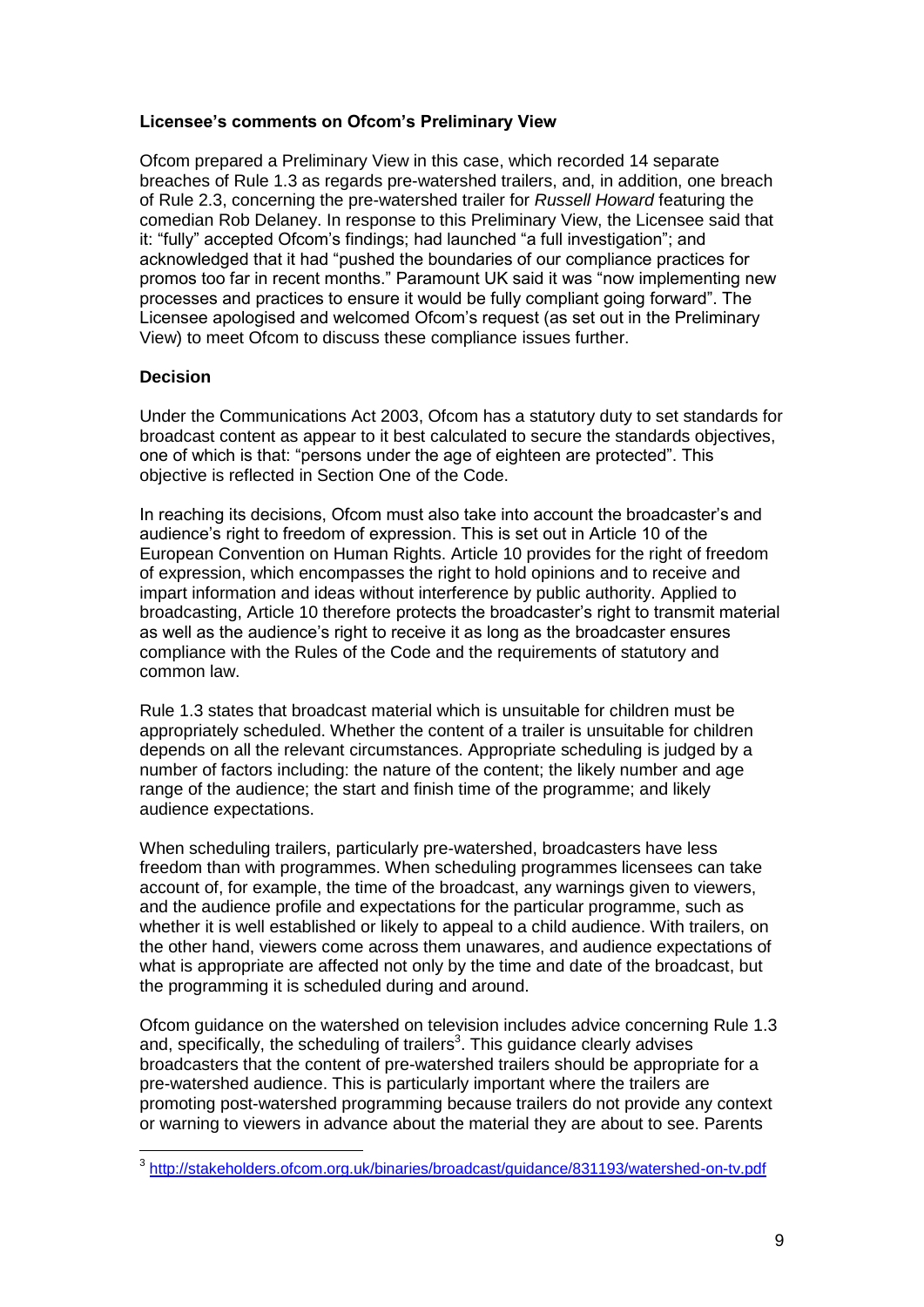and carers should be able to anticipate that any material broadcast pre-watershed, which children are available to view, has been scheduled appropriately for all children under the age of 15. Whether a particular trailer is appropriately scheduled prewatershed often depends on the context. For example, different considerations may apply when deciding how to schedule a trailer for a programme originally produced for a post-watershed audience, as opposed to a pre-watershed audience, or to broadcast it on a Saturday weekend morning compared to term time, before and after normal school hours, or perhaps at 20:00, when it is likely that there would be a smaller child audience available to view.

Rule 1.3 makes clear that in deciding appropriate scheduling for pre-watershed trailers (and for all pre-watershed programmes), licensees need to take care in assessing the likely number and age range of children in the audience, taking into account school time, weekend and holidays. In making this assessment, Ofcom cautions broadcasters to take care in their use of Audience Indexing (see footnote 1). As the Broadcast Committee of Advertising Practice ("BCAP") has made clear, Audience Indexing aims to help broadcasters identify programmes that appeal particularly to children so that they can comply with the scheduling rules for broadcast advertising set out in the BCAP Code, and decide where best to place certain categories of advertising<sup>4</sup>. The primary purpose of Audience Indexing is therefore to assist broadcasters in placing advertising and sponsorship credits appropriately, taking into account that broadcast advertising is subject to a number of strict content restrictions set out in the BCAP Code. Audience Indexing is not intended to serve as the basis for compliance decisions involving editorial material, for example in a pre-watershed trailer, which is subject to the different requirements of the Broadcasting Code.

In its general comments (and comments on specific trailers – see below) Paramount UK argued that many of the adult references in the trailers of concern to Ofcom "went over the heads" of children watching. Ofcom disagreed. Many younger children may not have understood the sexual and other references aimed at an adult audience. Ofcom was of the view, however, that a number of older children in the audience would have been likely to have understood a considerable number of the references. The fact that they did so, did not mean either that such references in these prewatershed trailers were suitable for them to view, or that they were appropriately scheduled. Ofcom noted that a number of the 14 pre-watershed trailers we investigated were watched by significant numbers of children aged ten to 15. For example: the *Drunk History Trailer* was broadcast at a time when 12,300 children aged between ten and 15 were watching Comedy Central (just over 14% of the total audience); 18,200 children in the same age group were in the audience (19.8% of the total number of viewers) at the time the *South Park Trailer* was broadcast; and, *The Walking Dead* trailer was shown at a time when 6,200 children aged ten to 15 were viewing (15% of the total audience).

In the Licensee's general comments (see above), Paramount UK argued that Comedy Central was "neither intended to appeal to, nor aimed at children". As already pointed out, we asked the Licensee to provide us with details of when the trailers we were investigating were scheduled on Comedy Central and (as necessary) on Comedy Central Extra. Ofcom carefully assessed this information. It showed clearly that all the trailers we were investigating were broadcast on a number of occasions throughout the day and during the evening pre-watershed on particular days, and on a number of different dates on these channels.

<sup>&</sup>lt;sup>4</sup> BCAP Advertising Note no.4, pages 3 and 4. See footnote 1.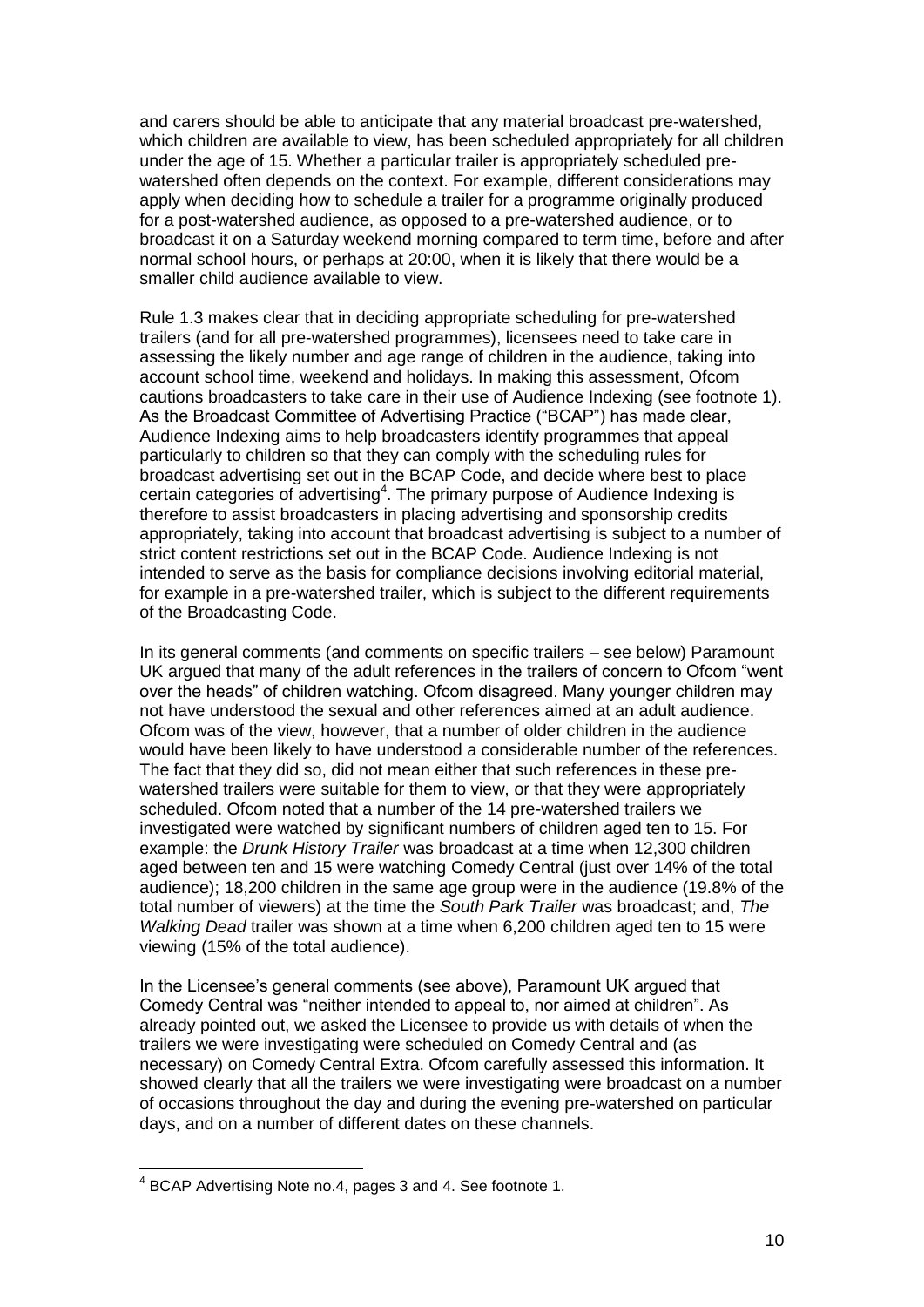We also noted that the majority of the trailers complained about and which we investigated were broadcast during back-to-back episodes of *Friends* scheduled at various times during the day and evening on Comedy Central. In its representations to Ofcom with regard to the *Drunk History Trailer*, broadcast during an episode of *Friends* in January 2015, the Licensee confirmed that this trailer was shown at times when the child viewing audience reached or exceeded the child index (Audience Indexing) threshold of 120<sup>5</sup>. The Licensee therefore acknowledged that "at weekends and early evening week nights, particularly during *Friends*, there will be children available to view".

We therefore examined BARB audience data for various dates and times between 3 March and 30 April 2015 when *Friends* was shown pre-watershed on Comedy Central and when we knew the trailers we were investigating were broadcast. This BARB viewing data indicated that at certain times pre-watershed significant numbers of children aged under 15 were viewing content on Comedy Central at times when *Friends* was broadcast. We noted that on a weekday evening, for example on 3 March 2015 around 19:30 and 19:45, as many as 20,700 children were viewing *Friends* (27.7% of the total audience), while on a Sunday morning, for example on 8 March 2015 at around 09:40, 8,300 children were viewing *Friends* (18.9% of the audience). In our opinion there would clearly have been children available to view whenever episodes of *Friends* were broadcast during the day or evening prewatershed on Comedy Central.

The Licensee pointed out that Ofcom had previously considered complaints about certain Comedy Central trailers and concluded these had not raised any issues under the Code. In response, Ofcom underlined that each decision on whether a trailer is appropriately scheduled pre-watershed depended on individual circumstances. Just because Ofcom decided that a specific trailer, when broadcast on a particular time and date pre-watershed, did not raise potential issues on the Code, did not mean that the Licensee could rely on that decision to schedule the same or similar trailer on other occasions pre-watershed and assume that it would also comply with Rule 1.3.

A summary of each trailer, the Licensee's specific representations with regard to Rule 1.3 and in one case Rule 2.3, and Ofcom's Decision on each trailer, are detailed below.

# Rule 1.3

Ofcom considered each of the 14 trailers to assess firstly whether they were unsuitable for children, and if so whether they were appropriately scheduled.

# *Countdown to Christmas Comedy Trailer***, Comedy Central, 24 December 2014, 09:30 (and various other dates and times pre-watershed)**

This trailer featured a "countdown" of the comedy shows on Comedy Central over the Christmas holiday period. It included short edited clips of the various comedians performing stand-up routines or clips from the programmes. One clip featured the comedian Russell Howard performing a stand-up routine which consisted only of him saying: *"hmmm, you filthy bitch".* This trailer was broadcast at various times prewatershed during the Christmas and New Year school holidays, including Christmas Eve. Ofcom noted in particular one occasion when it was broadcast on Christmas Eve at 09:30 during the cartoon series *Penguins of Madagascar*.

 5 See footnote 1.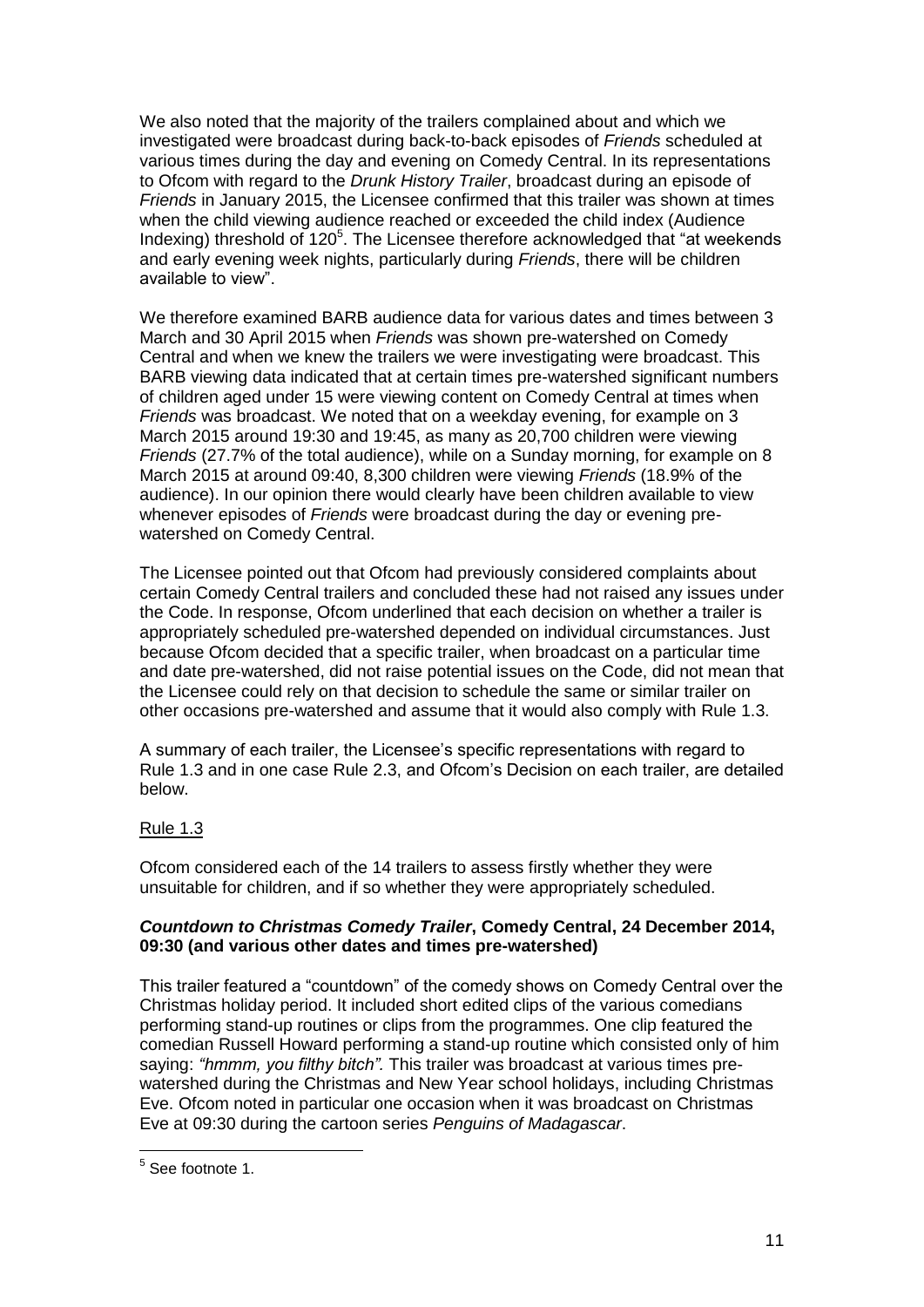#### *Response*

In its initial response to Ofcom, the Licensee said that although the word "bitch" had the potential to cause offence, Ofcom's 2010 offensive language research<sup>6</sup> indicated that audiences considered this word to be of "medium acceptability" and the word was used only once in this trailer. The Licensee acknowledged that trailers come into the home "unawares" but stated that the service had previously broadcast trailers containing "similar language" and, in its view, these had served as a benchmark of audience expectation.

Paramount UK acknowledged that as the trailer was broadcast during the school holidays there were potentially more children available to view, particularly because it was broadcast during *Penguins of Madagascar* which appealed more to children than the channel's usual content. The Licensee referred to its viewing figures which indicated that 3,700 children viewed the trailer, representing 11% of the audience, and the Child Index was 76.3, significantly below what the Licensee described as its "threshold of 120". For this reason, and the context, the Licensee argued this trailer did not breach Rule 1.3.

#### *Decision*

Ofcom's concern here was the use of the word "bitch" in a trailer, where there clearly was very little or no context around the word to justify its use. Clearly the broadcast of offensive language in pre-watershed trailers may be a factor in assessing whether they are unsuitable for children. Ofcom's 2010 offensive language research<sup>7</sup> indicated that audiences considered this word to be of "medium acceptability". The research stated that the word "bitch" was grouped with other words like "bastard" and "slag" because "they were thought to be 'stronger' swear words". As a result some participants thought there were some contexts in which these words would be acceptable on television pre-watershed. However, they said "care needed to be taken over their use, based on…particularly whether children were likely to be…watching…". Ofcom's view is that licensees must consider with care whether to include the word "bitch" in pre-watershed trailers, especially when used in conjunction with adjectives like "filthy" and on a Christmas holiday morning when considerable numbers of children are available to view. On balance therefore we considered that this material was unsuitable for children when included in this trailer.

We went on to assess whether this trailer was appropriately scheduled. We noted that the Comedy Central channel is not aimed at children nor on the whole likely to appeal to them. Nonetheless, this trailer was broadcast during an episode of *Penguins of Madagascar*, a television series originally broadcast on the children's channel Nickelodeon and based on the BBFC rated "U" film. This programme was in Ofcom's opinion clearly aimed at a child audience. Further, it was scheduled on Christmas Eve morning, and so during the school holidays when children were likely to view and when parents could have reasonably expected all material broadcast, including trailers, would be suitable for young viewers. BARB audience figures indicated that a significant number of the viewers of the trailer were children. Between 09:15 and 09:30, about 6,300 children were watching (18.6% of the total of almost 34,000 viewers), and around 5,100 of these were aged 4 to 9 years old. Between 09:30 and 09:45, about 3,900 children were watching (12.4% of 31,400 viewers), all of whom were aged 4 to 9 years old.

 6 <http://stakeholders.ofcom.org.uk/binaries/research/tv-research/offensive-lang.pdf>

<sup>&</sup>lt;sup>7</sup> See Footnote 1.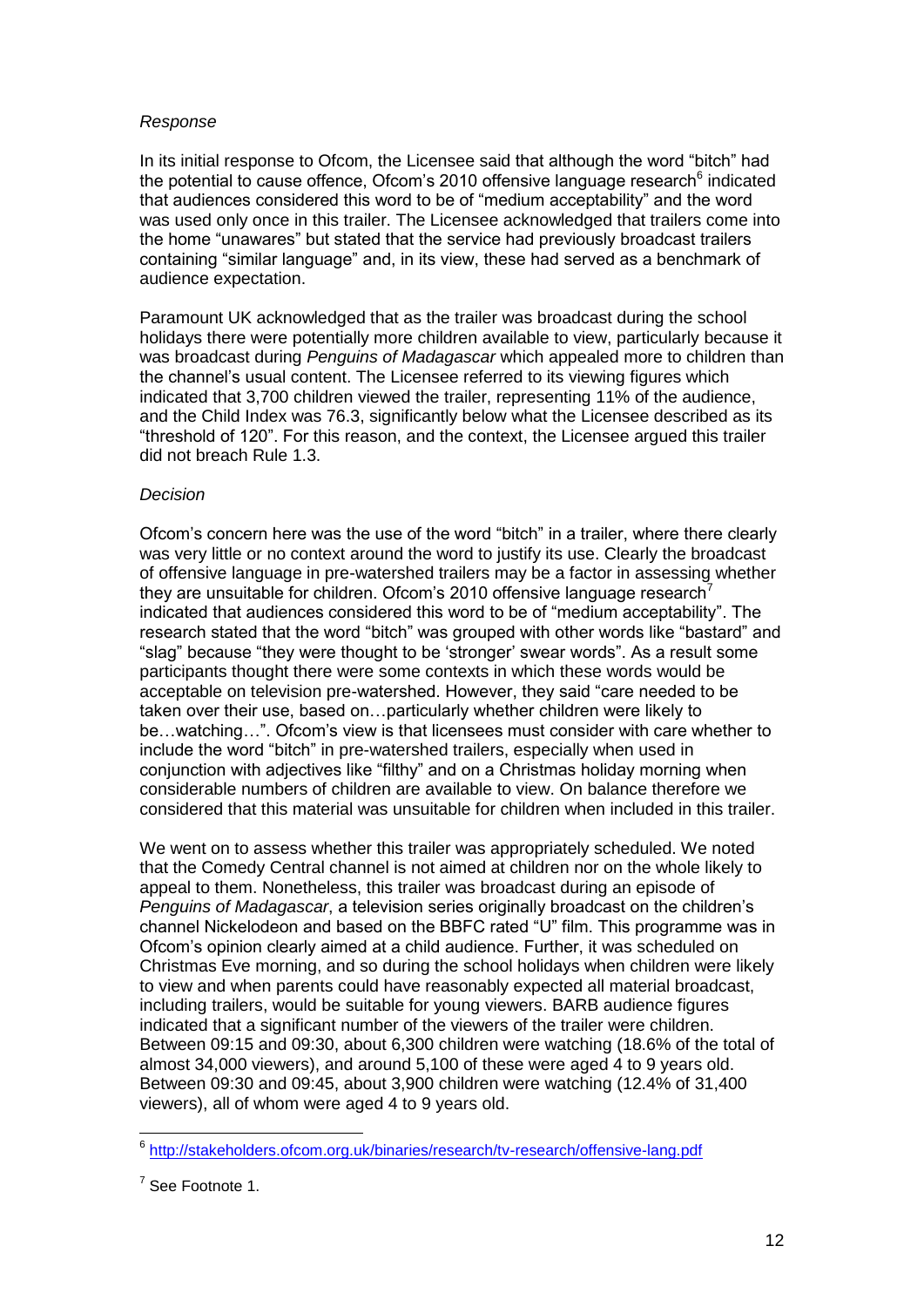Ofcom's language research showed that the context in which the word "bitch" is used is important. In the context of this trailer, for the reasons explained above, its use was unsuitable for children. In Ofcom's opinion, by showing this trailer on a date and at the time when it was clearly likely that children would watch (and indeed did watch in considerable numbers), and on other dates and at other times pre-watershed, it was not appropriately scheduled.

Ofcom has welcomed the Licensee's further comments in response to the Preliminary View in which it has "fully" accepted Ofcom's findings and was now taking steps to ensure compliance going forward.

# **Decision: Breach of Rule 1.3**

# *Drunk History Trailer,* **Comedy Central, 4 January 2015, 15:45 (and various other dates and times pre-watershed)**

This trailer featured, at the start, an older man sitting in a library, described by a caption as "A Sober Historian", explaining an "historical" event as: *"Cromwell and his male entourage entered this very library with the young maiden together amongst the books – hence the word 'bookkake'".* The invented word "bookkake" was pronounced as and referred to "bukkake", which is a sex act in which a group of men ejaculate on a woman. The trailer was shown pre-watershed at the weekend and during episodes of *Friends*.

# *Response*

In its initial response to Ofcom, Paramount UK explained this trailer was a "humorous play on words as opposed to being a graphic description of a sexual practice portrayed in a graphic and salacious manner" with the historian sitting in a library and referring to the sexual practice of "bukkake" as "bookkake". Although the word related to a sexual practice, the Licensee argued it would not have been widely known and would "certainly not be understood by children". In the Licensee's view, although viewers may have come across this trailer unawares, it was not beyond their expectations to hear a word describing a sexual practice when used in a humorous context.

The Licensee acknowledged that at weekends, early evening week nights and "particularly during *Friends*" there "will be children available to view". The Licensee said that "[t]o this end we carefully scrutinise audience data for such time slots to gauge how high our Child Index is." The Licensee said its audience data for 4 January 2015 at 15:45 suggested that 22,300 children viewed the trailer, which represented 19% of the audience and which had a Child Index of 122.9 which was "slightly above our threshold of 120". However, Paramount UK argued this data did not indicate that Comedy Central appealed to children or that they were particularly likely to be viewing this channel. For this reason and, because children would not have understood the term "bukkake", it did not consider this trailer was in breach of Rule 1.3.

# *Decision*

This trailer included the use of the invented word "bookkake", which was a deliberate play on the word "bukkake". "Bukkake" being an adult term referring to a sexual practice associated with pornography. Ofcom considered that the use of the term in this trailer may not have been understood by younger children, but we were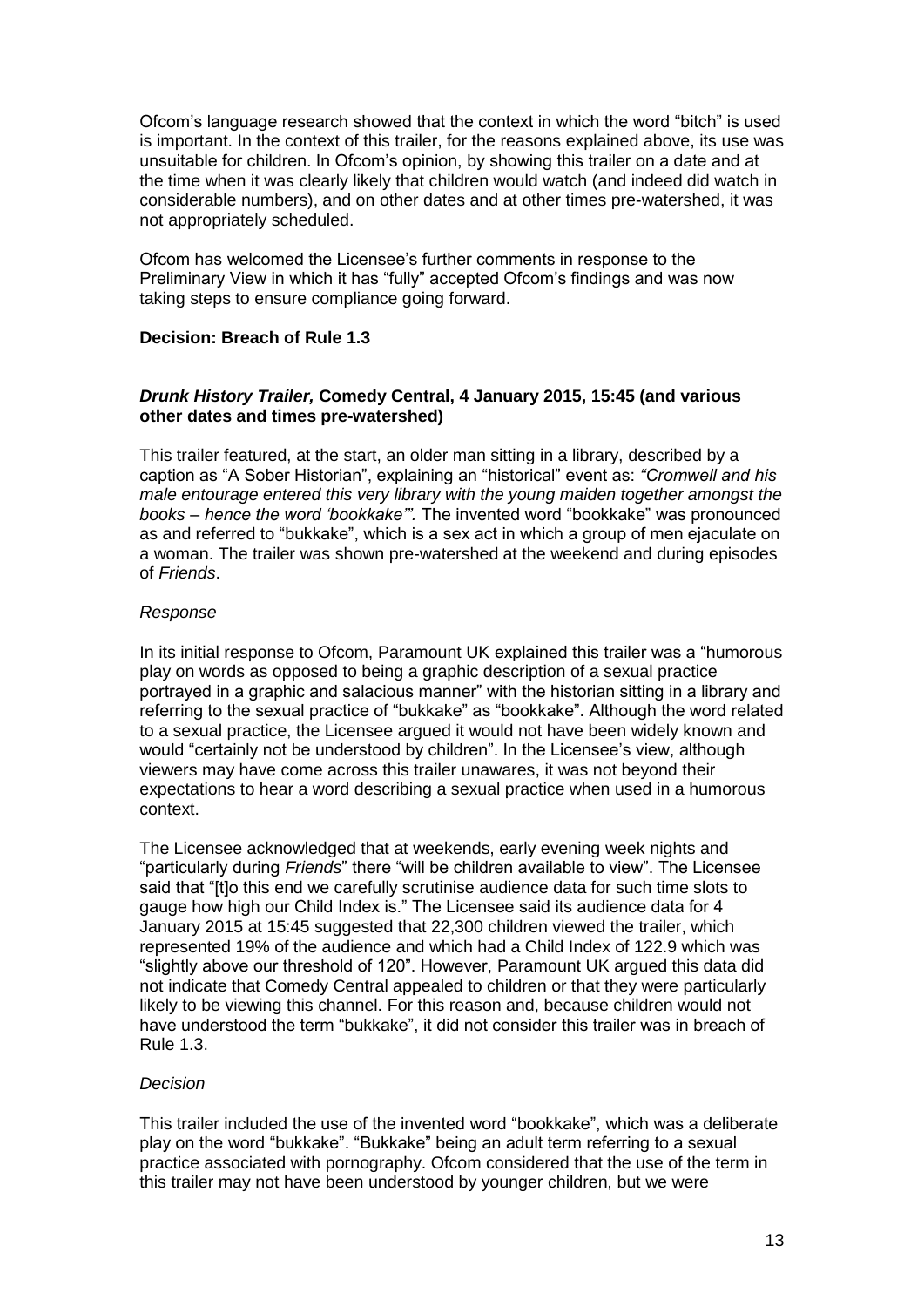concerned that a number of older children would already be familiar with the term, or at least curious to find out what the word meant.

We noted that the term was used as a play on words in the trailer based on a fictional historical event in a library – hence the word pronounced as "book-kake". The term was clearly intended as an innuendo and was an indirect and inexplicit reference to the sexual practice. However, it was also used in the context of a trailer for a postwatershed programme, *Drunk History*, clearly aimed at an adult audience. Comedy Central described the programme on its website as: "top UK comedians relate their favourite historical stories while getting absolutely bladdered on a mixture of beers, wines and spirits. Their slurred versions of history are then acted out, word for word, by a host of well-known actors, celebrities and comedians…". The trailer for the programme therefore featured a number of contributors drinking alcohol, speaking in a slurred manner and in Ofcom's view, overall, this trailer had an adult tone and contained adult humour.

For these reasons we considered that this trailer was not suitable for children.

We went on to consider whether the Licensee scheduled this trailer appropriately to protect children. We noted that Comedy Central is not a channel aimed at children nor, generally, likely to appeal to children. However, this trailer was broadcast during episodes of *Friends*, a series which Paramount UK confirmed in its own submissions to Ofcom attracts a child audience. Further, on 4 January it was broadcast on a weekend and during the school holidays when children were available to view and when parents could have reasonably expected all material broadcast, including trailers, to be suitable for young viewers. BARB audience figures indicated that a significant number of viewers at the time this trailer was broadcast were children. Some 19,300 children viewed the trailer when shown on 4 January 2015 at 15:45, which represented 22% of the total audience. Of these 19,300 children, 12,300 were aged 10 to 15 (14.1% of the total audience) and 7,000 were aged 4 to 9 (8% of the total audience)<sup>8</sup>.

Ofcom disagreed with the Licensee's argument that the use of the term "bookkake" (when clearly but implicitly referring to a sexual practice associated with pornography) was suitable for children because it would not have been "widely known" nor understood by them, and because it was said in a humorous context. In our opinion, the use of the term in a trailer with adult tone and humour indicated that the Licensee had not sufficiently considered the likelihood of children being in the audience when scheduled around *Friends*.

Ofcom has welcomed the Licensee's further comments in response to the Preliminary View in which it has "fully" accepted Ofcom's findings and was now taking steps to ensure compliance going forward.

# **Decision: Breach of Rule 1.3**

 $8$  The viewing figures cited by Ofcom differ to those used by the Licensee as Paramount UK refer to "its audience data for 4 January 2015 at 15:45" while Ofcom has sourced the audience data from BARB.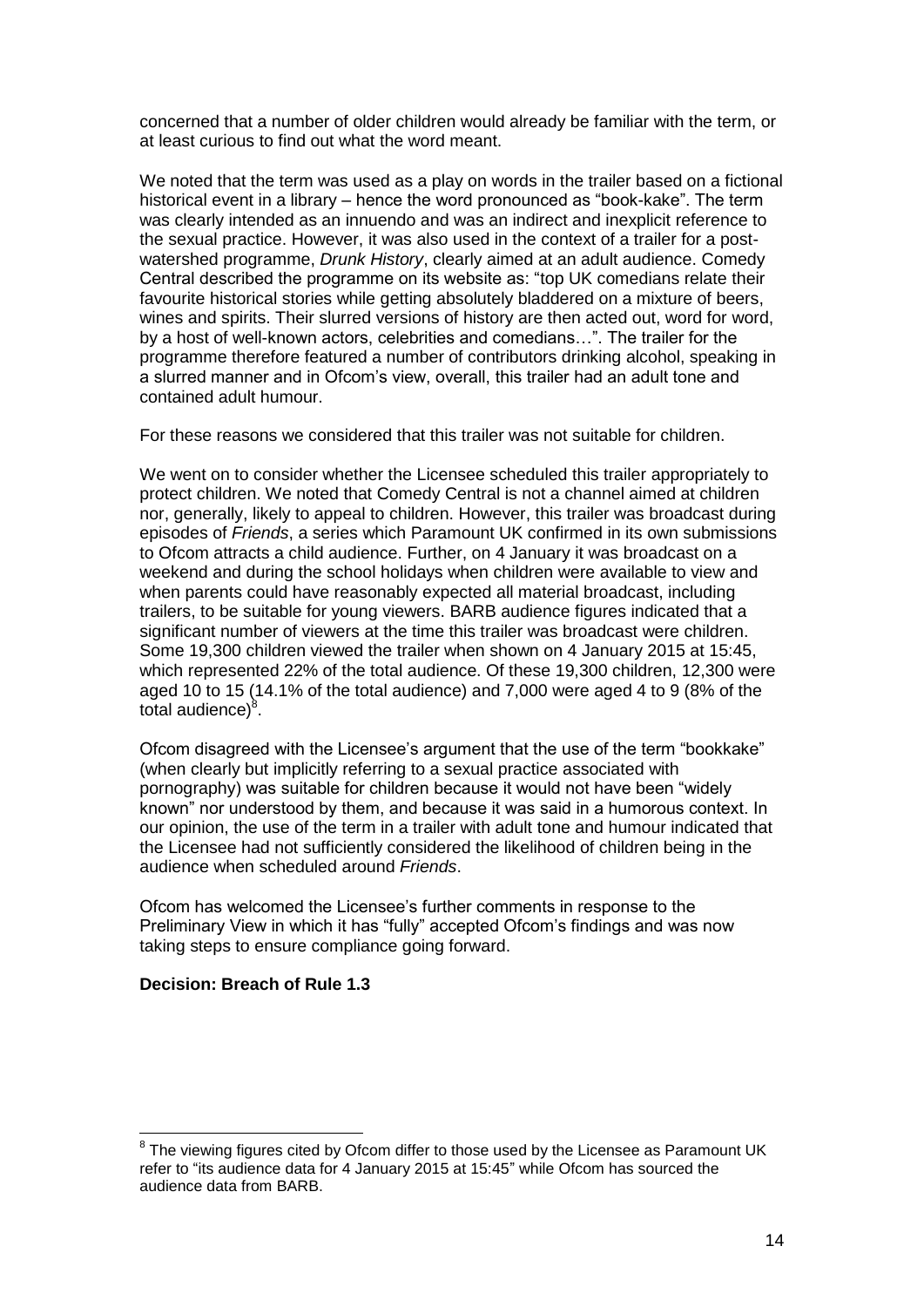### *Russell Howard Dingledodies Trailer***, Comedy Central, 18 February 2015, 08:48 (and various other dates and pre-watershed)**

This trailer featured Russell Howard performing a stand-up routine. The on-screen text *"Magic Fanny"* appeared in large letters, and then a clip of the comedian delivering a joke as part of a stand-up routine followed. He said: *"Gig of my life. Wembley Arena. My friends saw my mum, as people are filing into this gig, pointing at her vagina going, 'That's where the magic comes from!'"* As Russell Howard told the joke he pointed to his groin to mimic the actions of his mother when she made her comment.

# *Response*

In its initial response to Ofcom, the Licensee explained that there was no graphic or sexual description or discussion in the trailer about the vagina of Russell Howard's mother, and the word "vagina" was used in a non-sexual context which meant it was suitable for daytime. It added that the word "vagina" was used frequently on daytime television, on shows such as *This Morning* which Paramount UK asserted "draw high children's viewing". In the context of this trailer, the use of the word "was not intended to offend or make a sexual joke". Further, there was "no humour being drawn from the word, a sexual act or any description of Russell's mother's vagina." It was obviously a "ridiculous story where the surreal nature draws the humour."

Regarding the caption, which included the words "Magic Fanny", the Licensee considered that neither the graphic nor the use of the word "fanny" constituted offensive language. It said it was an extremely mild word, used as an affectionate substitute term or playground description for female genitalia rather than with an offensive or sexual connotation. Therefore the use of the words "vagina" and "fanny" in this context were justified and acceptable for daytime on Comedy Central. Nonetheless, the Licensee said it had classified this trailer as "Ex-kids", meaning that it was not scheduled between 16:00-19:00 on weekdays. It also said that the ratings, for the date and time when the trailer was shown, (as detailed above) showed a Child Index of zero.

#### *Decision*

Ofcom's concern here was the adult tone and humour of this pre-watershed trailer. While the word "vagina" can clearly be suitable for broadcast during the day, Ofcom would normally anticipate that there would be appropriate editorial context for its use. In this case, however, the nature of the trailer provided little or no context. The clip used in this pre-watershed trailer, taken from a live stand-up performance included in a post-watershed broadcast, was clearly aimed at the adult audience who were watching the comedian and were the target audience of the *Russell Howard Dingledodies* programme. In Ofcom's view this joke contained adult humour and was not suitable for children.

We then assessed whether it was appropriately scheduled. We noted that the Comedy Central channel is not aimed at children nor on the whole likely to appeal to them. Nonetheless this trailer was broadcast on 18 February 2015 in the morning during the school half-term holidays, which meant it was shown at times when children were available to view. Further, Ofcom was aware that this trailer was broadcast on other dates and times pre-watershed during episodes of *Friends.* As demonstrated by BARB audience data for Comedy Central, *Friends* is a programme likely on occasions to attract a significant child audience when shown pre-watershed. Therefore, even though in this case the BARB data indicated a zero child audience, it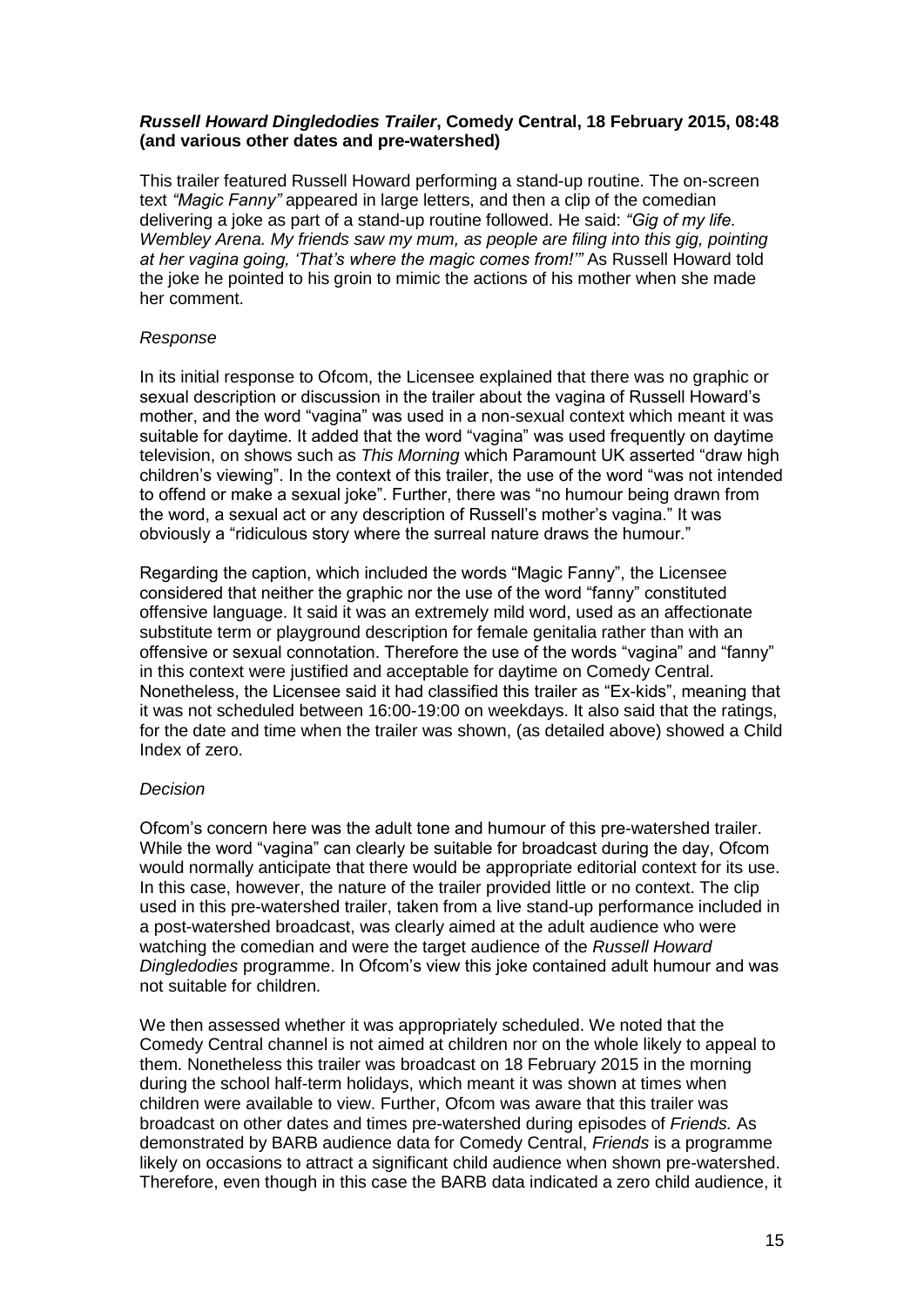was nonetheless scheduled on various dates and at times when children were available and likely to view.

We took into account the clear adult tone and the humour of this trailer which meant that, in our view, the use of the word "vagina" in these circumstances was unsuitable for children. By showing this trailer on dates and at times when children would be watching or were available to view, the Licensee did not schedule it appropriately.

Ofcom has welcomed the Licensee's further comments in response to the Preliminary View in which it has "fully" accepted Ofcom's findings and was now taking steps to ensure compliance going forward.

# **Decision: Breach of Rule 1.3**

#### *I Live With Models Trailer,* **Comedy Central Extra, 18 February 2015, 09:46, (and various other dates and times pre-watershed on Comedy Central); and** *I Live With Models Trailer***, Comedy Central, 3 March 2015, 15:45 (and various other dates and times pre-watershed)**

The first of the two trailers for the new series *I Live With Models* introduced the male model character Enrique. The trailer included a clip of the male model saying he kept getting "deep feelings" for the model Poppy Delevigne. He then said he wanted to *"do her"* but also wanted *"to talk to her"*; he wished to *"take her out to dinner"* and *"do her"*; and, *"I want to settle down with her and do her".* 

The second trailer introduced the main character Tommy who was described by a voiceover as *"getting the best hand job"* as a hand model. His manager tells him *"no jacking off"* and Tommy replies, *"I can keep it to the weekend"*.

#### *Response*

In its initial response to Ofcom, the Licensee said that the *"do her"* phrase used by Enrique in the first trailer was not a phrase children would understand in a sexual context. However, in any case, it considered that it was a "very mild phrase predominantly used by teens" who would therefore already understand its meaning while younger children would not. The Licensee argued that, as the trailer was not in any way explicit and Enrique's behaviour was implicitly criticised by the women around him at the time, this trailer was suitable to be shown during the daytime.

With regard to the second trailer referring to Tommy getting *"the world's best hand job"*, Paramount UK considered this "playful double entendre". Its compliance team had agreed that this could be included on the condition that no visuals were added "to add to innuendo". It was therefore considered "playful enough not to cause offence". However, given that the Licensee was aware that the reference to "jacking off" may lead to "difficult questions from children", Paramount UK said it restricted the trailer to its 'Ex-kids' schedule<sup>9</sup> so it was not shown between 16:00 and 19:00 on weekdays or on weekend mornings between 08:00 and 12:00.

 9 See footnote 2.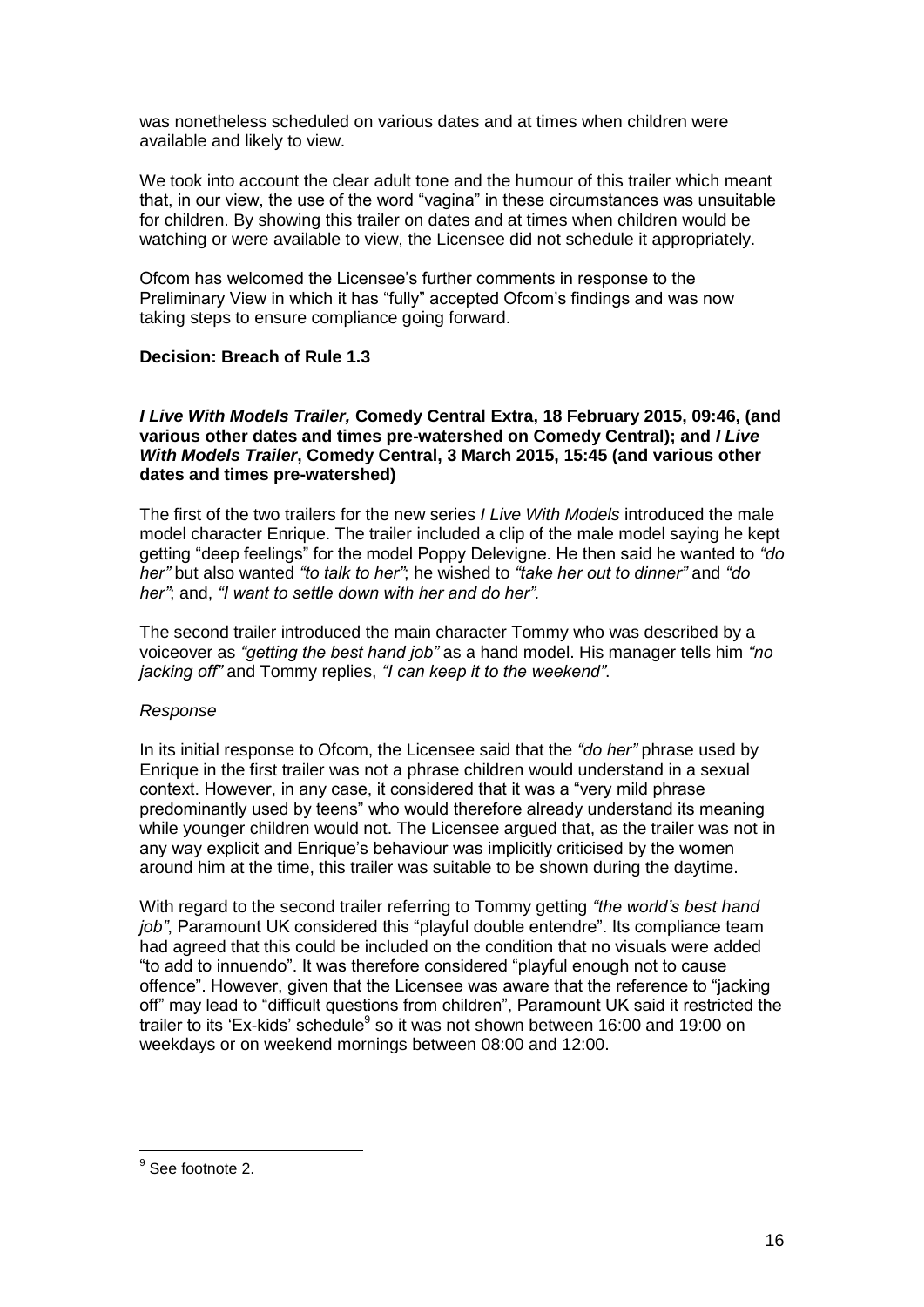#### *Decision*

The first of these two trailers included three references to the term *"do her"* made by the character Enrique. In Ofcom's view the term *"do her"*, repeated three times in close succession, clearly meant that the male model wanted to have sex with the female model. In Ofcom's view this use of the term *"do her"* to mean "have sex with" in the context of a trailer had a far stronger impact than when used in the programme itself, where the nature of the content and characterisation would have helped provide context. In Ofcom's view, in this pre-watershed trailer, the repeated and crude references by a man to wanting to have sex with a woman had an obvious adult tone and were not suitable for children.

In the second trailer, Ofcom accepted that the references to the character Tommy getting *"the world's best hand job"* and *"jacking off"* relied on double meaning and innuendo. However these references, when taken together and repeated one after the other within the limited context of a trailer, reinforced their meaning as being about masturbation. In Ofcom's view the references went beyond simple comic innuendo and, in the context of the adult tone and humour of this second trailer, were also not suitable for the pre-watershed audience.

We went on to assess whether these trailers were appropriately scheduled. We noted that the first trailer was scheduled on Comedy Central and Comedy Central Extra pre-watershed without scheduling restrictions at times during the school holidays, weekend afternoons and when children returned from school so children were available to view. At such times, parents could reasonably have expected all material broadcast, including the trailers, to be suitable for young viewers. Further, on Comedy Central it was broadcast pre-watershed during back-to-back episodes of *Friends*, a series which BARB data has indicated is likely to attract a child audience on occasions when shown pre-watershed on Comedy Central.

We took into account that Paramount UK did restrict the second trailer to its 'Exkids<sup>'10</sup> schedule with the intention that it would not be shown at times when the Licensee considered children were more likely to be viewing. Nonetheless, we noted that it was broadcast on 3 March 2015 on both Comedy Central and Comedy Central Extra pre-watershed at times when children were available to view. The 'Ex-kids' restriction as applied by the Licensee on the "jacking off" trailer did not apply to weekend afternoons, school holidays or the period from 19:00 and therefore did not provide appropriate scheduling in this case. As *Friends* was scheduled at these times on Comedy Central, and was likely to attract a child audience, Ofcom considered that this restriction was clearly not sufficient to protect children who may be in the audience.

An 'Ex-kids' restriction can be applied to advertisements to help broadcasters schedule them suitably so as to comply with the BCAP Code. As with Audience Indexing, it is not designed as a tool to assist broadcasters to take decisions about when to schedule pre-watershed programming (including trailers). If broadcasters wish to rely to some extent on an 'Ex-kids' restriction to schedule pre-watershed trailers appropriately, they must ensure they do not do so in a mechanical way by reference to times of broadcast, but take careful account of the nature of the programmes around which the trailers are being scheduled (such as *Friends*).

<sup>&</sup>lt;sup>10</sup> See footnote 2.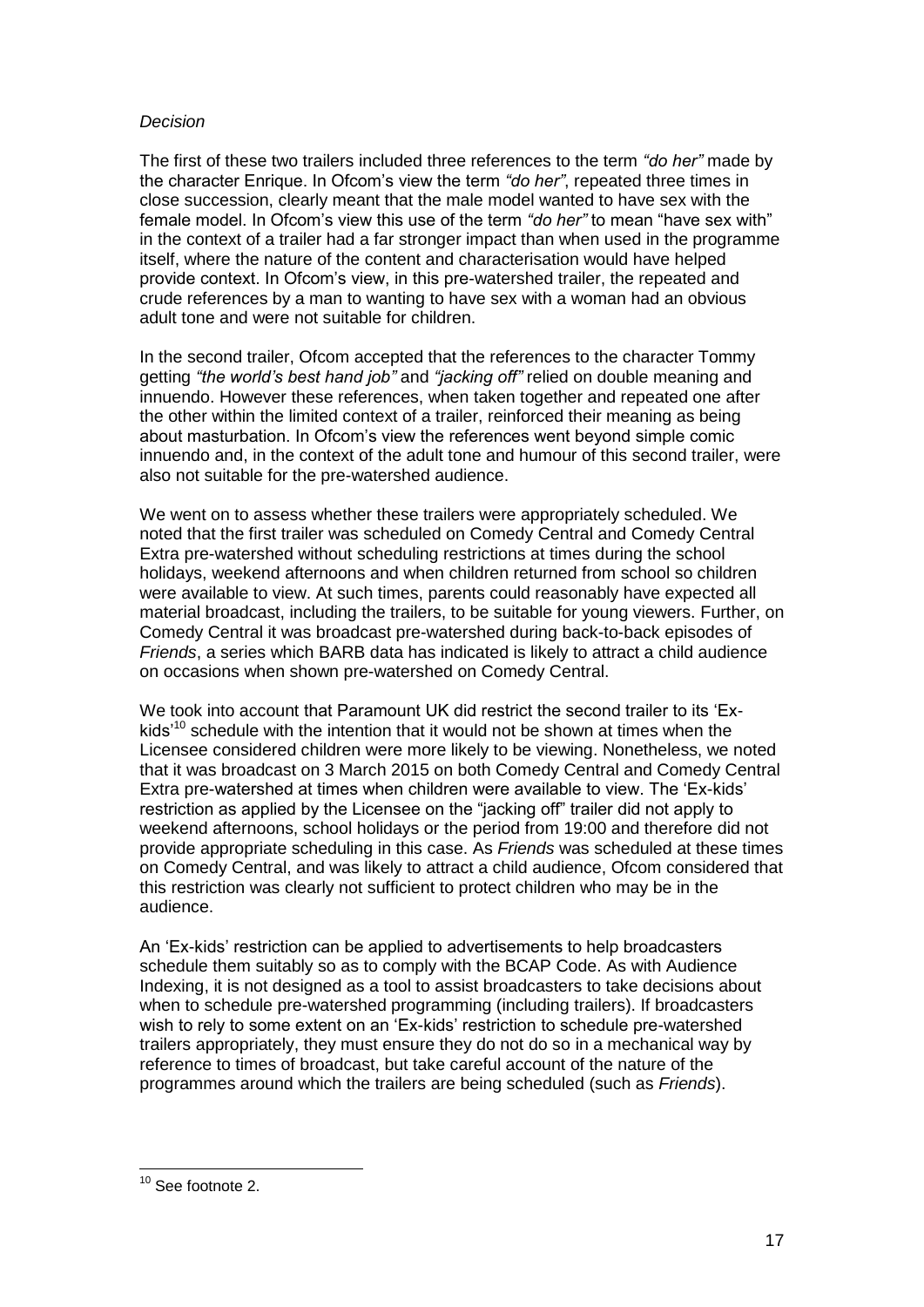Ofcom however did not consider that these factors were sufficient to ensure that these trailers were suitable for children and were appropriately scheduled, for the reasons already set out.

Ofcom has welcomed the Licensee's further comments in response to the Preliminary View in which it has "fully" accepted Ofcom's findings and was now taking steps to ensure compliance going forward.

### **Decision: Breach of Rule 1.3**

*Brickleberry Trailer (Panda),* **Comedy Central, 4 March 2015, 17:17 (and various other dates and times pre-watershed);** *Brickleberry Trailer (Cat)***, Comedy Central, 8 March 2015, 10:35 (and various other dates and times prewatershed);** *Brickleberry Trailer (Eagle),* **Comedy Central, 4 May 2015, 18:45 (and various other dates and times pre-watershed); and** *Brickleberry Trailer (Horse),* **Comedy Central, 3 May 2015, 19:30 (and various other dates and times pre-watershed)**

These animated trailers for this adult-themed animated series set in an American National Park featured cartoon animals being killed in a variety of different ways:

- the panda trailer showed a baby panda sneezing and the mother panda instantaneously reacting by pulling the baby panda's body apart. The cartoon baby panda was shown in its mother's paws in two pieces with blood spurting from its body;
- the cat trailer featured a cat trapped up a tree being coaxed down by a park ranger who encouraged it to jump. The cat was then shown falling from the tree into a tree shredder and its blood was shown spurting out of the machine and onto a girl's face;
- the eagle trailer featured a bald eagle whose nest of eggs was disturbed by a park ranger so the eggs smashed onto the ground. The eagle then reached into the ranger's holster, removed his gun and shot itself in the head; and
- the horse trailer featured a horse being hanged by its neck by a rope from a tree.

#### *Response*

In its initial response to Ofcom, the Licensee said that the popularity of adult-themed animation meant that there was no longer an audience expectation that animation was only aimed at children. The purpose of the trailers was to make clear to the audience that this series was in the style and tone of other adult animation series such as *Family Guy* and it was not a child friendly show. It was agreed that the most effective way of achieving this was to create a sequence of trailers that introduced *Brickeberry* as somewhat idyllic and then reveal its "mature and surreal reality".

In this trailer, Paramount UK said it had continued its approach of using longer and "context-driven" sequences in trailers, as opposed to the out of context "best of" clips format. This was to ensure its suitability for showing pre-watershed and there was no attempt to mislead viewers that these trailers were for a children's cartoon. In the Licensee's view, the trailers therefore required no scheduling restrictions. It said this view was supported by the fact that all broadcasts of this trailer registered a zero or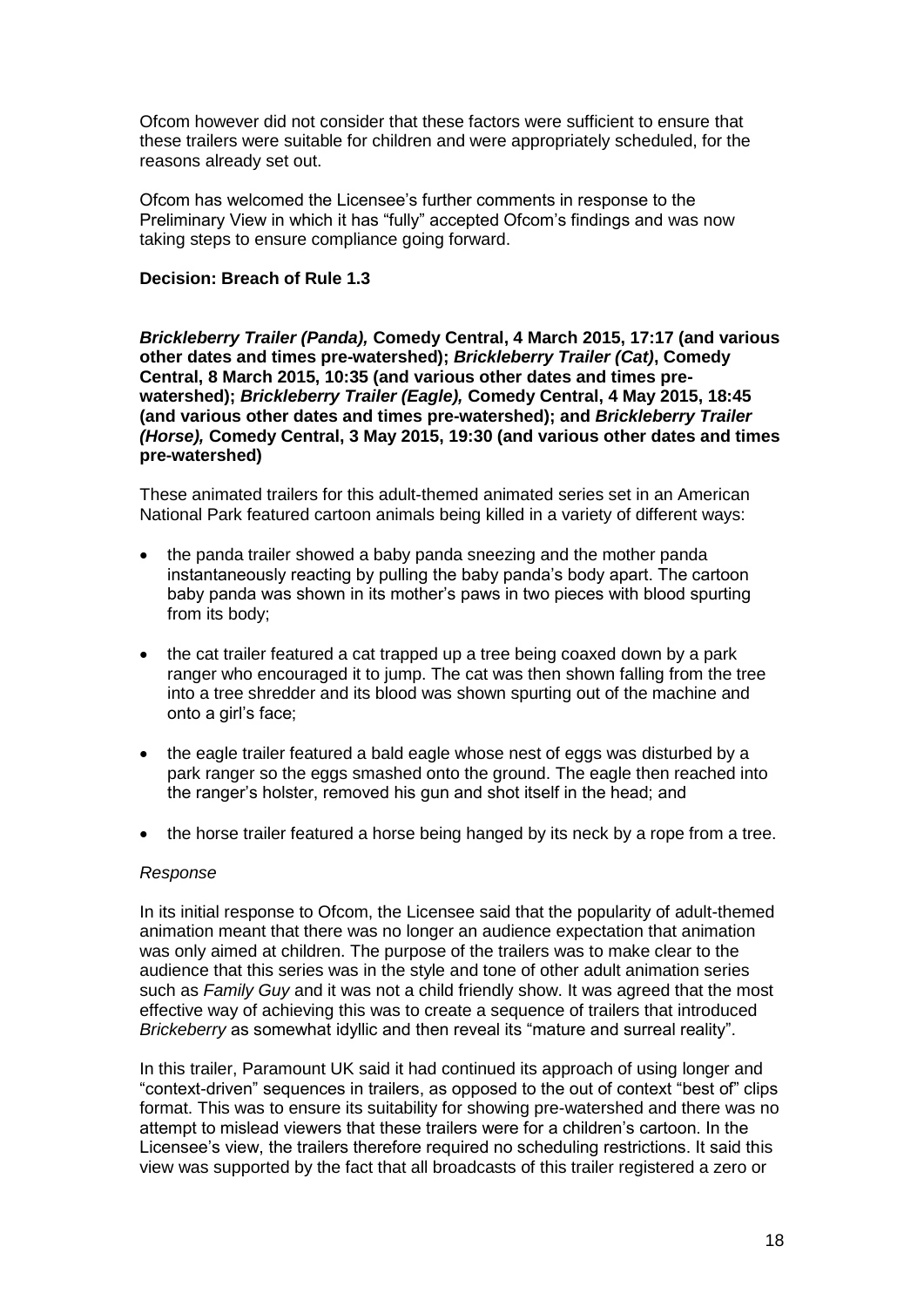very low Child Index, well below what the Licensee described as its "acceptable Child Index" of 120.

The Licensee accepted that the "nonsensical" deaths of animals might have caused some viewers to consider these trailers to be in bad taste, but this was "not enough" to warrant a breach of the Code as the animation and scenes were "clearly ridiculous".

#### *Decision*

Ofcom was of the view that because this animation series was clearly aimed at an adult audience, these events were depicted in a way which, although surreal and darkly humorous for some adults, could have been distressing for children. The potential distress was increased by the fact that, in Ofcom's view, the nature and subject matter of the trailers might have appealed to child viewers: all the trailers featured cartoon animated animals and several also depicted children and animals in a National Park setting. After starting in quite an idyllic style however the trailers rapidly progressed to show the animals being killed or committing suicide in a sudden, dramatic and gory way. For some adults these trailers may well have resulted in surreal humour. However, Ofcom considered that the adult tone and humour of these clips from the animation series clearly made them unsuitable to be included in pre-watershed trailers.

Ofcom went onto consider whether the trailers were scheduled appropriately. The four trailers were broadcast at various times but notably over weekends and on a Bank Holiday Monday when children would have been available to view. We also took into account that the trailers were all scheduled during back-to-back episodes of *Friends*. We noted that the BARB audience figures indicated that on occasions a significant number of children viewed the trailer. For example: on 4 March at 17:15, about 4,500 children were watching (13.3% of the 33,900 total viewers), of whom 4,300 were aged ten to 15; and, on 4 May at 18:45 some 5,300 children were viewing (17.7% of the 30,000 total viewers), all of whom were aged ten to 15.

After being contacted by Ofcom about its potential concerns and before knowing Ofcom's Preliminary View in this case, the Licensee decided to change the scheduling of trailers for this series from 6 May. *Brickleberry* trailers featuring animals were moved to a post-watershed time and in future no trailers for the series would feature animals dying.

Ofcom's view was that these trailers clearly contained material unsuitable for children when shown pre-watershed for the reasons set out above, and given that children were widely available to view them when broadcast pre-watershed, they were not appropriately scheduled.

Ofcom has welcomed the Licensee's further comments in response to the Preliminary View in which it has "fully" accepted Ofcom's findings and was now taking steps to ensure compliance going forward.

# **Decision: Breach of Rule 1.3**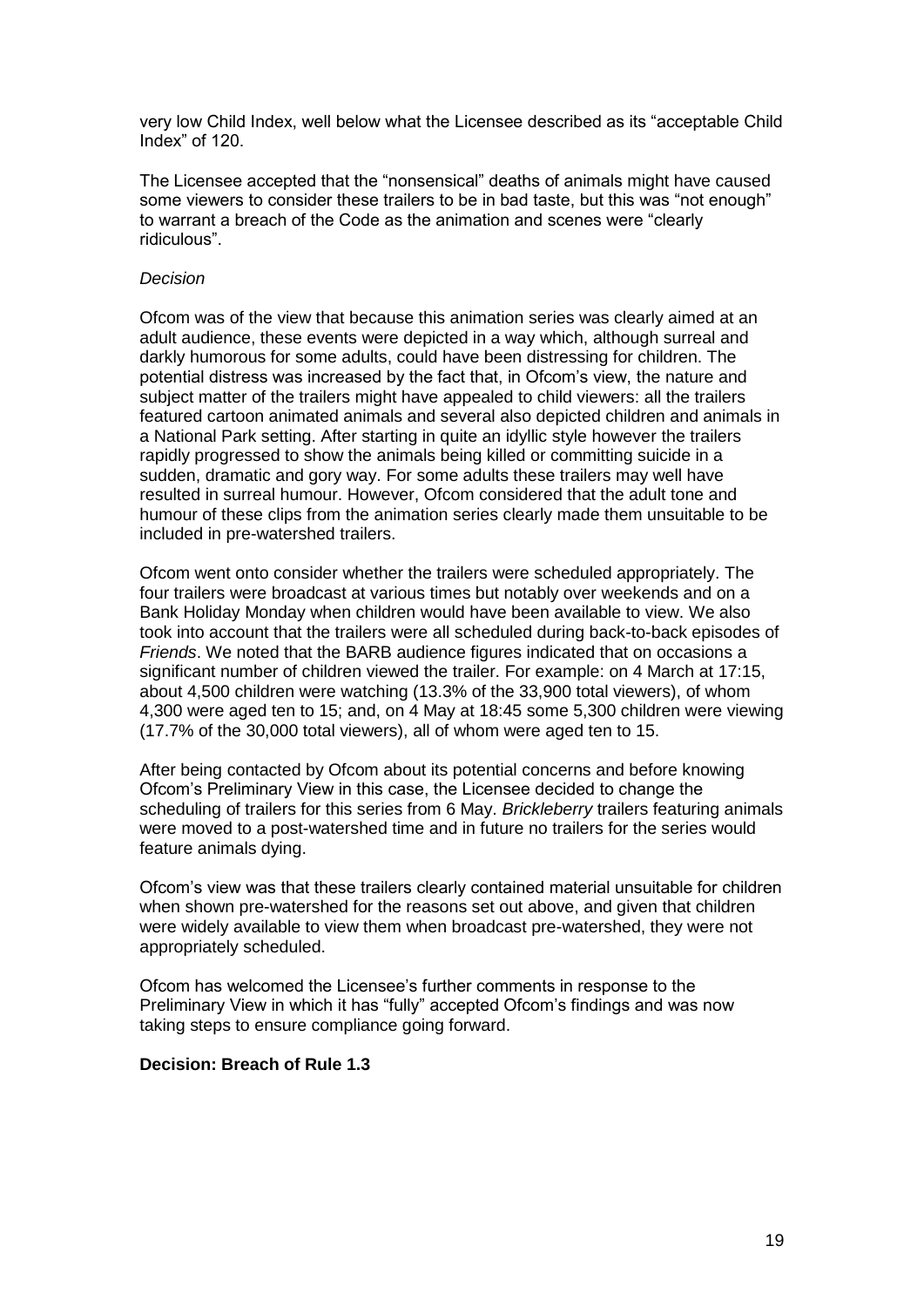### *The Roast of Justin Bieber Trailer,* **Comedy Central, 14 March 2015, 08:37 (and various other dates and times pre-watershed)**

This trailer promoted a forthcoming programme about the "roast" of pop celebrity and singer Justin Bieber by referring to four different meanings of "roast" and demonstrating them using a small "Ken" style doll to represent Justin Bieber, accompanied by music clips from his greatest hits.

The various dictionary style meanings for "roast" appeared on-screen in text and were also spoken in a voiceover while being illustrated by means of the "Ken" style Bieber doll. The meanings given in narration and text were: *"roast (verb): to cook by exposure to dry heat"* which featured the doll being grilled on a rotating spit; *"roast (noun): a meal often served on a Sunday or a festive celebration"* which showed the doll trussed up and being served on a platter; *"roast, naughty: an intimate act between three consenting adults who love one another*<sup>11</sup>*"* which showed the doll on all fours as two other dolls approached it, one towards his rear and the other towards his head; and, finally *"roast Comedy Central: an event in which a guest of honour is torn a new one by their contemporaries"*.

#### *Response*

In its initial response to Ofcom, the Licensee considered that the decision to use "Ken" style dolls did not make the trailer any more appealing to children. The Licensee said that because Justin Bieber had an appeal to children, it had taken measures to ensure that the trailer was suitable for children and that it was unlikely to be of interest to them. For example, when referring to the third meaning of the word *"roast"* within the trailer, this appeared as text on-screen as *"roast (spit)"* but the narrator said *"roast, naughty"*, and it was "humorously defined as an act between three consenting adults that love one another", to describe a sexual activity involving three people male or female.

Paramount UK stated the phrase was carefully chosen to ensure that children would "not be able to understand the sexual connotations." It considered that adults "would get the reference" but it was "impossible" that children would, unless they were already aware of the sexual act. The Licensee added that the three dolls were not shown making any sexual actions. The Bieber doll was shown clothed on all fours while the two other dolls approached (one towards the doll's head, the other towards its rear) so that, in the Licensee's view, only those with a prior understanding of the sexual act would understand the reference.

# *Decision*

1

Ofcom was concerned about the suitability of one of the definitions of "roast" illustrated within the trailer by using a "Ken" doll to represent Justin Bieber and referring to a sexual activity. The voiceover said it meant *"an act between three consenting adults that love one another"*. The dolls shown in this segment of the trailer were not depicted acting out the sexual meaning of the term "roast (spit)". However, in Ofcom's view the definition given – taken together with the movement and positioning of the three dolls – clearly implied the nature of the sexual activity, given that the Bieber doll was on all fours and the other two dolls were shown

<sup>&</sup>lt;sup>11</sup> The caption on screen ("roast (spit): naughty, an intimate act between three consenting *adults who love one another"*) was slightly different to the spoken words as it included the word "spit" which was not spoken in commentary.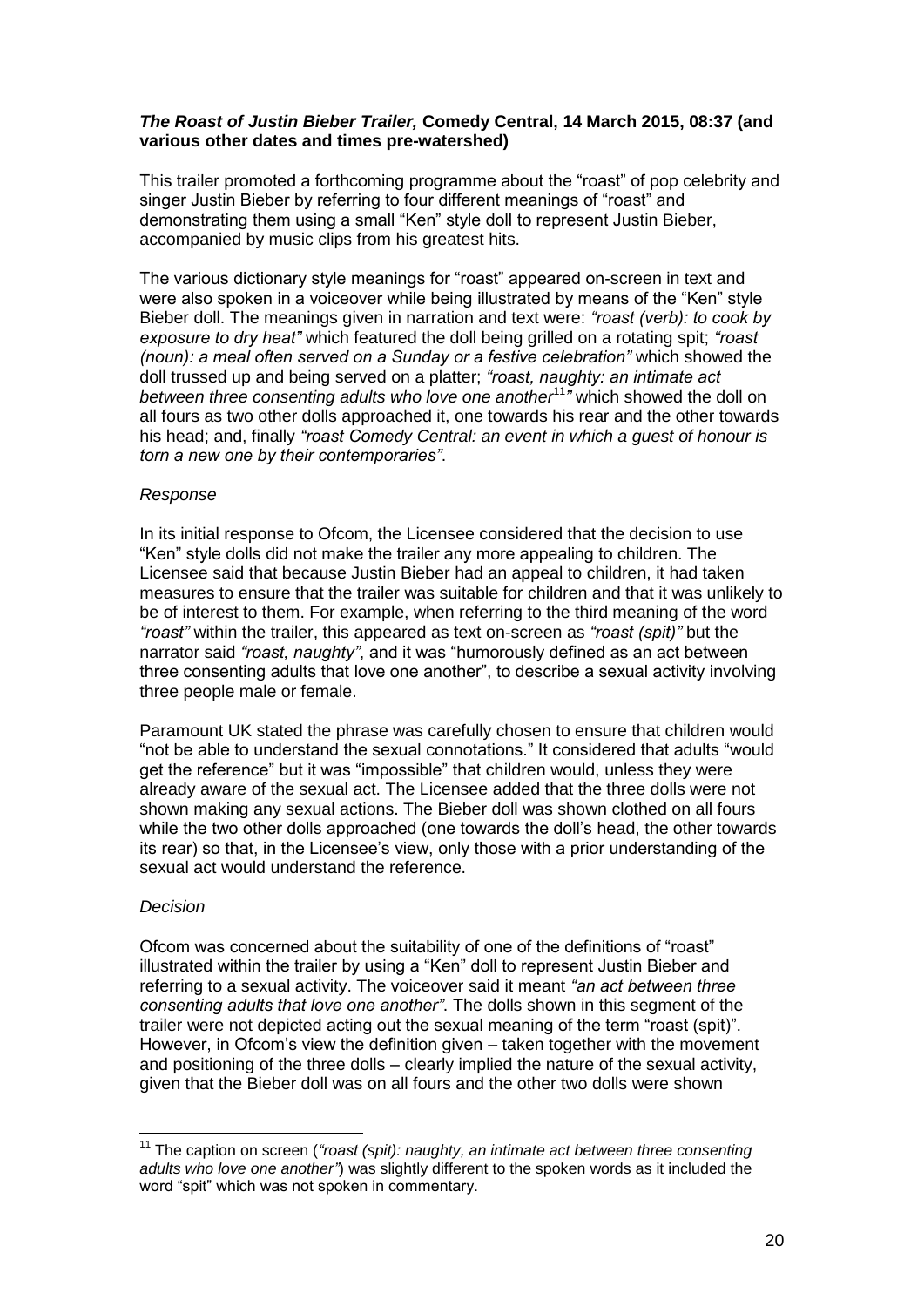approaching it from behind and towards the head. In addition, this definition of the word was described in the voiceover as *"naughty"*.

Ofcom did not agree with the Licensee that children would simply be unable "to understand the sexual connotations" or that it was "impossible" that children would understand the sexual reference "unless they were already aware of the sexual act". As already pointed out, younger children may not have understood the sexual reference, but in Ofcom's view a number of older children may have. The fact that they were aware did not mean the reference was suitable to include in a prewatershed trailer. Overall, this segment of the trailer gave it a clear adult tone and in Ofcom's opinion was unsuitable for children.

Ofcom therefore considered whether the trailer had been appropriately scheduled. We noted it was broadcast pre-watershed on various dates and at various times, during the daytime and over a weekend when children were available to view, and during back-to-back episodes of *Friends*. As demonstrated by BARB audience data for Comedy Central, *Friends* is a programme likely on occasions to attract a significant child audience when shown pre-watershed. Therefore, even though on 14 March at 08:37, the BARB data indicated a zero child audience, it was nonetheless scheduled on other dates and at times when *Friends* was broadcast and therefore when children were available and likely to view. For these reasons, this trailer was not appropriately scheduled.

Ofcom noted the steps which Paramount UK said it took to make this trailer suitable for child viewers, by for example making the reference to the sexual meaning of *"roast (spit)"* more indirect and less clear. However, our view was that these steps were insufficient.

Ofcom has welcomed the Licensee's further comments in response to the Preliminary View in which it has "fully" accepted Ofcom's findings and was now taking steps to ensure compliance going forward.

#### **Decision: Breach of Rule 1.3**

# *John Bishop Live Trailer,* **Comedy Central Extra, 27 March 2015, 15:42 (and various other dates and times pre-watershed on Comedy Central)**

This trailer included three jokes delivered by comedian John Bishop to an audience during a recorded stand-up routine. Before each joke was delivered a different caption appeared. The first was: *"John Bishop on Literature".* The trailer then returned to John Bishop on stage performing a joke in his routine: *"All the women in here who have read Fifty Shades of Grey give me a cheer.* [Loud cheers from the adult audience]. *Sluts"*. The caption *"John Bishop on Lingerie"* then appeared and the trailer returned to John Bishop on stage: *"The Wonderbra is basically like an Easter egg. Looks like there is loads in there but when you get inside there is not even a mouthful"*. Finally after the caption *"John Bishop on Marriage"*, the trailer cut back to John Bishop on stage again saying*: "Marriage is like a dishwasher to begin with. Then after a while I think it would be quicker and easier to just do it myself."*

#### *Response*

In its initial response to Ofcom, the Licensee explained that this trailer was intended to introduce the style of the comedian John Bishop and the word *"sluts"* was not unsuitable for children. Paramount UK said the laughter from the venue audience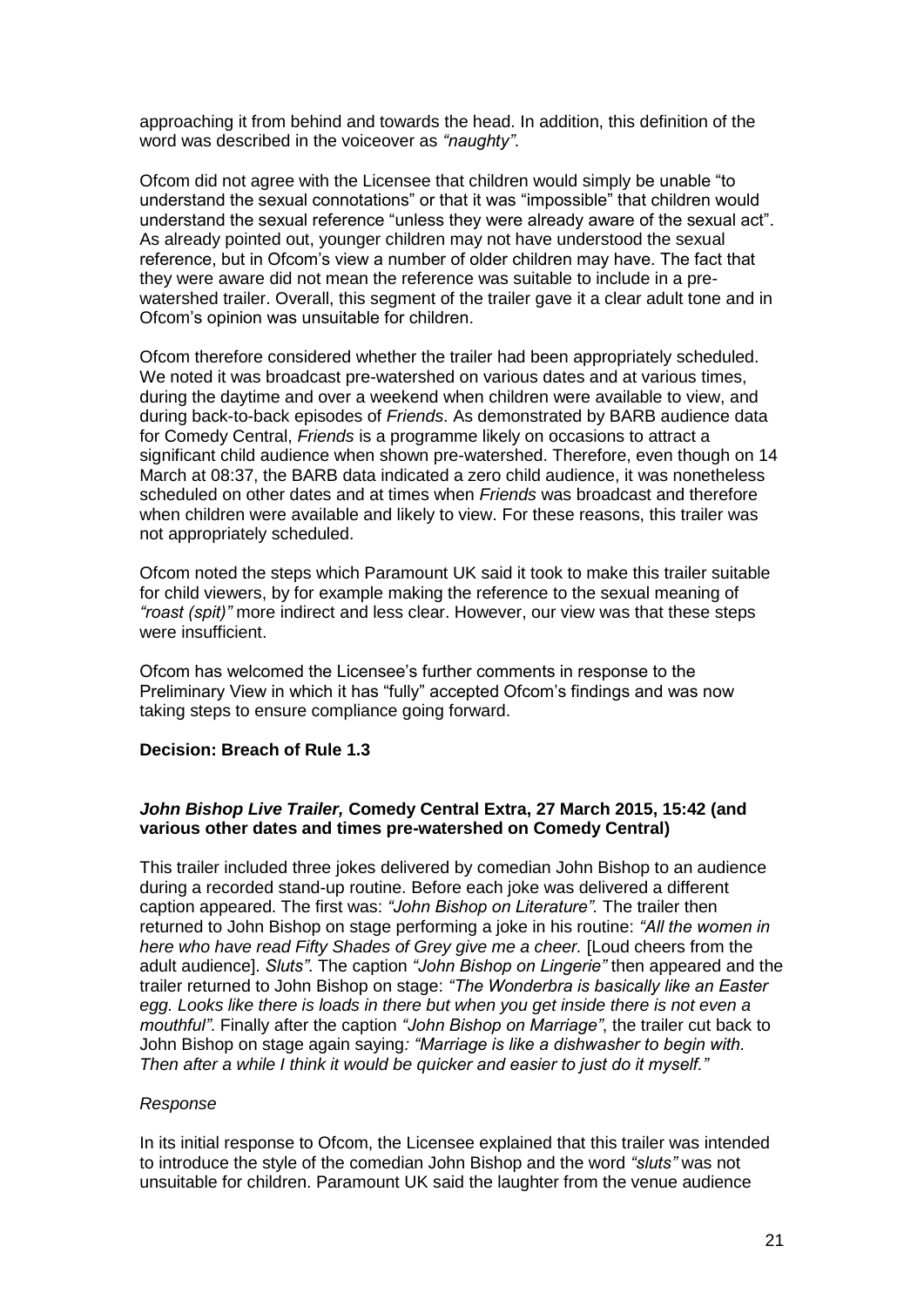underlined this and rather than offending the audience, John Bishop was teasing and smiling in his delivery as he tricked the audience into admitting they had read *Fifty Shades of Grey*. The word *"sluts"* was not delivered with any malice and the "playful" nature of the clip meant that, in the Licensee's view, this trailer was suitable for broadcast during the day and not in breach of Rule 1.3. The Licensee offered no further comments on the other jokes delivered as part of the edited clips of the standup routine used in the trailer.

#### *Decision*

Ofcom's concern here was primarily the use of the word *"sluts"* in a trailer where the context was clearly adult humour aimed at the adult audience watching the performance. Ofcom's 2005 offensive language research stated as regards the word "slut" that "[m]ost women find this moderately to strongly offensive – like all words referring to sexual behaviour"<sup>12</sup>. Ofcom did not specifically research this word in its 2010 offensive language research. In our opinion however it is generally regarded as being akin to "slag", both in terms of meaning and the level of offence it can cause. The term "slag" was researched in 2010 and audiences found it to be a word of "medium acceptability" like "bitch" (see comments above regarding the *Countdown to Christmas Comedy* trailer)<sup>13</sup>. Ofcom's view is that broadcasters need to take care when using a word like "sluts" in pre-watershed trailers, especially at times when children are available to view.

The word was not used in an aggressive way, but Ofcom did not agree with the Licensee's other points. The jokes were clearly delivered as part of a stand-up comedy routine, but the routine was performed in front of an adult audience, and the routine (like the programme the trailer was promoting) was clearly intended for, and aimed at, adults. The use of the word *"sluts"* in this joke was used in relation to female members of the audience who might have read the adult book *Fifty Shades of Grey*. The two further jokes that followed were about small breasts in a Wonderbra and masturbation within a long term relationship. In Ofcom's view all of the jokes in this trailer had a clear adult tone and implied sexual connotations, and some children (especially older ones) would have been capable of understanding this sexual context.

For these reasons, Ofcom considered this material was unsuitable for children.

We went on to consider whether the Licensee had scheduled this trailer appropriately to ensure compliance with Rule 1.3. Paramount UK informed Ofcom that it had given this trailer its 'Ex-kids' rating with the aim that it would not be scheduled at certain times when children were more likely to be watching (i.e. between 16:00 and 19:00 weekdays, and 08:00 and 12:00 weekends). We noted however that this trailer was shown at various times outside the Licensee's 'Ex-kids' restrictions when children were available to view. This was most notably on Comedy Central during the afternoon and early evening, pre-watershed and during back-to-back episodes of *Friends*, which is a programme that the BARB data has indicated is likely on occasions to attract a significant child audience. For these reasons this trailer was not appropriately scheduled.

<sup>&</sup>lt;sup>12</sup> [http://stakeholders.ofcom.org.uk/binaries/research/radio-research/language.pdf,](http://stakeholders.ofcom.org.uk/binaries/research/radio-research/language.pdf) p.84.

 $13$  See 2010 research, p.91 (footnote 2).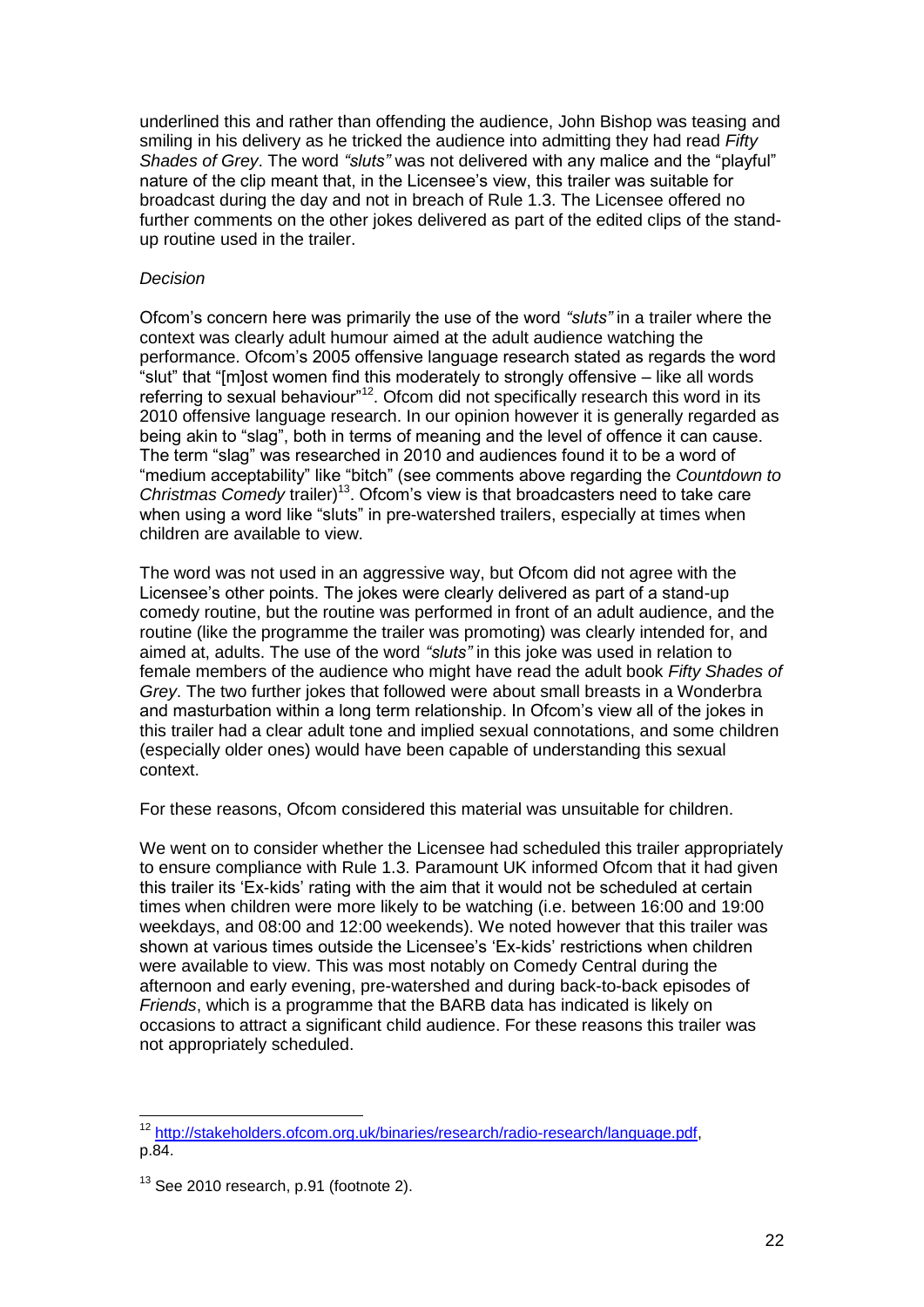Ofcom has welcomed the Licensee's further comments in response to the Preliminary View in which it has "fully" accepted Ofcom's findings and was now taking steps to ensure compliance going forward.

# **Decision: Breach of Rule 1.3**

# *Walking Dead Trailer,* **Comedy Central, 25 April 2015, 16:30 (and various other dates and times pre-watershed)**

This trailer, for the post-watershed programme *Walking Dead* (an American horror series portraying life in a world dominated by zombies) included a montage of short, tightly edited clips from the series accompanied by dramatic music. The clips included: a gagged and bound man about to be hit from behind with a baseball bat; a close up shot of a zombie biting into a lump of flesh; zombie hands grasping at a window; an explosion with bodies flying into the air; a zombie face with the flesh removed so that it resembled a skull; a man on fire; a man about to be hit by a bat from behind; a man about to stamp his foot down aggressively on to body; a person holding a knife over a baby in a cot; and, thick blood running into a plug hole.

# *Response*

In its initial response to Ofcom, the Licensee said that the trailer introduced new viewers to the apocalyptic world and the fact that the series was "not just about zombies". It featured multiple action shots to "entice" viewers who may have heard of the series but had yet to experience it. Paramount UK considered the trailer "thrilling, not horrific" and the images of the zombies were brief and "not graphic enough to upset children". The Licensee added that there was an implication of violence but none was seen, and the suggestion of horror (cannibalism) was only implied. In the Licensee's view children were "unlikely to understand the inferences".

The Licensee said it had applied its 'Ex-kids' scheduling restriction<sup>14</sup> to this trailer so that it was not scheduled at times when children were likely to view. However, Paramount UK later clarified to Ofcom that an unplanned change in the schedule meant it had mistakenly shown this trailer outside its "Ex-kids" restriction and at times when children were available to view.

# *Decision*

In Ofcom's view the montage of clips in this trailer, taken from the post-watershed series, were violent and horrific. The audio in the clips included phrases like *"join us or feed us"* and *"they're the butcher, we are the cattle"*, interspersed with fast moving images of horrific scenes such as: a skull like zombie; an explosion with bodies flying into the air; a zombie biting into flesh; a person standing menacingly with a knife over a baby in a cot; and, two men tied up and kneeling about to be beaten about the head with clubs.

Ofcom considered that the images and audio taken together ensured that child viewers would have been able to understand the editorial premise of this adult series i.e. a world inhabited by zombies driven by an instinct to bite and eat other living animals, and especially humans. The cumulative effect of these images, the dialogue and the dramatic music resulted in a trailer which was frightening and menacing, and

<sup>1</sup> <sup>14</sup> See footnote 2.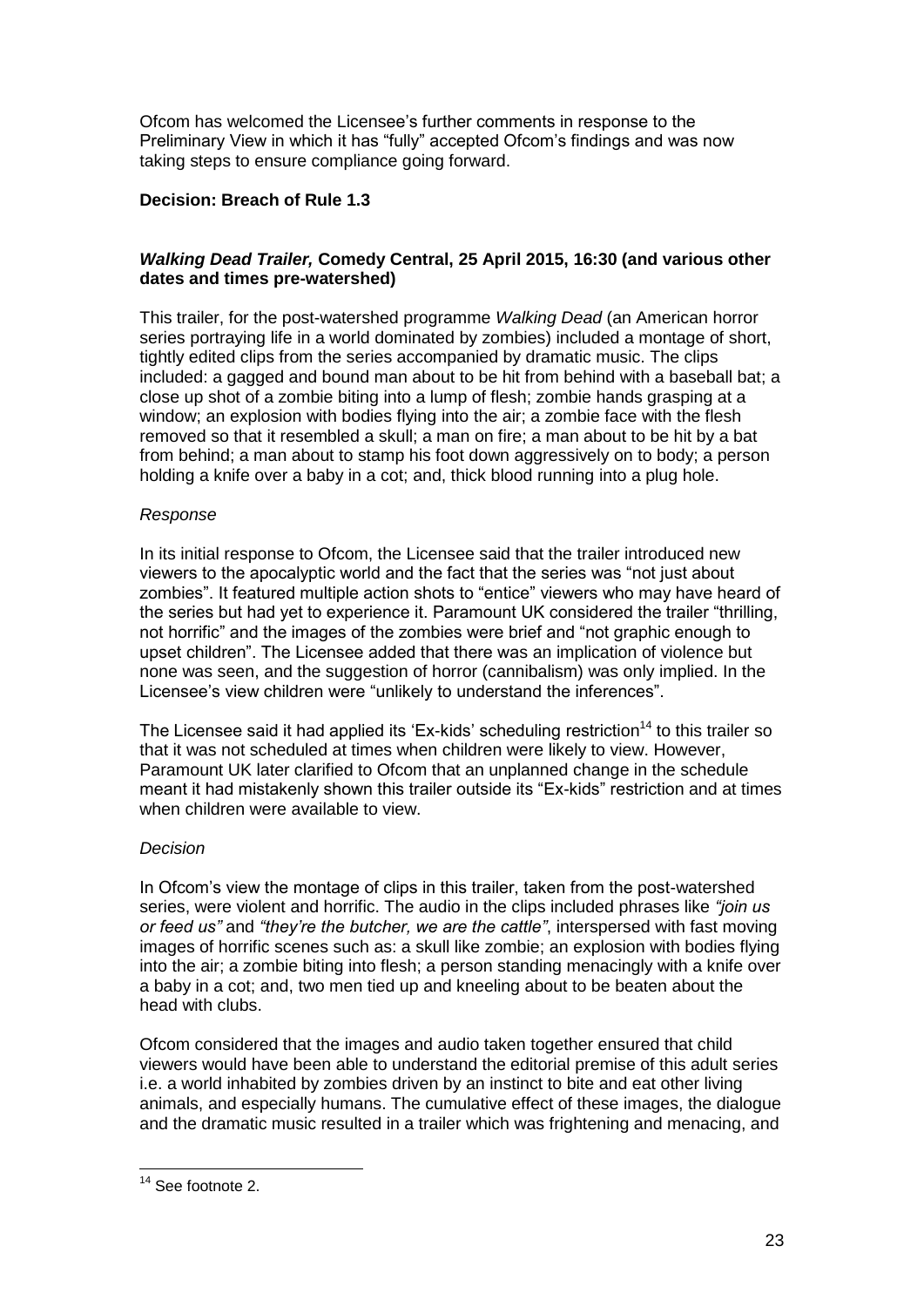contained adult themes and images which Ofcom considered were unsuitable for children.

We therefore assessed whether this trailer was appropriately scheduled. The Licensee's representations stated that it had placed its 'Ex kids' scheduling restriction on the trailer and that in its view this measure fulfilled its "obligation to comply with Rule 1.3." Ofcom noted however that this trailer was shown outside of the times of the Licensee's own 'Ex-kids' restriction, for example on weekdays at times when children would have been returning from school, and after midday on a weekend. For example this trailer was shown on Comedy Central on 25 April 2015 (a Saturday) at 16:30 when the channel was broadcasting back-to-back episodes of *Friends*. BARB audience figures indicated that a significant number of children viewed this trailer on this occasion. Between 16:30 and 16:45 about 6,200 children were watching when this trailer was broadcast (15% of the total 40,900 audience). All of the children watching were between the ages of 10-15. In Ofcom view, viewers (and in particular parents and carers) would not have expected a trailer of this nature to be scheduled on a Saturday afternoon during a programme like *Friends* which on occasions attracts a significant child audience when shown pre-watershed on Comedy Central.

Ofcom has welcomed the Licensee's further comments in response to the Preliminary View in which it has "fully" accepted Ofcom's findings and was now taking steps to ensure compliance going forward.

#### **Decision: Breach of Rule 1.3**

#### *South Park Erection Special,* **30 April 2015, 19:30 (and various other dates and times pre-watershed)**

This trailer was presented in the style of a spoof election broadcast to promote a *South Park Erection Night Special* (to be broadcast on the night of the UK General Election i.e. 7 May 2015). The voiceover was as follows: *"On May 7 only South Park can unite the nation around a shared love of knob gags, immigration, education, crime, and vaginas*...[a clip from the programme showing an anatomical drawing of the female reproductive system was featured at this point]*…are a bit complicated, where as a knob is easy to understand* [a clip from the programme of a cartoon stick man with a penis was shown]*. And funny."* The trailer was broadcast during the broadcast back-to-back of episodes of *Friends*.

#### *Response*

In its initial response to Ofcom, the Licensee stated that this "surreal" trailer was scheduled to be broadcast after 19:00 and therefore the use of the word "knob" "did not seem too strong a word" particularly as Ofcom's research on offensive language considered it as "not offensive/mild". The use of the word "vagina" was similarly inoffensive in the view of Paramount UK and the accompanying drawing on the blackboard was not "pornographic" but typical of a sex education lesson. The picture of the chalk drawn naked man in profile with a penis on a blackboard was "crudely drawn" and was obviously intended for humour and not intended to offend. According to the Licensee therefore when the name of the themed night, *Erection Special*, was revealed it would have been anticipated by the audience. The Licensee considered that the trailer was "so over the top" and that it was "too ridiculous to be taken seriously" for the trailer to be unsuitable for children.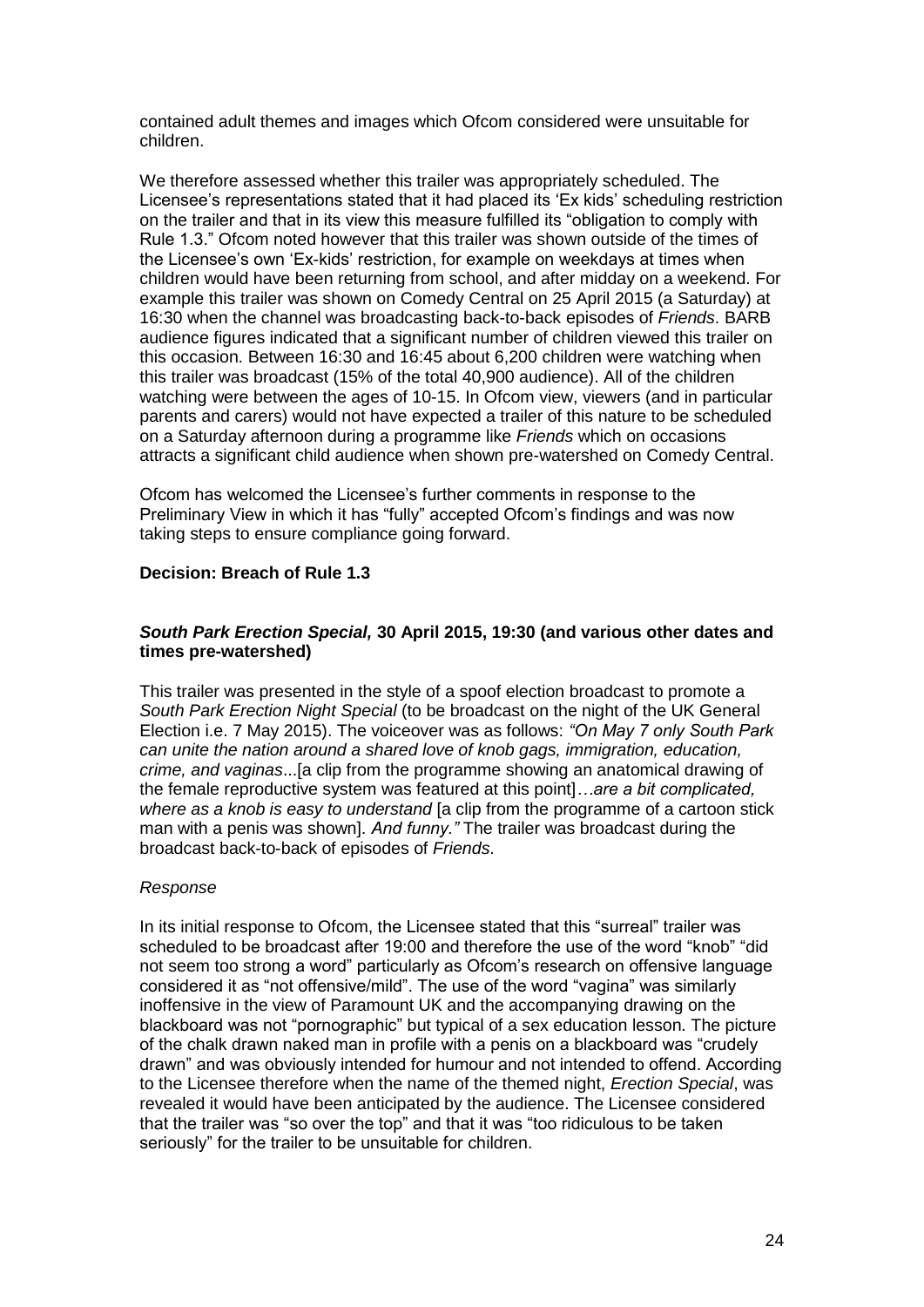Paramount UK referred again to Audience Indexing data for broadcasts of this trailer. The Licensee said that in the majority of cases when the trailer was broadcast there was a Child Audience Index of zero and the highest rating was 79, which it described as being below the threshold of 120. However, following Ofcom's contact about complaints it had received, the Licensee stated it moved the scheduling from post 19:00 to post 21:00.

#### *Decision*

*The South Park Erection Special Trailer* included typical humour from this postwatershed programme with references to *"knob gags"* and *"vaginas"*, as well as a chalk sketch of a stick man with a penis on a blackboard (*"a knob is easy to understand"*). However, as set out in Ofcom's guidance, the Licensee needed to ensure that care was taken to ensure the post-watershed clips used in this prewatershed trailer were suitable for a pre-watershed audience which was likely to include children.

Ofcom considered that the humour was satirical and to some extent surreal, but that it was also clearly adult in tone. While there is of course no prohibition on words such as "knobs" and "vagina" being used pre-watershed, broadcasters must take care to ensure the context is appropriate to ensure children are protected. This is particularly the case with pre-watershed trailers, where viewers come across them unawares. In this case the adult tone and humour of the post-watershed programme which this trailer was promoting suffused the trailer itself. As a result in Ofcom's opinion it was unsuitable for children.

As regards appropriate scheduling, the Licensee gave this trailer a post 19:00 scheduling restriction to reflect the fact that Paramount UK considered it was "edgier" and more suitable for an evening audience. This was clearly helpful in protecting children to some extent. However, we noted that the trailer was broadcast on Comedy Central during back-to-back episodes of *Friends* in the early evening, and that after 19:00 *Friends* attracted a significant child audience. Between 19:15 and 19:30 on 30 April for example some 18,200 children (19.8% of the 80,000 total audience) were watching *Friends* just before the trailer was broadcast at 19:30. Of these, 10,600 children were aged 10-15, and 5,400 were age 4-9.

We noted that when Ofcom first raised its potential concerns with the Licensee about this trailer on 6 May 2015, Paramount UK immediately moved it to post-watershed scheduling only. However, the language, humour and tone of this trailer was unsuitable for children, and it was not scheduled appropriately when broadcast prewatershed on Comedy Central over a period of days after 19:00 and during *Friends*.

Ofcom has welcomed the Licensee's further comments in response to the Preliminary View in which it has "fully" accepted Ofcom's findings and was now taking steps to ensure compliance going forward.

#### **Decision: Breach of Rule 1.3**

#### *Broad City Trailer***, Comedy Central, 10 May 2015, 16:59 (and various other dates and times pre-watershed)**

This trailer introduced the two main female characters, Abi and Ilana, in a montage of tightly edited clips taken from this post-watershed series. These included: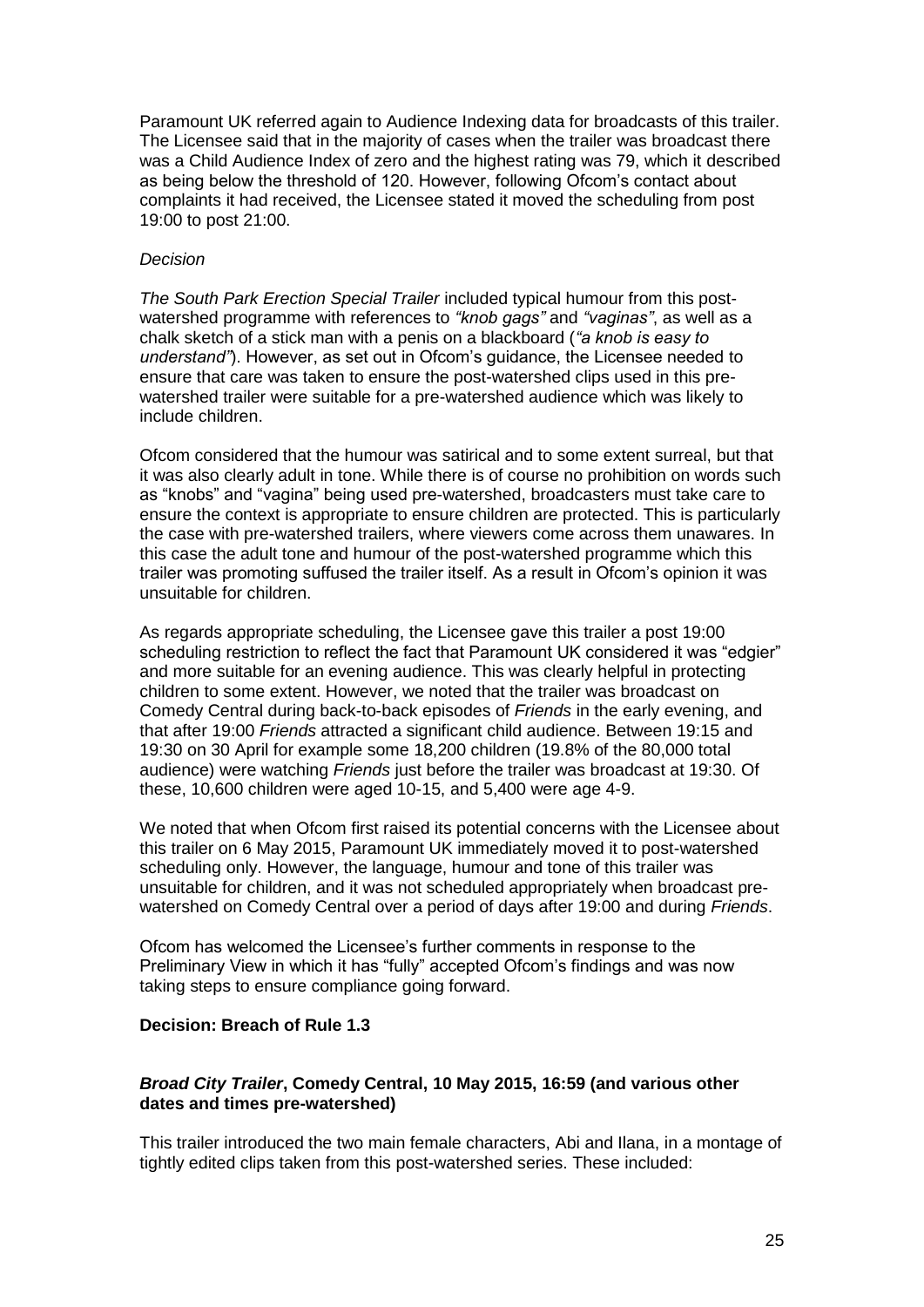- a topless Ilana shown from the side with one breast pixelated;
- Abi and Ilana having the following conversation. Ilana: *"I'm like so hard right now."* Abi: *"Hard?"*, Ilana: *"Yeah, you know you don't like the word horny"*;
- Abi riding a bike through the streets of Manhattan with her legs open and her genital area pixelated;
- Ilana referring to a naked man's body (not shown from the waist down) and saying *"…that penis is pink?"*

#### *Response*

In its initial response to Ofcom, Paramount UK said that *Broad City* was a postwatershed series containing adult and sexual themes and therefore careful consideration was given to the footage used in the trailer. While the Licensee stated it was of "paramount importance" to comply with the Code, it also considered it was important for Comedy Central to be able to convey "the spirit and nature of the series".

The Licensee's view was that the clips used in the trailers struck the right balance between being playful and humorous without being overtly sexual. In particular Paramount UK said: the first scene where the character Ilana was topless was not sexual or suggestive of sexual activity and the shot was entirely pixelated and therefore it was not unsuitable for children; the later scene where Abi was shown riding a bike and her genital area was pixelated displayed nothing sexual or intrinsically adult and the pixelation ensured it was suitable for daytime broadcast; and the comment by Ilana that a man's penis was pink was "a matter of fact comment" about a part of a man's anatomy as opposed to any depiction of sexual activity. In the opinion of Paramount UK the word "penis" was not used so as to make this material in the trailer unsuitable for children.

#### *Decision*

This trailer introduced viewers to the two female characters, Abi and Ilana, of this new post-watershed series in a montage of tightly edited clips which included images of a pixelated breast, and genitals and sexualised comments. *Broad City* contains adult humour and sexual themes and therefore, as set out in the guidance on the watershed, the Licensee needed to ensure that care was taken to ensure the postwatershed clips used were suitable for a pre-watershed audience. Ofcom considered that the clips which showed pixelated genitals and breast, a reference to a naked man's *"pink"* penis and a discussion about feeling *"horny"* were clearly adult in tone and humour and not suitable for a pre-watershed audience.

Ofcom therefore considered whether Paramount UK had appropriately scheduled this trailer. It was shown on a Sunday afternoon on 10 May 2015 at a time when children were available to view. Further, this trailer was broadcast on this occasion, and on other dates and times pre-watershed, during episodes of *Friends.* As demonstrated by BARB audience data for Comedy Central, *Friends* is a programme likely on occasions to attract a significant child audience when shown pre-watershed. Therefore, even though on 10 May 2015 at 16:49 the BARB data indicated a zero child audience, the trailer was nonetheless scheduled on other dates and at times when children were available and likely to view.

While Ofcom accepted that each individual clip from the series in the trailer was not "overtly sexual", we considered that they each retained the adult tone and humour of the post-watershed programme. The cumulative impact of the clips (including the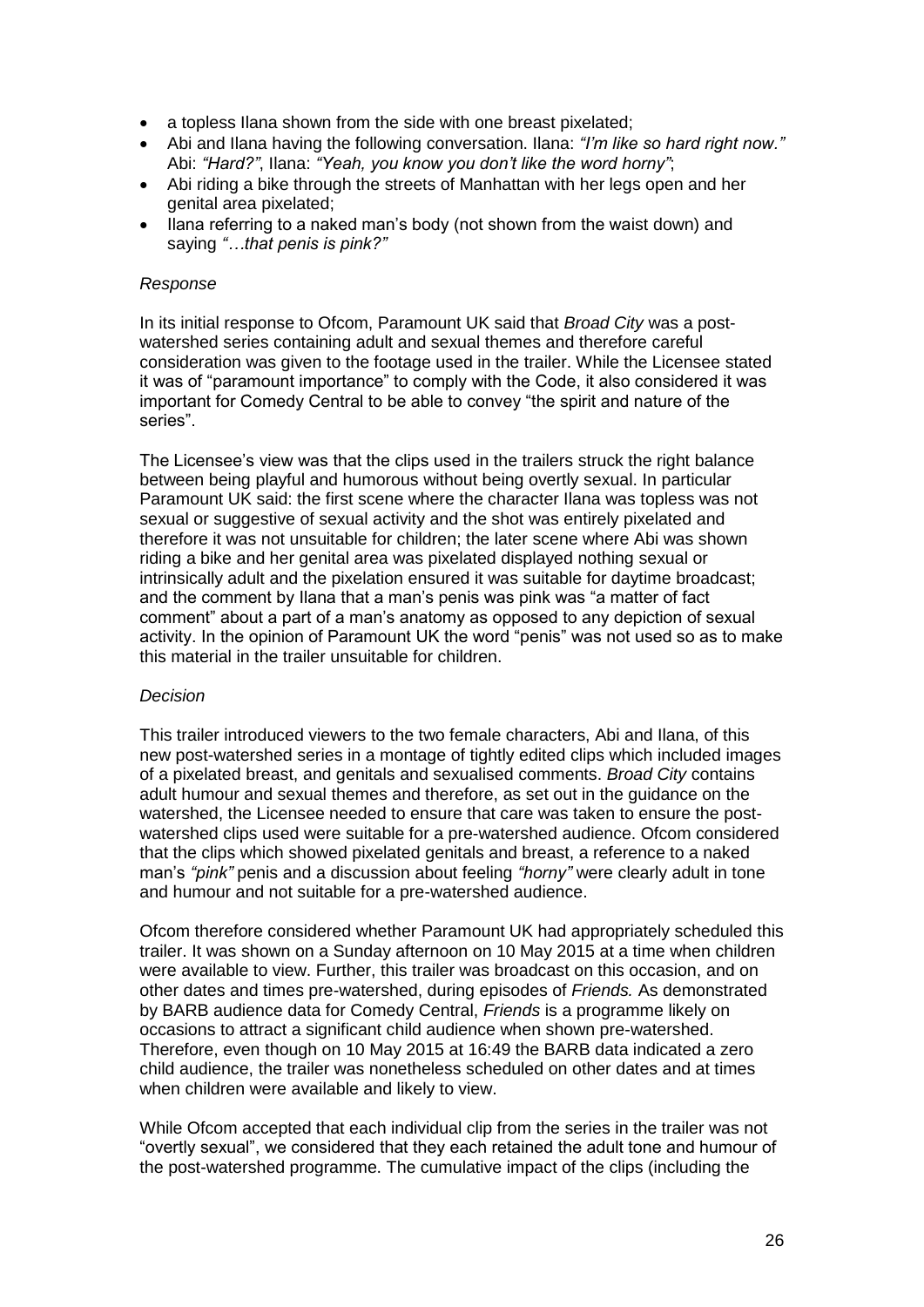pixelation of bodies, the discussion about feeling *"hard"* and *"horny"* and the reference to the penis of a naked man – the lower half of his body was not in shot) resulted in a trailer which was not suitable for children. Further, because this trailer was broadcast pre-watershed at a time when children were available to view, it was not appropriately scheduled.

Ofcom has welcomed the Licensee's further comments in response to the Preliminary View in which it has "fully" accepted Ofcom's findings and was now taking steps to ensure compliance going forward.

#### **Decision: Breach of Rule 1.3**

#### Rules 1.3 and 2.3

#### *Russell Howard,* **Comedy Central, 30 April 2015, 15:30 (and various other dates and times pre-watershed)**

This trailer featured Russell Howard doing a stand-up joke and introducing the comedian Rob Delaney. The trailer then included a clip of Rob Delaney delivering the following joke in front of an adult audience as part of his stand-up routine:

*"I want to do a quick commercial for fingering because I've just learnt how to do it. My wife pulled me to one side because she said: "What are you doing down there? I hate it, I hate you, you're damaging me."* 

The comedian then repeatedly imitated the action of sexually stimulating his wife by making a hand and finger movement around his groin area, as he related what his wife said next: *"Here's the thing – you are working way too hard you know. You just basically have to go into the foyer. It's more of a lalalalala, lalalala…lalalala."*

#### *Response*

In its initial response to Ofcom, the Licensee explained that unlike other trailers which included a montage of clips, this trailer featured one continuous clip of Rob Delaney's act "giving viewers more context than a trailer would usually allow." The trailer opened with Russell Howard introducing Rob Delaney followed by a clip of his act and this, Paramount UK said, provided the audience with "much more context" than typical taster trailers. Rob Delaney's routine, framed by Russell Howard's introduction and Rob Delaney's own introduction, "did not make the concept of fingering offensive or too graphic for daytime". There were no graphic or explicit comments, euphemisms were used, and the light-hearted approach with self-deprecating comments did not refer to *"fingering"* as a sexual act.

The Licensee added that whilst the act was "clearly implied" it would only be known to those "already familiar" with what was being described. Paramount UK argued that the reference to *"fingering"* was not pornographic in description, and that Rob Delaney did not make any sexual comments or act in an overtly sexual way that "suggested pleasure or other inappropriate response". Paramount UK considered that the trailer was "edgy" but the Licensee said it was confident that its non-graphic, playful tone would not exceed the expectations of the audience already familiar with the channel's irreverent style. It added that audience figures suggested that only a small number of children might have been be available to view. The Licensee argued that regarding any children who did watch this material, many would not understand a discussion about "fingering" while the remainder would find it "an amusing take on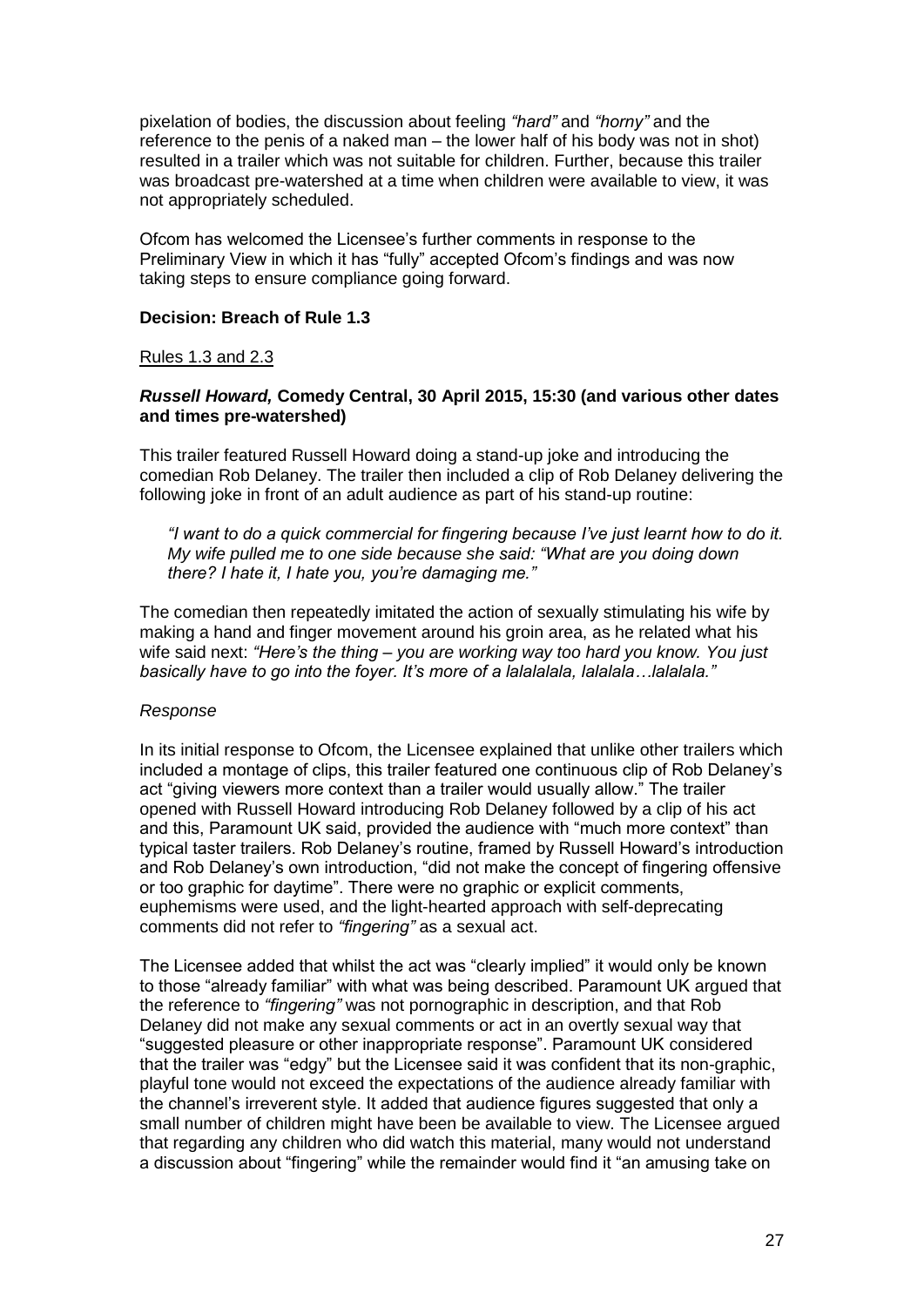the act, not something offensive or unsuitable for daytime." Therefore Paramount UK considered this trailer suitable for broadcast during the daytime.

#### *Decision*

#### *Rule 1.3*

Rob Delaney's opening line in the clip was: *"I want to do a quick commercial for fingering because I've just learnt how to do it."* The comedian then imitated the action of sexually stimulating his wife by repeatedly making a hand movement around his groin. In Ofcom's view this comedy routine (like the programme the trailer was promoting) was clearly intended for, and aimed at, an adult audience because it involved a discussion about a sexual act between, and understood by, adults. The language used by Rob Delaney in this clip, when taken together with his actions, underlined the adult humour and tone of the routine and Ofcom considered that the subject matter would have been understood by some, and particularly older, children. In the context of a trailer broadcast during the day which viewers would have come across unawares, Ofcom considered this trailer was unsuitable for children.

As regards appropriate scheduling, we noted that Paramount UK considered this trailer was suitable for broadcast at all times pre-watershed without scheduling restrictions. On 30 April however the Licensee broadcast it during back-to-back episodes of *Friends* and at a time when children were returning from school and available to view. BARB audience figures indicated that between 15:15 and 15:30 about 4,100 children were watching *Friends* before this trailer was shown at 15:30. This represented 9.6% of the total audience. All the children viewing at this time were aged ten to 15.

The extended nature of the clip did provide more context than is normal in many trailers, but in Ofcom's view this underlined its unsuitability for children rather than mitigated it. The subject of sexual stimulation can in principle be broadcast before the watershed but, if doing so, a licensee must take care to schedule it appropriately, and if including it in a trailer needs to take special care. Paramount UK did not take such care in Ofcom's view in the current case. Further we considered that the subject matter would have understood by some, and particularly older, children, and the fact that it was presented in a light hearted and humorous way was not a sufficient reason to conclude that it was appropriately scheduled.

# *Rule 2.3*

Under Rule 2.3 broadcasters are required to ensure that material which may cause offence is justified by context. Context takes into account factors such as the editorial content of the material, the time of broadcast, the degree of offence likely to be caused and audience expectations.

Adult viewers of Comedy Central expecting to watch *Friends* in the middle of the afternoon would have come across this trailer unawares. In Ofcom's view, the clip of Rob Delaney, discussing and illustrating with a hand gesture the sexual stimulation of his wife, when shown before the watershed, was capable of causing offence. We therefore assessed whether it was justified by the context. On balance in our opinion it was not. The clip was clearly part of a comedy routine aimed at an adult audience and in our opinion the content of this trailer would not have been in line with viewers' expectations, when shown in the middle of the afternoon during *Friends*.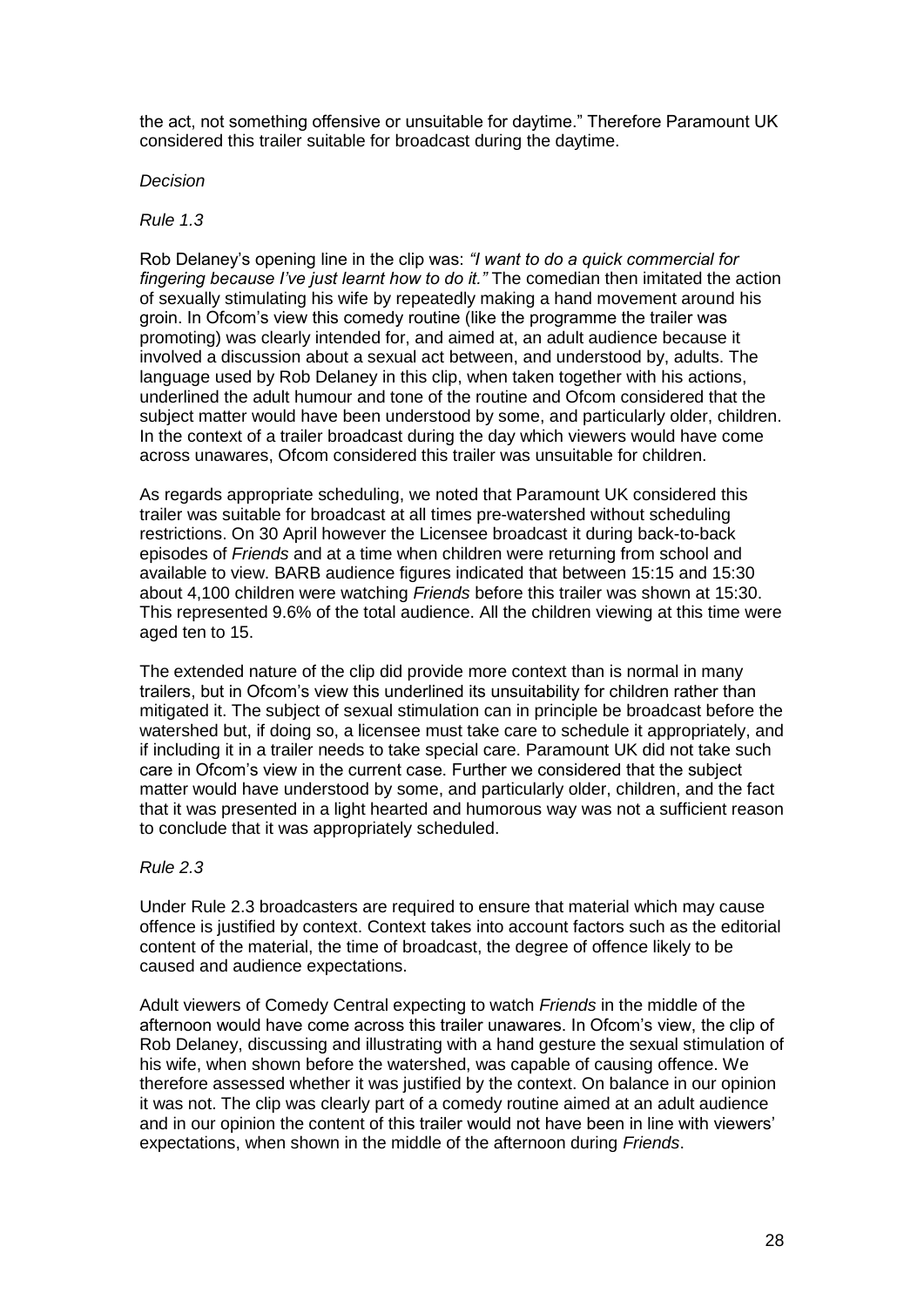Ofcom has welcomed the Licensee's further comments in response to the Preliminary View in which it has "fully" accepted Ofcom's findings and was now taking steps to ensure compliance going forward.

#### **Decision: Breaches of Rules 1.3 and 2.3**

#### **Conclusion**

These pre-watershed trailers included themes and content aimed at an adult audience. This tone was set by adult comedy, language and innuendo and also by using clips from post-watershed programming which, in Ofcom's view, were clearly unsuitable for a pre-watershed audience. Some of the trailers also included a number of sexual references which were not always explicit but at times, in Ofcom's view, relied on unsuitable sexual innuendo. Many in the audience – and especially parents – would not have expected trailers with this adult and sexual tone and humour to be shown around and in programmes broadcast pre-watershed – a period of time when there is always a likelihood that children, some unaccompanied, would be available to view.

In addition, we noted that in many instances these trailers were broadcast when children were returning from school, and during the weekend, Bank Holidays and school holidays. Further, the trailers were scheduled around and during programmes which with appeal to a child audience, such as *Friends*, and in one case *Penguins of Madagascar*. Ofcom was concerned that the Licensee was aware as early as the beginning of January 2015 when the *Drunk History Trailer* was first broadcast that it was broadcasting *Friends* at times pre-watershed when it knew children were available to view, and on occasions were likely to view in significant numbers. Nonetheless, Paramount UK continued to schedule these trailers with an adult tone and adult language and humour around and during episodes of *Friends* and at weekends and during school holidays.

When deciding the content and scheduling of these items pre-watershed, Ofcom was concerned that the Licensee did not take sufficient account of the potential child audience at particular dates and times, the unsuitability of the content, and of the fact that the material was contained in trailers. The Code requires licensees to protect *all* children under the age of 15 from potentially unsuitable content. Because trailers come into the home unscheduled parents cannot make a decision as to whether they are suitable viewing for their children, whatever their age or level of knowledge or experience.

We noted that in response to potential concerns expressed by Ofcom to the Licensee while investigating these cases, Paramount UK did make changes to the scheduling of a few trailers (e.g. the *Brickleberry* trailers). However, Ofcom was concerned by the number of Code breaches listed in this Decision and the unsatisfactory compliance approach and decisions which lay behind them, including occasions when it appeared the Licensee was unable to ensure decisions of its own internal compliance department were implemented correctly and to make changes to scheduling in a timely way.

Ofcom has welcomed the response from Paramount UK to Ofcom's Preliminary View in this case, in which the Licensee stated that it: "fully" accepted Ofcom's findings; apologised; acknowledged that it had "pushed the boundaries of our compliance practices for promos too far in recent months"; and, said it was "now implementing new processes and practices to ensure it would be fully compliant going forward". It also welcomed (in response to Ofcom's request as originally set out in the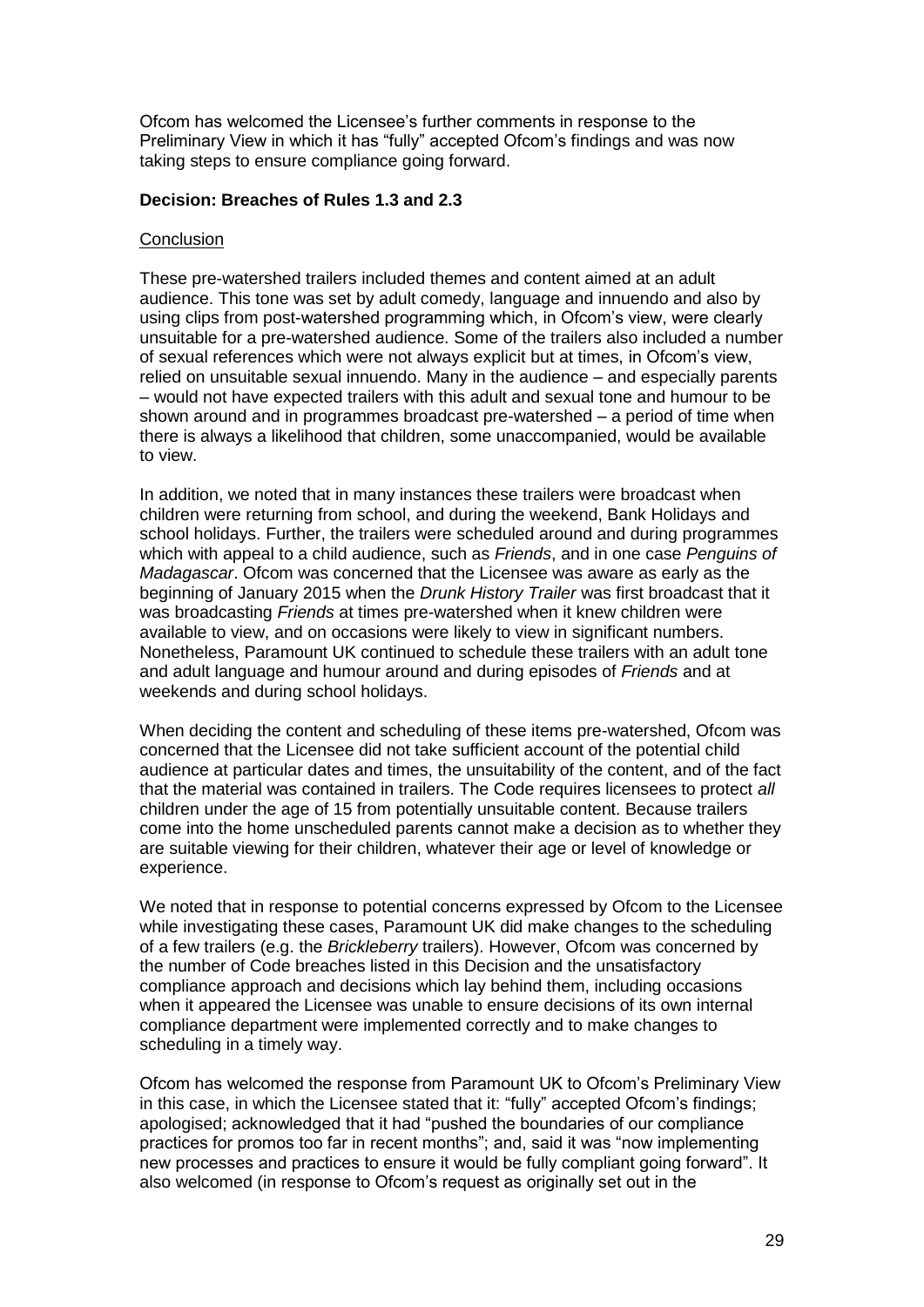Preliminary View) the opportunity to attend a meeting with Ofcom to discuss the effectiveness of Paramount UK's compliance of pre-watershed trailers broadcast on Comedy Central and Comedy Central Extra. Ofcom intends this meeting to take place as soon as practicable.

However, Ofcom is currently investigating a number of other cases involving prewatershed trailers broadcast on Comedy Central and Comedy Central Extra. Ofcom will therefore wait until it concludes these other cases, and has met with the Licensee, before deciding on any further appropriate regulatory action.

Ofcom reminds broadcasters that advertising scheduling restrictions and guidance (for example on Audience Indexing) are not intended to serve as the basis for compliance decisions on the scheduling of pre-watershed programme trailers.

#### **Breaches of Rule 1.3**

#### *Countdown to Christmas Comedy Trailer, Comedy Central, 24 December 2014, 09:30*

*Drunk History Trailer, Comedy Central, 4 January 2015, 15:45 Russell Howard Dingledodies Trailer, Comedy Central, 18 February 2015, 08:48 I Live With Models Trailers, Comedy Central and Comedy Central Extra, 18 February 2015, 09:46, and 3 March 2015, 15:45 Brickleberry Trailer (Panda), Comedy Central, 4 March 2015, 17:17 Brickleberry Trailer (Cat), Comedy Central, 8 March 2015, 10:35 Brickleberry Trailer (Horse), Comedy Central, 3 May 2015, 19:30 Brickleberry Trailer (Eagle), Comedy Central, 4 May 2015, 18:45 The Roast of Justin Bieber Trailer, Comedy Central, 14 March 2015, 08:37 John Bishop Live Trailer, Comedy Central and Comedy Central Extra, 27 March 2015, 15:42 Walking Dead Trailer, Comedy Central, 25 April 2015, 16:30 Russell Howard Trailer, Comedy Central, 30 April 2015, 15:30 South Park Erection Special, Comedy Central, 30 April 2015, 19:30 Broad City Trailer, Comedy Central, 10 May 2015, 16:59*

*All trailers were also broadcast on other various dates and times*

**Breach of Rule 2.3**

*Russell Howard Trailer, Comedy Central, 30 April 2015, 15:30*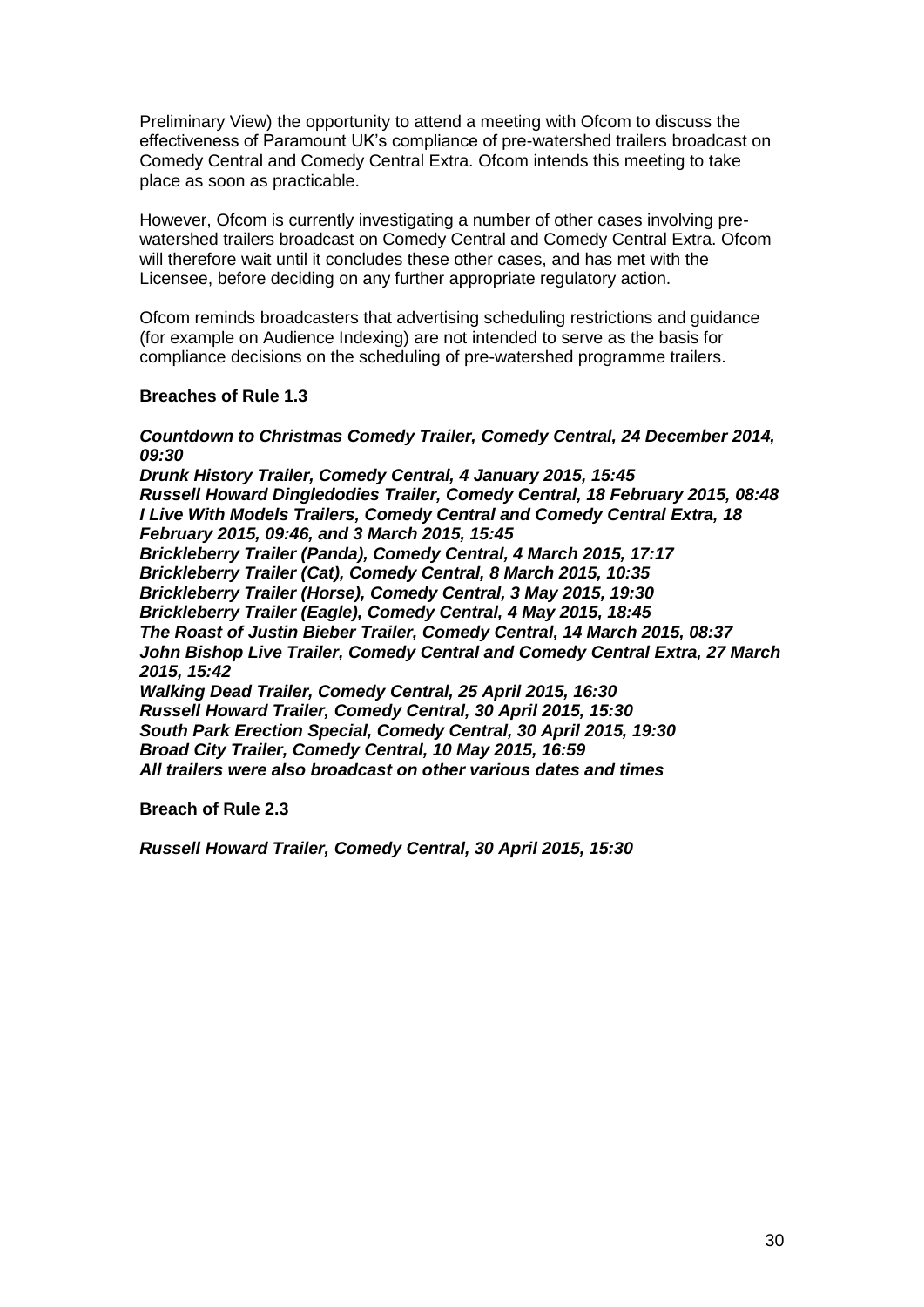# **In Breach**

**Norkin's List** *NTV Mir Lithuania, 15 February 2015, 19:20*

# **Introduction**

NTV Mir Lithuania is a television channel broadcasting to the Russian-speaking community in Lithuania. *Norkin's List* is a weekly current affairs discussion programme of approximately 60 minutes in duration. The licence for NTV Mir Lithuania is held by Baltic Media Alliance Limited ("BMAL" or "the Licensee").

A complainant alerted Ofcom to this programme, stating that the programme incited hatred and crime towards the "Finnish, Baltic, Polish and Ukrainian (ethnic Ukrainian) nations"<sup>1</sup>.

Ofcom obtained an independent translation of the programme from the original Russian to English. We noted that this programme discussed the possibility of there being an enduring peace in south-eastern Ukraine<sup>2</sup>. This programme featured the presenter Andrey Norkin asking questions to two main guests, the Russian politician, Vladimir Zhirinovsky<sup>3</sup>, and the Russian journalist, Alexey Venediktov<sup>4</sup>. The programme also featured a number of other guest contributors speaking from the studio audience. At the beginning and the end of the programme the presenter asked the studio audience to vote by electronic handsets to express their views on the following question: "*Do you want the current truce to transform into stable peace in Ukraine?"*

Towards the beginning of the programme, we noted the following exchange between Vladimir Zhirinovsky ("VZ"), Alexey Venediktov ("AV") and the presenter, Andrey Norkin ("AN"):

- AV: "Is our interest that Donbass<sup>5</sup> becomes a part of Russia?"
- VZ: "If these were Finns, or Baltic<sup>6</sup> nations, or Poles involved in that war that is *being waged now in Donbass, I would say: 'Beat them, mash them down – choke them away!' This is who I am! Look, I am being honest here-".*

- <sup>5</sup> See footnote 2.
- 6 i.e. Estonia, Latvia and Lithuania.

<sup>1</sup>  $1$  On assessment. Ofcom did not consider this programme raised any issues under Rule 3.1 of the Code, which states: "Material likely to encourage or incite the commission of crime or to lead to disorder must not be included in television or radio services". However, after assessment, we considered there were potential issues raised under Rule 2.3.

 $2$  South-eastern Ukraine is made up of the two regions of Donetsk and Lugansk. The region is also known as the Donbass. This area has been the scene of an extended conflict between pro-Russian separatists and armed forces of the Ukrainian Government.

 $3$  Vladimir Zhirinovsky is an elected member of the Russia Parliament (Duma), and leader of the Liberal Democratic Party, which is a far right wing party in Russia.

<sup>&</sup>lt;sup>4</sup> Alexey Venediktov is a Russian journalist and Editor-in-Chief of the Russian radio station Echo of Moscow.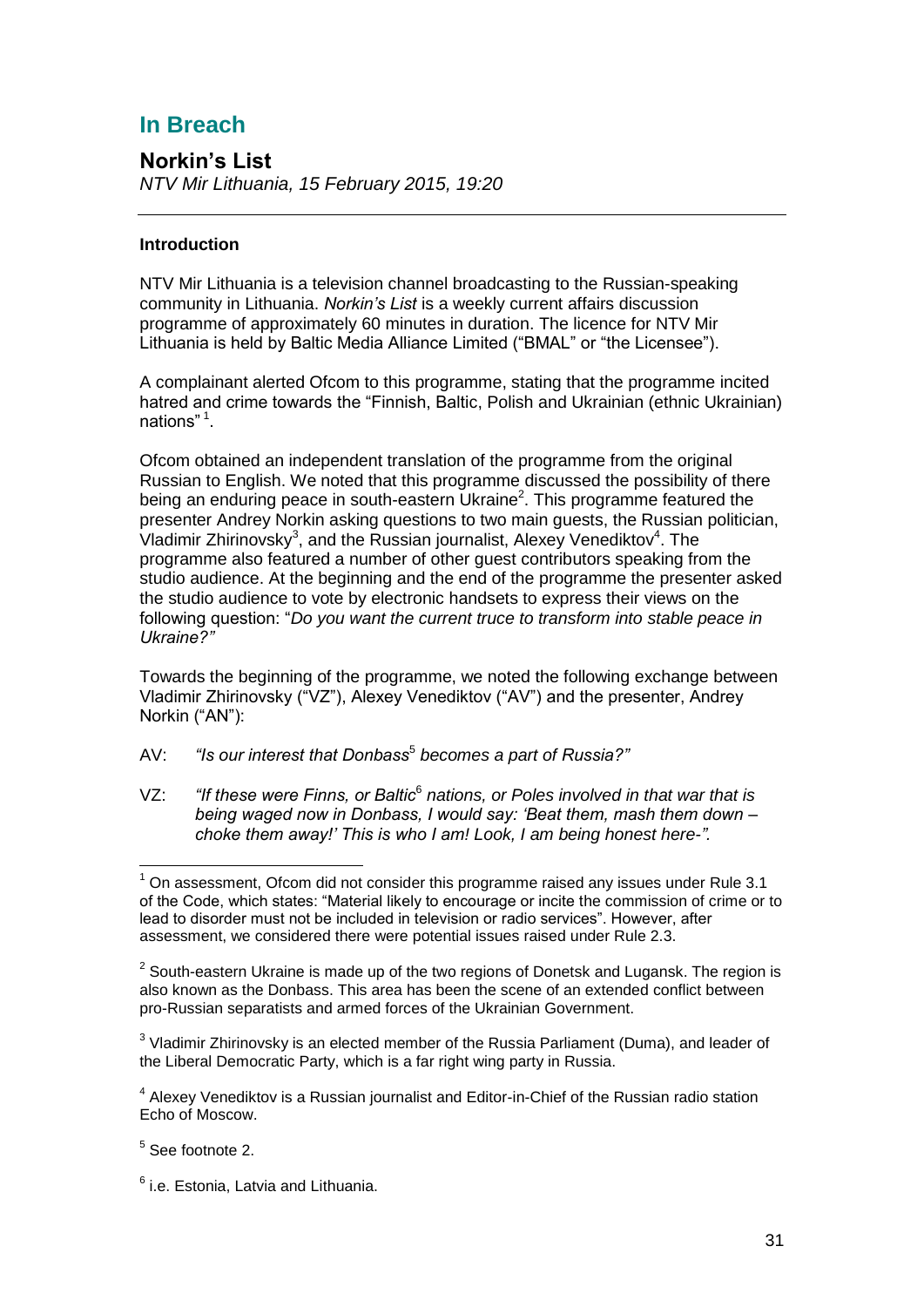- AV: *"But there are none of them".*
- VZ: *"But there are Russians there, and that is why I am saying, 'Take that, Kiev!' We will wipe out Kiev! We will burn Kiev down! We will napalm*<sup>7</sup> *them out!"*
- AV: *"So, are you saying 'Tanks, ahead, to Kiev'"?*
- VZ: "Not tanks, but napalm. From a distance. From Donetsk<sup>8</sup>. Burn Kiev down! *That way, Mr Alexey Alekseyevich".*
- AV: *"Andrey, let's vote*<sup>9</sup> *now!"*
- VZ: *"It's because this is about Russians there. They wage their war against Russians. They batter Donbass, because they are yet afraid of battering Belgorod*<sup>10</sup>*, or Kursk*<sup>11</sup>*, or Moscow".*
- AV: *"A half of the Kiev's population is Russians".*
- AN: *"Quiet please".*
- AV: *"Vladimir Volfovich, half of the Kiev's population is Russians! Will you napalm them too?"*
- VZ: *"Let them stand up and fight for Russia in Kreschatik*<sup>12</sup> *then! Instead of* [Inaudible]"
- AN: *"Gentlemen, please, hold on".*
- VZ: *"We will burn down only the governmental institutions – only where the government sits. Using surgical precision strikes. We won't touch the population".*
- AV: *"Gentlemen, please, calm down a bit. I now ask the audience to vote, answering the question, 'Do you want the current truce to transform into stable peace in Ukraine?'"*

Shortly afterwards Vladimir Zhirinovsky made a further comment:

 $<sup>7</sup>$  Napalm is a flammable liquid used in warfare, including as an anti-personnel weapon, which</sup> sticks to skin and causes severe burns when on fire.

<sup>&</sup>lt;sup>8</sup> See footnote 2.

 $9$  As explained above, at the beginning and the end of the programme the presenter asked the studio audience to vote by electronic handsets to express their view about the following question: "*Do you want the current truce to transform into stable peace in Ukraine?"*

 $10<sup>10</sup>$  A Russian city 25 miles from the border with Ukraine.

 $11$  A Russian city 100 miles from the border with Ukraine.

<sup>&</sup>lt;sup>12</sup> One of the main streets of the Ukrainian capital, Kiev.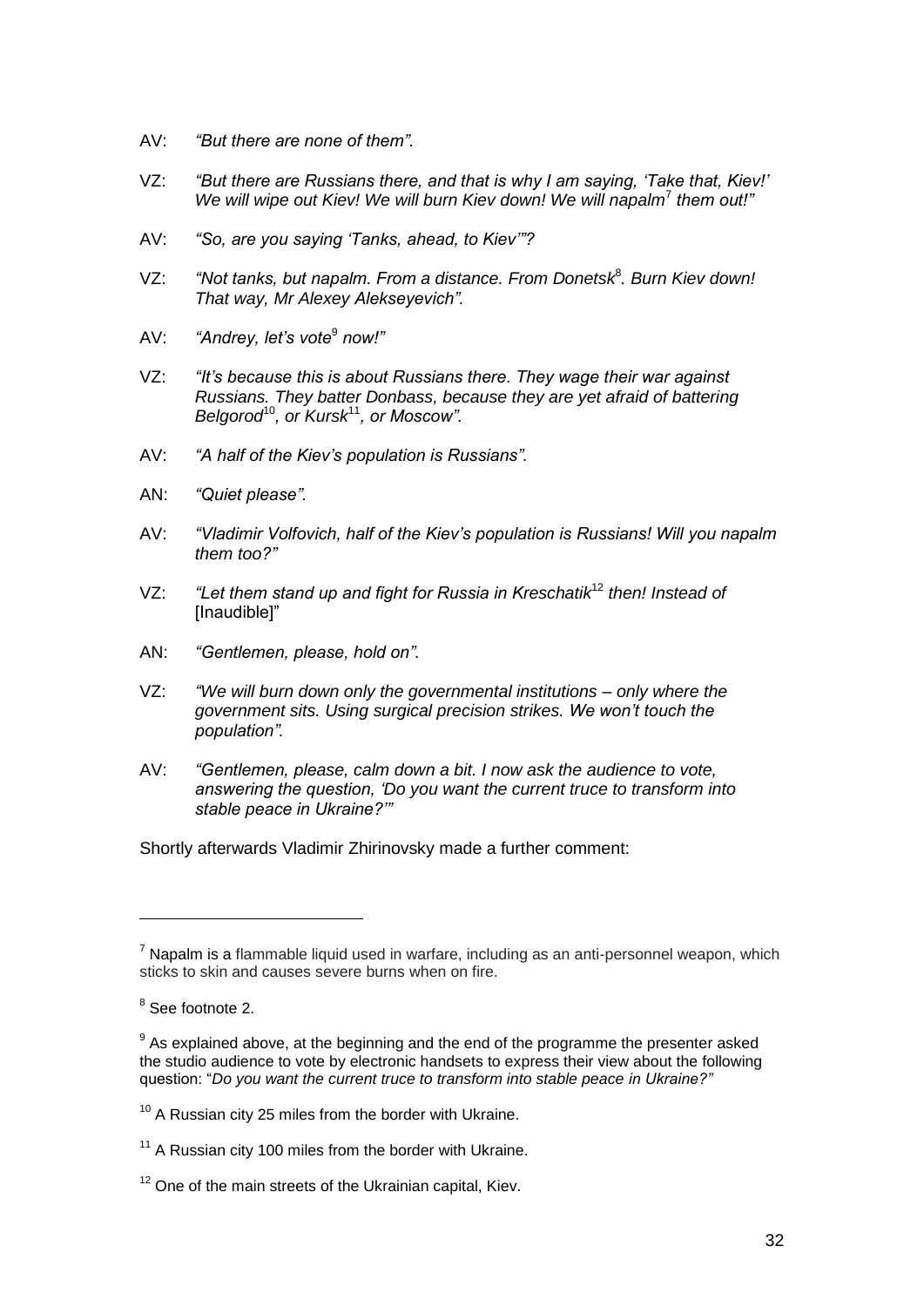*"When I say that we should napalm down a city in Ukraine, they say that I am an aggressor! But America insolently declare, 'We will supply the weapons that will kill all Russians there'. What is this? This is a whole country, not just one man, committing itself to sending deadly weapons to Ukraine. This is the most terrifying".*

Ofcom considered the above content raised issues warranting investigation under Rule 2.3 of the Code:

"In applying generally accepted standards broadcasters must ensure that material which may cause offence is justified by the context...".

Ofcom asked the Licensee to provide comments on how the programme complied with the above rule.

#### **Response**

1

BMAL considered that the content complied with Rule 2.3 of the Code.

The Licensee said that in order to understand the context of the comments in this case, it was necessary to "fully understand who in reality Vladimir Zhirinovsky is". It added that: "Technically, he is the leader of the right-liberal party and the member of the Russia's Parliament. In reality, he is the harlequin of Russian politics, whose performances in media are more frequent than his sitting in the Parliament". BMAL also said that Vladimir Zhirinovsky "often makes radical populist and shocking affirmations; By way of illustration, the Licensee described one of Vladimir Zhirinovsky's statements<sup>13</sup> as being "Grotesque, bravado and intentional exaggeration of knowingly unrealizable goals. All of it is obvious to a knowledgeable viewer".

BMAL argued that "all audiences, including the audience in Lithuania (especially, the Russian-speaking viewers), have clear understanding of who Zhirinovsky is and do not take his escapades otherwise than with irony". However, BMAL did not deny that "due to the odium of Zhirinovsky's personality he can sometimes make statements that are on the verge of what is permissible". But it added that "the entire Russianspeaking TV audience understands it too" which was "precisely why during the Programme other participants undertook some attempts" to lessen the potential offence. Therefore, according to the Licensee, the journalist Alexey Venediktov carried "Zhirinovsky's statements to the point of evident absurdity" and made "provocative and mocking retort[s]<sup>14</sup>…aimed at emphasizing the absurdness" of Vladimir Zhirinovsky's statements. In addition, "the host openly call[ed] Zhirinovsky to calm down".

 $13$  "We will burn down only the governmental institutions – only where the government sits. Using surgical precision strikes. We won't touch the population".

 $14$  The Licensee cited the following statements made by Alexey Venediktov:

"So, are you saying 'Tanks, ahead, to Kiev'"?

"Vladimir Volfovich, half of the Kiev's population is Russians! Will you napalm them too?"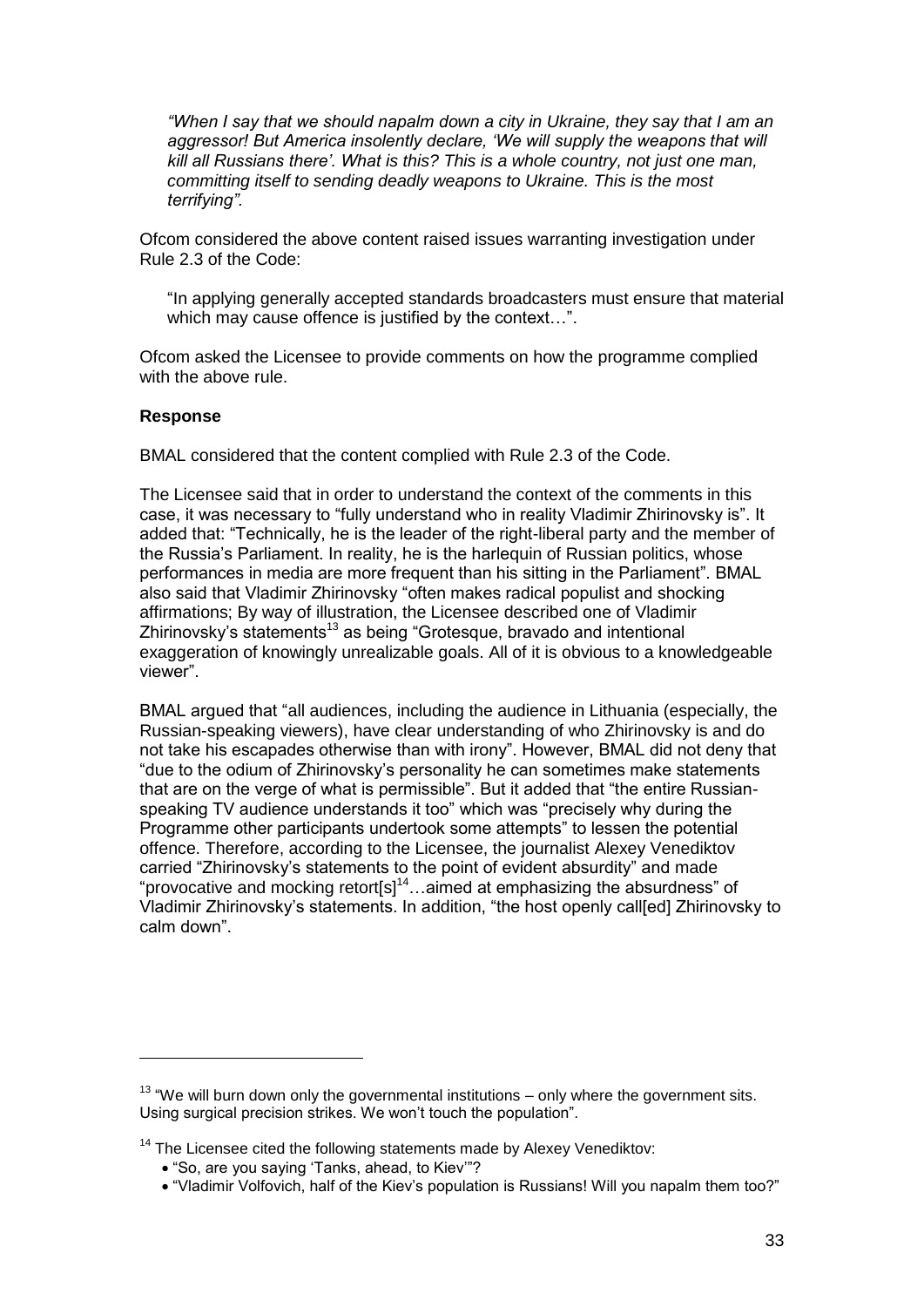BMAL also provided background to the following statement by Vladimir Zhirinovsky:

*"When I say that we should napalm down a city in Ukraine, they say that I am an*  aggressor! But America insolently declares, 'We will supply the weapons that will *kill all Russians there'. What is this?"*

The Licensee stated that Vladimir Zhirinovsky was referring to a speech by a retired general Robert Scales, adviser to the U.S. Department of Defense, who it said had made a statement<sup>15</sup> on the Fox News TV channel which had "received a highly negative response in Russia".

BMAL also provided background to the following statement by Vladimir Zhirinovsky:

*"This is a whole country, not just one man, committing itself to sending deadly weapons to Ukraine. This is the most terrifying".*

The Licensee said that this statement was based on the fact that on 11 December 2014 the US House of Representatives representing "the [US] nation (their electorate)" had unanimously approved the "Ukraine Freedom Support Act of 2014 that warranted the provision of "lethal armaments to Ukraine and defines Ukraine as a special military partner of the USA outside NATO"". BMAL added that: "Zhirinovsky is just stating the fact, which in itself should not offend anyone".

The Licensee referred to the wording of Rule 2.3 and stated that: "The Programme contained no offensive language neither lexically, nor tonally even considering all the peculiar features of the Russian language". It also cited the various categories<sup>16</sup> of offence listed in the wording of Rule 2.3 and argued that none of these categories was relevant in this case. BMAL also argued that "no party has informed" either BMAL, or Ofcom about "any actual negative effect (harm and offense) it had experienced".

In its representations, the Licensee also referred to various contextual factors which it argued helped to justify any offence. By way of example, BMAL argued relevant contextual factors included that the programme was: typical of the prime time output of NTV Mir Lithuania and focuses on "the most topical issues of the foreign or home policy of Russia"; "contained both criticism and support of the Minsk agreements<sup>17</sup>

 $15$  The Licensee referred to a Youtube recording of a Fox News programme originally broadcast on 10 March 2015 (see [https://www.youtube.com/watch?v=3EJLi23fTPg\)](https://www.youtube.com/watch?v=3EJLi23fTPg), in which Robert Scales had said the following: *"The only way the United States can have any effect in this region and turn the tide is start killing Russians. Killing Russians by… Killing so many Russians that even Putin's media can't hide the fact that Russians are returning to their motherland in body bags".*

 $16$  Rule 2.3 states as follows in full (with the categories for potential offence cited by the Licensee underlined): "In applying generally accepted standards broadcasters must ensure that material which may cause offence is justified by the context…Such material may include, but is not limited to, offensive language, violence, sex, sexual violence, humiliation, distress, violation of human dignity, discriminatory treatment or language (for example on the grounds of age, disability, gender, race, religion, beliefs and sexual orientation). Appropriate information should also be broadcast where it would assist in avoiding or minimising offence".

 $17$  The Minsk Agreements were the two agreements reached in September 2014 and February 2015 involving the leaders of Ukraine, Russia, France, and Germany containing various measures leading to cessation of hostilities in south-eastern Ukraine.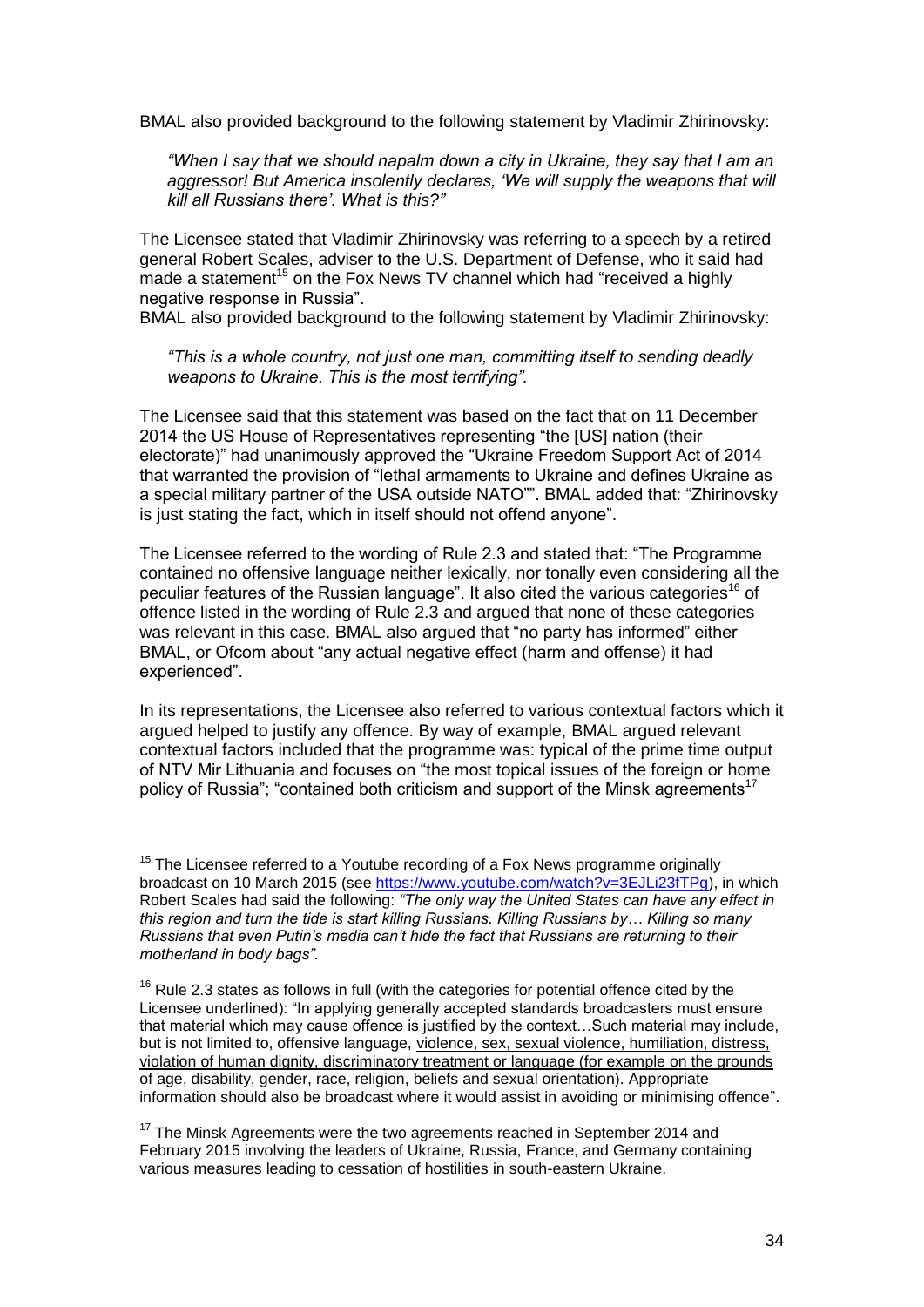and Ukraine's authorities"; and broadcast on a Sunday at 19:10 and the programme's audience was not high.

In summary, in arguing that there were sufficient contextual factors to justify the potential offence, the Licensee stressed the importance of:

- the audience's expectations given that the programme used "language likely to be shared by people in the ethnic Russian community" in Lithuania which makes up the majority (about 75%) of NTV Mir Lithuania's audience, BMAL added that the Russian-speaking community makes up eight per cent of the Lithuanian population. According to the Licensee "It is common knowledge that Russianspeaking residents of Lithuania have opinions that differ from the official public view on a great deal of domestic and foreign issues" and "traditionally oppose" the Lithuanian Government "pro-Ukrainian" stance. It also argued that: "In addition, a "noticeable part of Lithuanians desire alternative sources of information besides pro-official and mainstream media" and will watch NTV Mir Lithuania. In the Licensee's view, the audience data showed that the programme "had a very qualified and devoted audience, and…both the channel and the Programme had insignificant effect on the general audience".
- participants in the programme expressing a number of opinions "alternative to beliefs of the majority of the Programme's audience"; and
- freedom of expression, including the audience's right to receive information and ideas, which BMAL said "was especially important in a case such as this, dealing with modern and significant events in political history".

#### The Licensee's comments on Ofcom's Preliminary View

1

BMAL made a number of comments on Ofcom's Preliminary View in this case (which was to record a breach of Rule 2.3). Firstly, the Licensee said that there was "nothing" in Vladimir Zhirinovsky's statements that "clearly indicates he speaks of violent or military actions by Russia". It added that Mr Zhirinovsky's "loud declamations might as well refer to [pro-Russian] separatists who are party to the conflict" in Ukraine. BMAL said that Vladimir Zhirinovsky's words "*From Donetsk*" 18 which "is not [in] Russian territory can substantiate this opinion". Further, the Licensee said that Mr Zhirinovsky's status as a party leader and Deputy in the Russian Parliament "does not automatically make him the voice of the official Russian policy nor states the fact that he expresses any other more weighty or competent opinion than his own". BMAL therefore argued that given Vladimir Zhirinovsky "does not in the least speak of Russia's involvement…whether Russia is at state of war<sup>19</sup> with any of the countries mentioned in the Programme or not…becomes pointless".

Second, BMAL reiterated its argument that Mr Zhirinovsky's statements had been "partly provoked and triggered" by the statement<sup>20</sup> made by retired US general

<sup>18</sup> These words were in Mr Zhirinovsky's statement "*Not tanks, but napalm. From a distance. From Donetsk. Burn Kiev down! That way, Mr Alexey Alekseyevich*".

 $19$  The Licensee had objected to Ofcom's statement in the Preliminary View that: "The level of offence would, in our view, have been likely to have been increased given no state of war exists between Russia and any of those countries referred to by Vladimir Zhirinovsky".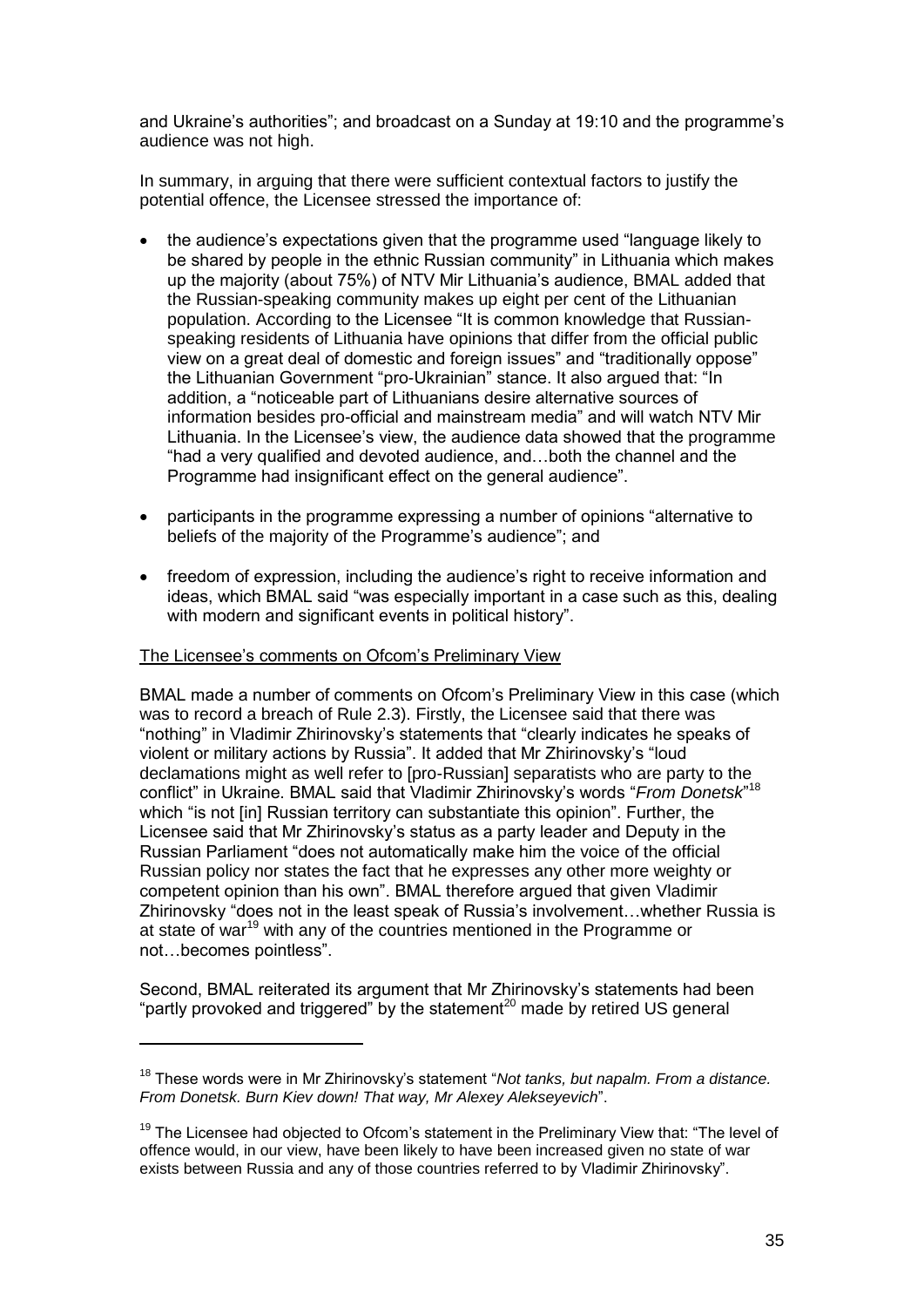Robert Scales while speaking on the Fox News TV channel and said that this issue had been "disregarded" by Ofcom in its Preliminary View.

Third, the Licensee reiterated that the inclusion of potentially offensive material in this case "was limited by and fully justified by contextual factors". It added that contextual factors taken separately did not "outweigh and justify the potential offence. Nor should they be considered separately. But their sum total…provides a powerful circumstance not to be ignored". Specifically, in relation to context BMAL argued that "Ofcom lacks real-life experience in Lithuania…and has no practical option to make certain of the actual impact of contextual factors". For example, the Licensee said that "Ofcom is unable to verify…audience-related factors" but "being totally involved in its operative environment, BMAL possesses full knowledge if its audience and other contextual factors".

# **Decision**

Under the Communications Act 2003, Ofcom has a duty to set standards for the content of programmes as appear to it best calculated to secure the standards objectives. One of these is that "generally accepted standards" are applied so as to provide adequate protection for members of the public from the inclusion of offensive and harmful material. This standard is reflected in Section Two of the Code.

Under Rule 2.3, broadcasters must ensure that potentially offensive material (including offensive and discriminatory language) is justified by its context. This means that although there is significant room for innovation, creativity and challenging material within programming, broadcasters do not have *unlimited* licence to include offensive material in programmes.

In reaching a Decision in this case, Ofcom has taken account of the broadcaster's and audience's right to freedom of expression. This is set out in Article 10 of the European Convention on Human Rights. Article 10 provides for the right of freedom of expression, which encompasses the right to hold opinions and to receive and impart information and ideas without undue interference by public authority. Therefore, Ofcom must seek an appropriate balance between ensuring members of the public are adequately protected from material which may be considered offensive on one hand and audience's right to freedom of expression on the other.

In this case, Ofcom considered firstly whether Vladimir Zhirinovsky's comments had the potential to cause offence.

BMAL argued that "no party has informed" either BMAL or Ofcom about "any actual negative effect (harm and offense) it had experienced". In applying Rule 2.3 Ofcom does not have to prove that any harm and offence has actually been caused. Rule 2.3 is concerned only with "material which **may** cause offence" [emphasis added].

This case involved a discussion about the current crisis in south-eastern Ukraine, where pro-Russian separatists have been in conflict with the armed forces of the Ukrainian Government. On being asked whether this area of Ukraine (*"Donbass"*) should become part of Russia, Vladimir Zhirinovsky said that if people of certain nationalities (Finland, Estonia, Latvia, Lithuania and Poland) were involved in the conflict in south-eastern Ukraine, then, in Ofcom's opinion, he implied that Russia should *"Beat them, mash them down – choke them away!"* He added that because there are ethnic Russians in south-eastern Ukraine then Russia should take the

 $20$  See footnote 15.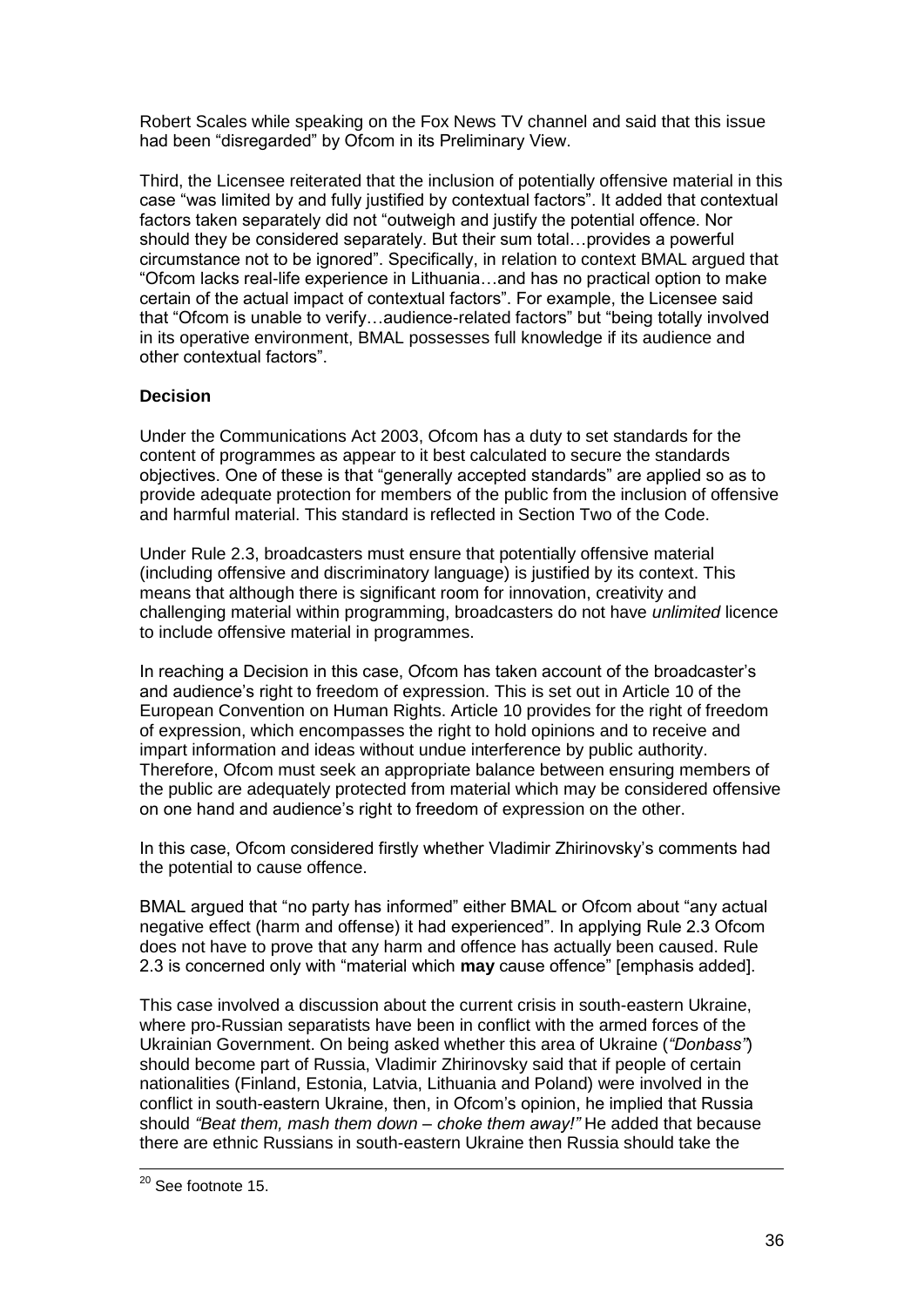following action against the Ukrainian capital, Kiev: *"'Take that, Kiev!' We will wipe out Kiev! We will burn Kiev down! We will napalm*<sup>21</sup> *them out!"*

In Ofcom's opinion, in these comments Vladimir Zhirinovsky was appearing to exhort the Russian Government, in certain circumstances, to take extreme, violent action against inhabitants of certain nations (Finland, Estonia, Latvia, Lithuania and Poland) for no other reason than their nationality. He was further appearing to encourage the Russian Government to destroy the Ukrainian capital Kiev and attack its population by using the controversial<sup>22</sup> weapon napalm. In our view, these statements were capable of causing significant offence, in particular to citizens of Estonia, Finland, Latvia, Lithuania, Poland and Ukraine.

BMAL also cited the various categories<sup>23</sup> for potential offence listed in Rule 2.3 (such as violence, sex, and sexual violence) and argued that none of these categories was relevant in this case. In response to this point, Ofcom underlined that the categories of potential offence listed under Rule 2.3 make up a non-exhaustive $^{24}$  list. In our view, as discussed above, Vladimir Zhirinovsky's words were clearly capable of offence within the meaning of Rule 2.3.

We therefore went on to consider whether the broadcast of these potentially offensive statements was justified by the context. Context includes: the editorial content of the programme, the service on which the material was broadcast, the time of broadcast, what other programmes are scheduled before and after, the degree of harm or offence likely to be caused, likely audience expectations, warnings given to viewers and the effect on viewers who may come across the material unawares.

We assessed first the editorial context in which Vladimir Zhirinovsky made his comments. This edition of the current affairs programme *Norkin's List* discussed the possibility of an enduring peace in south-eastern Ukraine. Given that this conflict has been taking place in one of the countries neighbouring Russia and in particular involves pro-Russian separatists, it was not surprising that this would be a matter for discussion on a channel targeting Russophone viewers. However, we took into account that Russia is not officially involved in the conflict in south-eastern Ukraine, and at the time of broadcast there was a substantive truce in place between Ukrainian forces and pro-Russian separatists in south-eastern Ukraine. We therefore considered that Vladimir Zhirinovsky's exhortation of the Russian Government to take extreme, violent action against citizens of a number of the countries neighbouring Russia to have been capable of causing considerable offence. The level of offence

 $21$  Napalm is a flammable liquid used in warfare, including as an anti-personnel weapon, which sticks to skin and causes severe burns when on fire.

<sup>&</sup>lt;sup>22</sup> Under Protocol III of the "UN Convention on Prohibitions or Restrictions on the Use of Certain Conventional Weapons which may be deemed to be Excessively Injurious or to have Indiscriminate Effects", nation states that have ratified the treaty may not target civilians with a "weapon or munition which is primarily designed to set fire to objects or to cause burn injury to persons through the action of flame, heat, or a combination thereof, produced by a chemical reaction of a substance delivered on the target" (see

[http://disarmament.un.org/treaties/t/ccwc\\_p3/text\)](http://disarmament.un.org/treaties/t/ccwc_p3/text). It is Ofcom's understanding that the use of napalm on civilians is therefore banned.

<sup>&</sup>lt;sup>23</sup> See footnote 16.

 $24$  Rule 2.3 states that offensive material "may include, but is not limited to" the various potential categories of offence listed under the rule.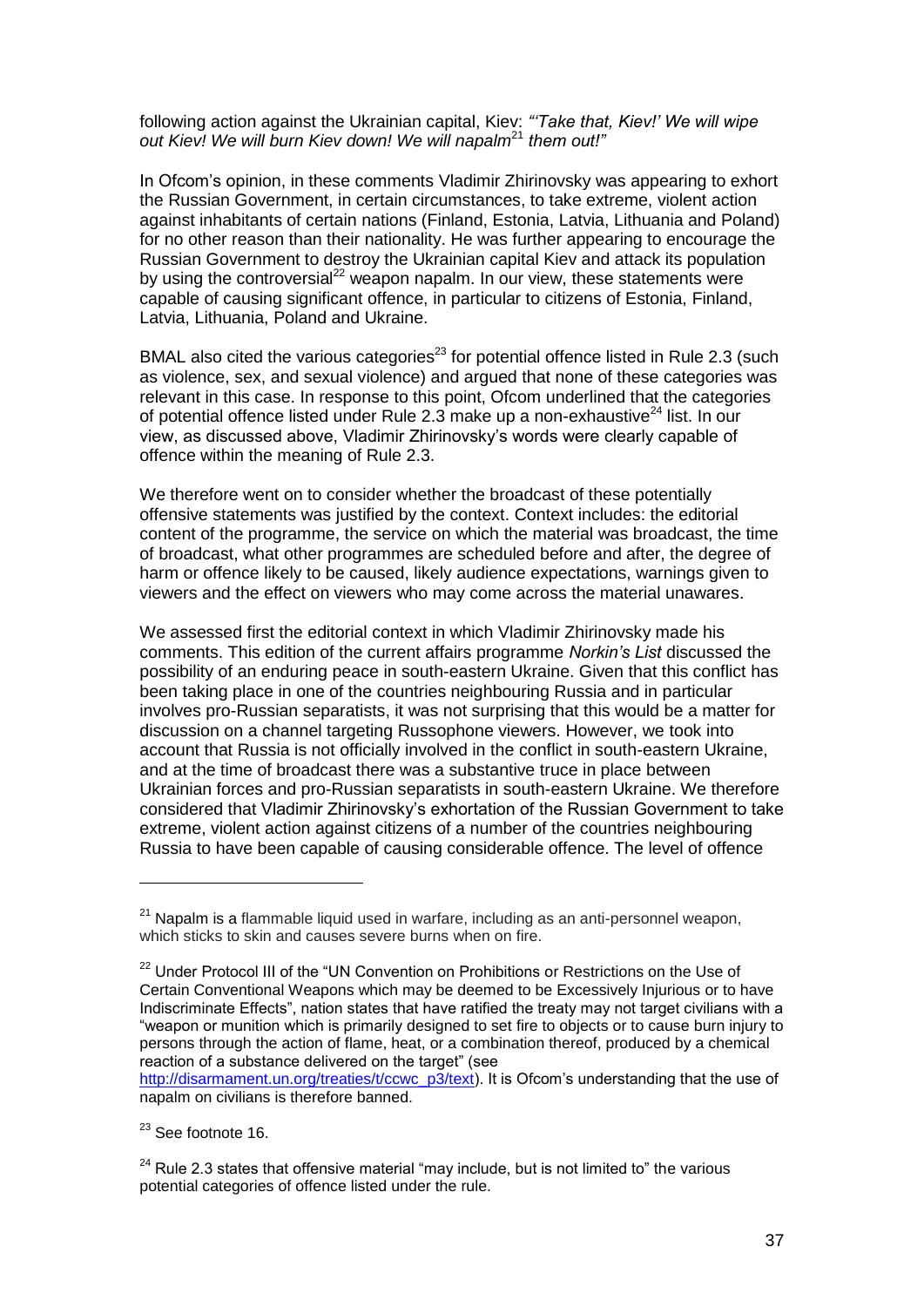would, in our view, have been likely to have been increased given no state of war exists between Russia and any of those countries referred to by Vladimir Zhirinovsky.

We noted BMAL's argument that there was "nothing" in Vladimir Zhirinovsky's statement that "clearly indicates he speaks of violent or military actions by Russia", and that Mr Zhirinovsky's status as a party leader and Deputy in the Russian Parliament "does not automatically make him the voice of the official Russian policy". We agreed that Vladimir Zhirinovsky was not speaking as an official representative of the Russian Government. However, we considered that his use of the pronoun "*we"* (in the statement *"We will wipe out Kiev! We will burn Kiev down! We will napalm them out!*") would have been likely to have been perceived by viewers as Vladimir Zhirinovsky appearing to exhort the Russian Government, in certain circumstances, to take extreme, violent action against inhabitants of certain nations for no other reason than their nationality.

We also took account of the Licensee's argument that Mr Zhirinovsky's "loud declamations might as well refer to [pro-Russian] separatists who are party to the conflict" in Ukraine, because he said that napalm should be used "*From Donetsk*" 25 which "is not [in] Russian territory". In our view, however, it was not clear that Vladimir Zhirinovsky was referring to pro-Russian separatists, who had been fighting the Ukrainian Government in the Donetsk area of south-eastern Ukraine. In any case, we considered that this would not have lessened the level of offence. This was because Mr Zhirinovsky appeared to be exhorting one side of a civil conflict to take extreme and highly violent action against the other side at a time when there was a truce in place between Ukrainian forces and pro-Russian separatists in south-eastern Ukraine.

We considered the various other arguments made by BMAL in relation to editorial context. The Licensee pointed to the controversial nature of Vladimir Zhirinovsky, whom it described to be the "harlequin of Russian politics" who "often makes radical populist and shocking affirmations". In particular, BMAL conceded that "due to the odium of Zhirinovsky's personality he can sometimes make statements that are on the verge of what is permissible". But it added that "the entire Russian-speaking TV audience understands it too". We acknowledged that Russian speakers in NTV Mir Lithuania's audience were likely to have been familiar with Vladimir Zhirinovsky's often controversial style and public statements. However, just because this section of NTV Mir Lithuania's audience was familiar with this particular politician did not mean they would not have been offended by his statements in the case. BMAL also argued that: "It is common knowledge that Russian-speaking residents of Lithuania have opinions that differ from the official public view on a great deal of domestic and foreign issues". Similarly in our view, this did not mean that many Russian speaking viewers would not have been offended by Vladimir Zhirinovsky's comments.

The Licensee in particular referred to the following statement by Mr Zhirinovsky:

*"When I say that we should napalm down a city in Ukraine, they say that I am an*  aggressor! But America insolently declares, 'We will supply the weapons that will *kill all Russians there'. What is this?"*

<sup>25</sup> These words come from Mr Zhirinovsky's statement "*Not tanks, but napalm. From a distance. From Donetsk. Burn Kiev down! That way, Mr Alexey Alekseyevich*".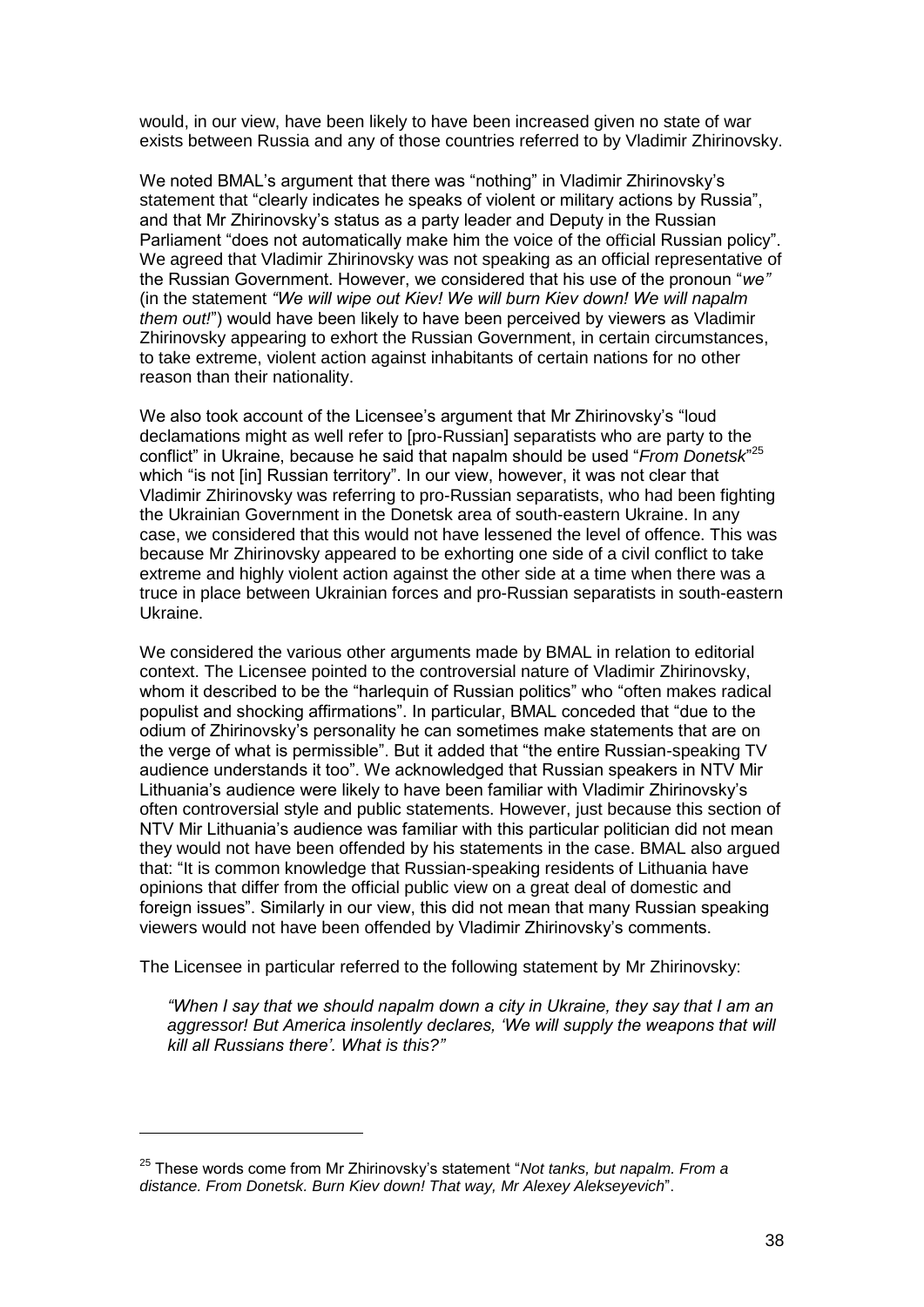BMAL said that in saying these words Vladimir Zhirinovsky had been "partly provoked and triggered" by a statement<sup>26</sup> made by retired US general Robert Scales while speaking on the Fox News TV channel. According to BMAL, this statement had "received a highly negative response in Russia". In our view, the statement by Robert Scales gave a partial explanation as to why Vladimir Zhirinovsky was referring to the US at this point in the programme. However, this explanation did not mitigate the high level of offence caused by Vladimir Zhirinovsky stating that napalm should be used in south-eastern Ukraine or violent action taken against various countries on Russia's western borders.

We also noted the Licensee's argument that "Ofcom lacks real-life experience in Lithuania…and has no practical option to make certain of the actual impact of contextual factors". BMAL said that "Ofcom is unable to verify…audience-related factors" but "[the Licensee] possesses full knowledge of its audience and other contextual factors". We disagreed. In this case, we reached our assessment of likely audience expectations in part based on information that had been provided by the Licensee. Furthermore, it was open to BMAL to provide any other relevant contextual information (for example about its audience) if it felt this was relevant to Ofcom's decision but it did not do so. Based on the information that was provided to us, we were conscious of the fact, as noted by BMAL, that approximately a quarter of NTV Mir Lithuania's audience was Lithuanian. Given that Vladimir Zhirinovsky said that, in relation to citizens of the *"Baltic nations"* (which includes Lithuania), Russia should "*Beat them, mash them down – choke them away!"*, we considered that this statement would have been particularly offensive to the appreciable number of Lithuanians in NTV Mir Lithuania's audience. This is because Vladimir Zhirinovsky appeared to advocate violent action against the citizens of Lithuania on a channel broadcast to the Lithuanian population.

A further argument made by the Licensee was that the programme would not have exceeded audience expectations because it was "clearly articulating…language likely to be shared by people in the ethnic Russian community" which makes up the majority of NTV Mir Lithuania's audience. We disagreed. We acknowledge the majority of statements made by Vladimir Zhirinovsky in the programme may well have been familiar to or consistent with the expectations of Russophone viewers. However, we considered that some of the statements made by Vladimir Zhirinovsky were so offensive that they were likely to have exceeded expectations of the audience to this programme.

BMAL said that during the programme "other participants undertook some attempts" to lessen the potential offence. For example, according to the Licensee, the journalist Alexey Venediktov carried "Zhirinovsky's statements to the point of evident absurdity" and made "provocative and mocking retort[s]…aimed at emphasizing the absurdness" of Vladimir Zhirinovsky's statements. In addition, "the host openly call[ed] Zhirinovsky to calm down". We noted that Alexey Venediktov did say the following to Mr Zhirinovsky:

*"So, are you saying 'Tanks, ahead, to Kiev'"*?

*"Vladimir Volfovich, half of the Kiev's population is Russians! Will you napalm them too?"*

<sup>&</sup>lt;sup>26</sup> See footnote 15.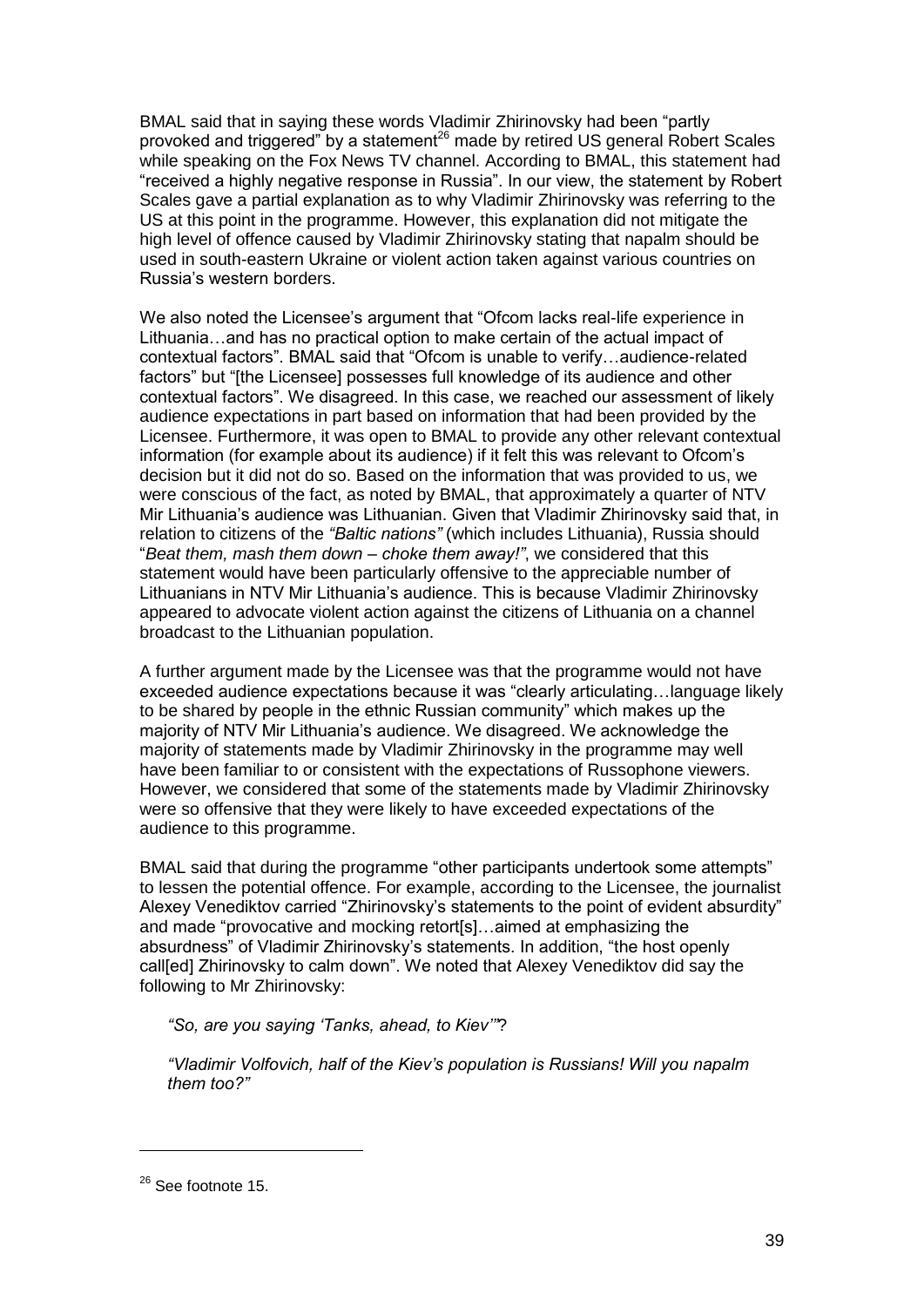We considered that these statements did mitigate slightly the effect of Vladimir Zhirinovsky's words. This is because Alexey Venediktov, using irony, posed rhetorical questions to Vladimir Zhirinovsky that highlighted the serious ramifications of what the politician was suggesting. However, in our view, these statements did not directly and sufficiently challenge Vladimir Zhirinovsky's extremely offensive words. Similarly, while the presenter, Andrey Norkin, did make some interventions at this point in the programme (*"Quiet please"* and *"Gentlemen, please, hold on"*), we considered these were general statements aimed at stopping the exchange between the two main programme guests (Vladimir Zhirinovsky and Alexey Venediktov), rather than directly challenging Vladimir Zhirinovsky for his extremely offensive statements and/or making clear that what he had said had been unacceptable.

The Licensee provided representations on some of the specific statements made by Vladimir Zhirinovsky, for example:

*"We will burn down only the governmental institutions – only where the government sits. Using surgical precision strikes. We won't touch the population".*

It said that this statement was "Grotesque, bravado and intentional exaggeration of knowingly unrealizable goals. All of it is obvious to a knowledgeable viewer".

We considered that this statement in the programme did help to qualify slightly Vladimir Zhirinovsky's suggestion that Russia should indiscriminately use napalm on all citizens in south-eastern Ukraine. However, because Russia is not formally engaged in the conflict in Ukraine (in any official sense), and there was a truce in place in that conflict when this programme was broadcast, we considered it was still highly offensive of Vladimir Zhirinovsky to make the statements he did about attacking Ukraine and its population.

The Licensee cited various other contextual factors. For example, that this programme: in BMAL's words "contained both criticism and support of the Minsk agreements and Ukraine's authorities"; was broadcast on a Sunday at 19:10; and did not attract a high audience. We were not persuaded that these other factors were sufficient to justify the offence caused by Vladimir Zhirinovsky's comments.

The Licensee said: "This was especially important in a case such as this, dealing with modern and significant events in political history". In reaching our Decision in this case we had careful regard to the broadcaster's and audience's right to freedom of expression. In particular, we took account of the high level of protection that must be afforded to forms of political speech. The Code requires Ofcom to apply generally accepted standards and therefore necessarily sets limits to freedom of expression. These limits must however be proportionate. Ofcom seeks an appropriate balance between ensuring members of the public are adequately protected from material which may be considered offensive on one hand, and the broadcaster's and audience's right to freedom of expression on the other. Having taken account of all relevant considerations, and proper regard to the broadcaster's and audience's right to freedom of expression, we concluded that Vladimir Zhirinovsky's comments were not justified by the context.

In conclusion, we noted the Licensee's argument that the "sum total" of contextual factors in this case provided "a powerful circumstance not to be ignored" in relation to justifying the potential offence. Given our analysis of all the contextual factors above, we disagreed. In particular, Ofcom carefully balanced the requirement on the broadcaster to apply generally accepted standards against the broadcaster's and audience's right to freedom of expression. This was not a straightforward exercise,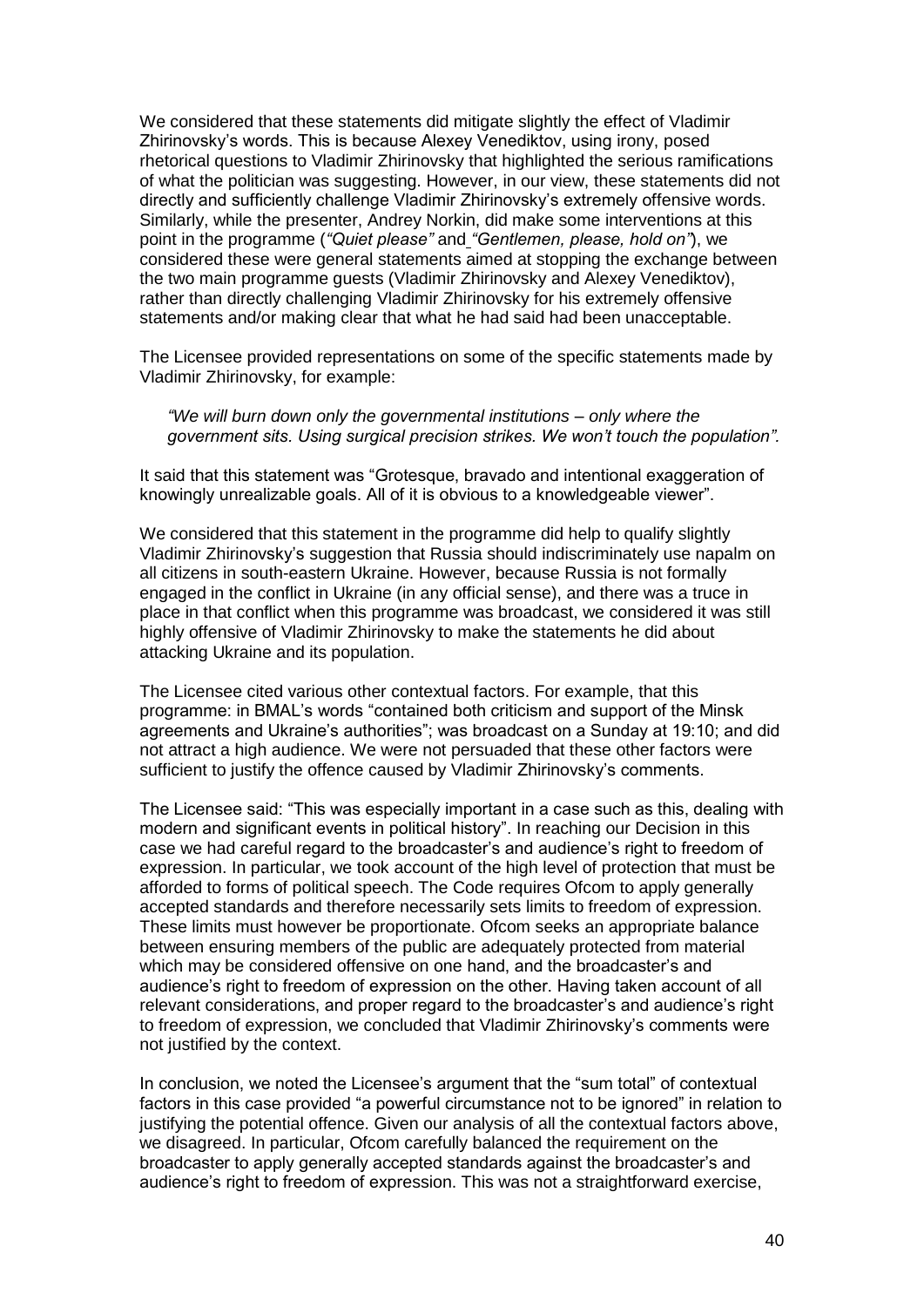but on the facts of this case, it was Ofcom's view that the Licensee did not ensure that there was sufficient context in the way Vladimir Zhirinovsky's words were broadcast to minimise offence. Therefore the programme was in breach of Rule 2.3 of the Code.

# **Breach of Rule 2.3**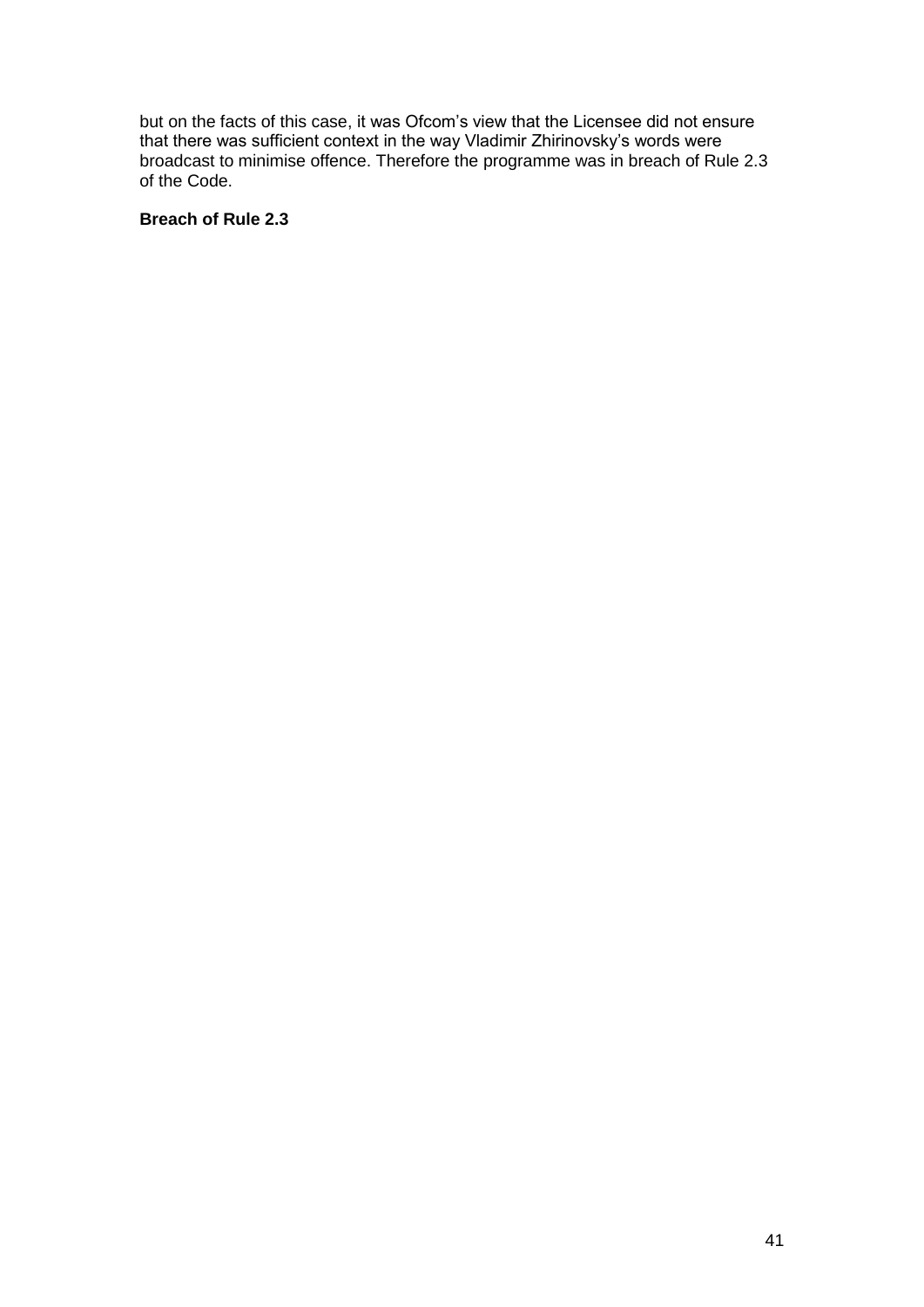# **In Breach**

**News** *Bangla TV, 11 June 2015, 09:30*

# **Introduction**

Bangla TV is a news and general entertainment channel broadcast in Bengali and serving a Bangladeshi audience. The licence for Bangla TV is held by Bangla TV (UK) Limited ("Bangla TV Ltd" or "the Licensee").

During monitoring, we noted this news programme broadcast at 09:30 on 11 June 2015. The programme included a report about the election taking place that day to select a new Mayor for the London Borough of Tower Hamlets following the forced resignation of Lutfur Rahman for breaching election rules. The programme was shown while polls were open for this election $1$ .

The report contained brief clips from various interviews. These included:

- a voter describing the kind of mayor they wanted elected;
- a mayoral candidate claiming that they would build 6,000 new homes, should they be elected;
- a second mayoral candidate claiming they would build 5,500 homes if they were elected.

Ofcom considered the material raised issues warranting investigation under Rule 6.4 of the Code:

"Discussion and analysis of election and referendum issues must finish when the poll opens. (This refers to the opening of actual polling stations. This rule does not apply to any poll conducted entirely by post)."

We therefore asked the Licensee for its comments on how it had complied with this rule.

# **Response**

1

Bangla TV Ltd said that prior to the Mayoral election in Tower Hamlets on 11 June 2015 it "covered election issues in a series of reports". The Licensee said that this report was "the last of 4 field reports on election candidates" and that it had "covered Labour Party, Conservative Party and Independent candidates" in these prior reports.

The Licensee told Ofcom that the report being investigated by Ofcom was first broadcast on 10 June 2015 at 21:00 and was then repeated the following morning at 09:30. The Licensee said "in this kind of scenario" with election polls open it normally omits "relevant parts of the news". However, in this case as a result of an error by its News and Transmission Staff the report was not removed from the news programme

 $1$  On 11 June 2015, polling stations in Tower Hamlets were open between 07:00 and 22:00.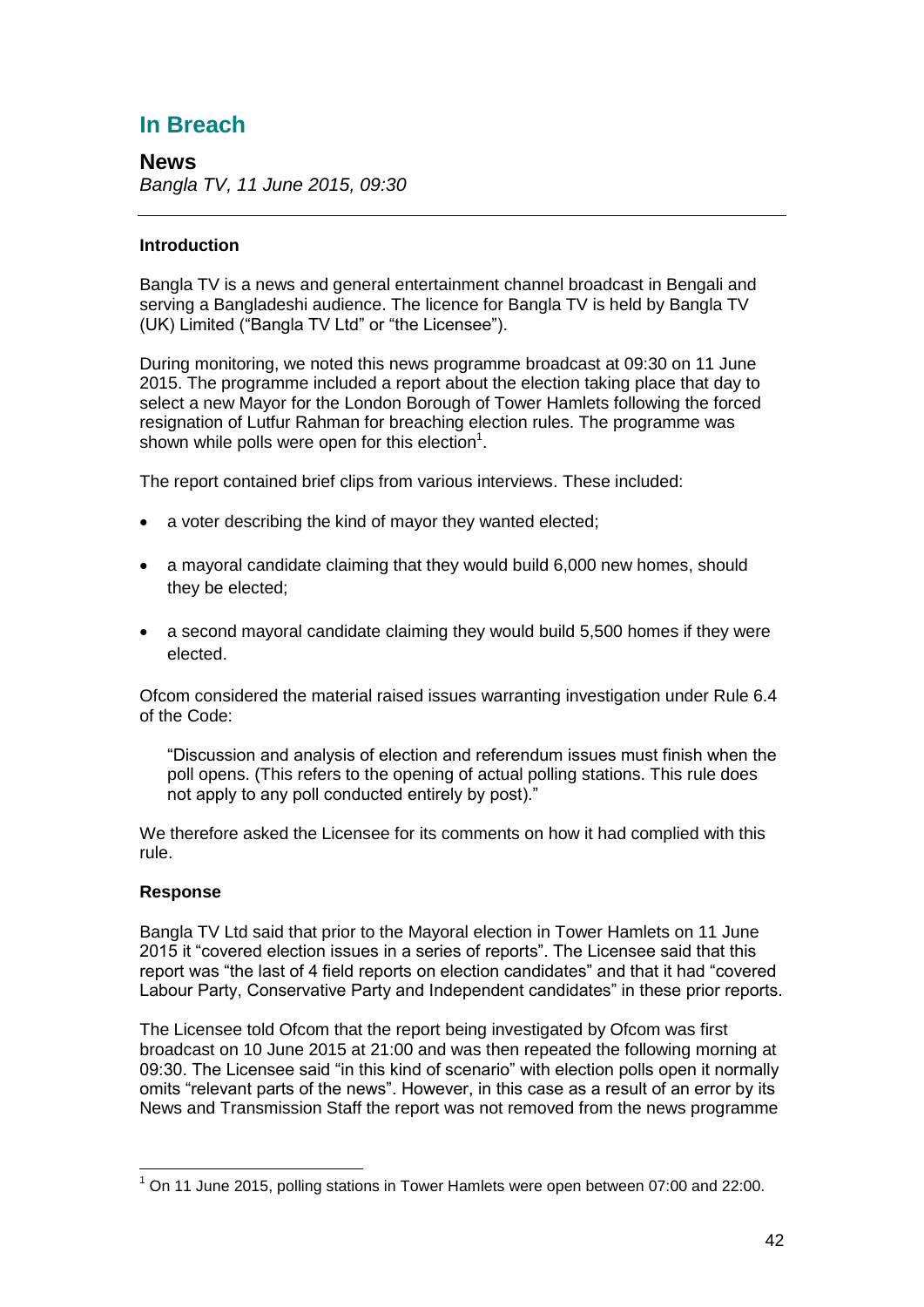broadcast on 11 June. Bangla TV Ltd apologised for this mistake and said it had instructed staff "to be more watchful while covering election issues".

# **Decision**

Under the Communications Act 2003, Ofcom has a statutory duty to ensure special impartiality requirements are observed, in particular during elections. Section Six of the Code also reflects the specific requirements relating to broadcasters covering elections, as set out in the Representation of the People Act 1983 (as amended).

Rule 6.4 requires that discussion and analysis of election issues must finish when the polls open. The purpose of this rule is to ensure that broadcast coverage on the day of an election does not directly affect voter's decisions.

As noted above, the report broadcast at 09:30 on Bangla TV included a brief interview with a voter as well as two mayoral candidates describing their respective housing policies while the polls were open to choose a new directly elected mayor for Tower Hamlets. We noted that the news item had been shown the previous evening and was repeated mistakenly. We also noted the actions subsequently taken by the Licensee. However, the broadcast of this report while polling stations were open represented a clear breach of Rule 6.4.

#### **Breach of Rule 6.4**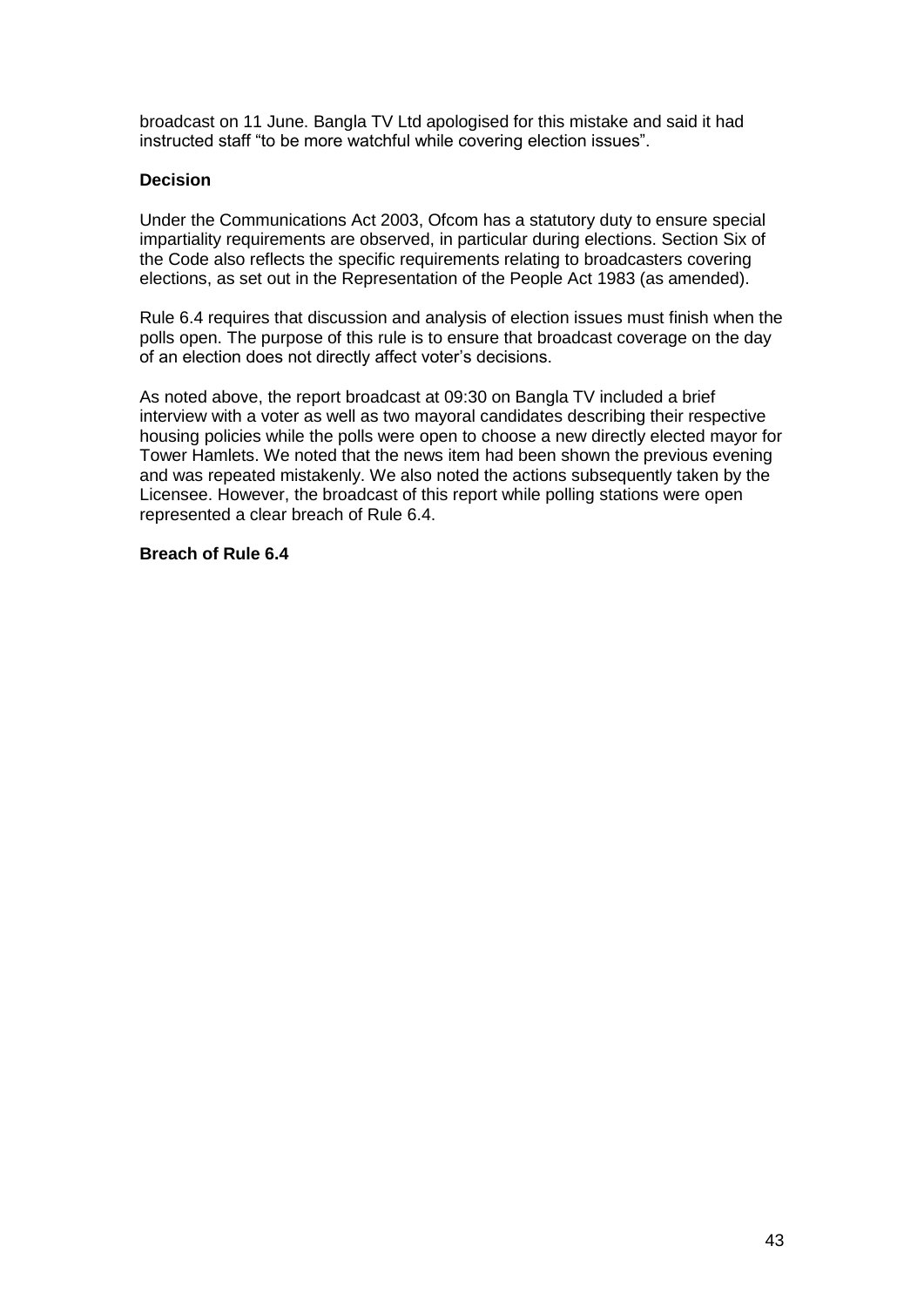# **In Breach**

# **Sponsorship credit**

*Live College World Series, BT Sport/ESPN (HD), 6 June 2015, 00:26*

# **Introduction**

BT Sport/ESPN (HD) is a sports television channel broadcasting a combination of live sports events and sports related programming. The licence for this service is held by British Telecommunications Limited ("BT" or "the Licensee").

During monitoring, Ofcom noted a sponsorship credit for the programme *Live College World Series*. We noted that the following voiceover during the sponsorship credit identified Quicksilver from Capital One and Seadoo as two of the sponsors of the programme. The credit stated:

*"The NCAA College World Series is presented by Quicksilver from Capital One: Earn unlimited 1.5 per cent cash back, every purchase, every day. And in part by Seadoo: Find the watercraft that's right for you at [website given]".* 

Ofcom considered that the material raised issues warranting investigation under Rule 9.22(a) of the Code:

Rule 9.22: "Sponsorship credits must be distinct from advertising. In particular:

(a) Sponsorship credits broadcast around sponsored programmes must not contain advertising messages or calls to action. Credits must not encourage the purchase or rental of the products or services of the sponsor or a third party. The focus of the credit must be the sponsorship arrangement itself. Such credits may include explicit reference to the sponsor's products, services or trade marks for the sole purpose of helping to identify the sponsor and/or the sponsorship arrangement."

We therefore asked the Licensee for its comments as to how the content complied with Rule 9.22(a).

# **Response**

BT stated the programme provides live coverage of College World Series baseball taken from an American broadcast by ESPN US. It stated that for such live content, a transmission controller in the UK is responsible for replacing the US adverts and sponsorship credits with UK advertising, promotional material and/or an image of a channel logo known as a 'living hold'. The Licensee noted however that given the nature of live sports events, the programme controllers in the US often cut to an unscheduled advert break which may include a sponsorship credit.

The Licensee stated that on this occasion no advance warning of the sponsorship credit was given by the US programme controllers and "inadvertently, the sponsorship credit for Capital One and Seadoo went to air".

The Licensee stated that following this incident "when the [UK transmission controller] identifies unannounced US sponsorship credits, they will immediately cut to the living hold to prevent all US sponsorship messages going to air". They also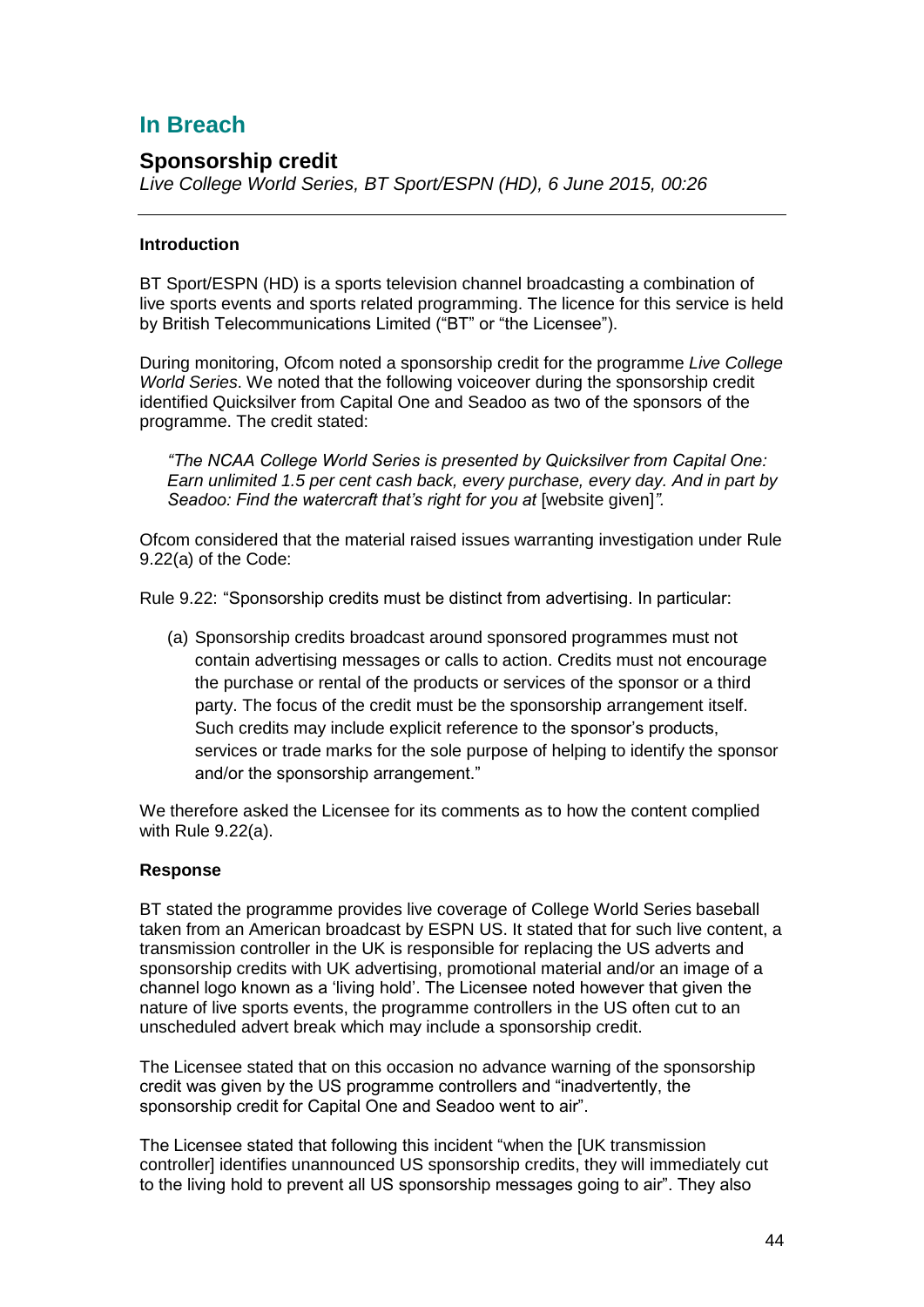stated that UK transmission controllers will in future liaise directly with ESPN US prior to a live event to request notification of the expected sponsorship credits plus verbal warnings during the game.

Additionally the Licensee stated that it did not benefit financially from the inclusion of the sponsorship credit. It apologised for the error.

### **Decision**

Under the Communications Act 2003 ("the Act"), Ofcom has a statutory duty to set standards for broadcast content as appear to it best calculated to secure the standards objectives, one of which is that "the international obligations of the United Kingdom with respect to advertising included in television and radio services are complied with".

The Audiovisual Media Services ("AVMS") Directive limits the amount of advertising a broadcaster can transmit and requires that advertising is kept distinct from other parts of the programme service. Sponsorship credits are treated as part of the sponsored content and do not count towards the amount of airtime a broadcaster is allowed to use for advertising. To prevent credits effectively becoming advertisements, therefore increasing the amount of advertising transmitted, broadcasters are required to ensure that sponsorship credits do not contain advertising messages. The requirements of the Act and the AVMS Directive are reflected in Section Nine of the Code.

Rule 9.22(a) of the Code requires that sponsorship credits broadcast around sponsored programmes must not contain advertising messages or calls to action, or encourage the purchase or rental of the products or services of the sponsor or a third party. The focus of the credit must be the sponsorship arrangement itself and references to the sponsor's products, services or trademarks should be for the sole purpose of helping to identify the sponsor and/or the sponsorship arrangement.

Ofcom's published guidance<sup>1</sup> on Rule  $9.22(a)$  states that credits that: "focus predominantly on the sponsorship arrangement, rather than the sponsor or its products/services, are more likely to be compliant with the Code." It also states: "claims about the sponsor's products/services…are likely to be considered as advertising messages and therefore should not be included in sponsorship credits."

In the case of the sponsorship credit for Quicksilver by Capital One, Ofcom considered that the voiceover stating that the rate of cash back available was 1.5%, and that this rate was available on *"every purchase, every day"*, constituted a claim about the service offered by the sponsor and was an advertising message.

Ofcom's guidance also states credits that: "contain direct invitations to the audience to contact the sponsor are likely to breach the Code. However, basic contact details (e.g. websites or telephone numbers) may be given in credits, but these should not be accompanied by language that is likely to be viewed as an invitation to the audience to contact the sponsor."

In the case of the sponsorship credit for Seadoo, Ofcom considered that the direction to viewers to *"find the watercraft that's right for you at* [website given]*"* constituted a call to action.

 1 <http://stakeholders.ofcom.org.uk/binaries/broadcast/guidance/831193/section9.pdf>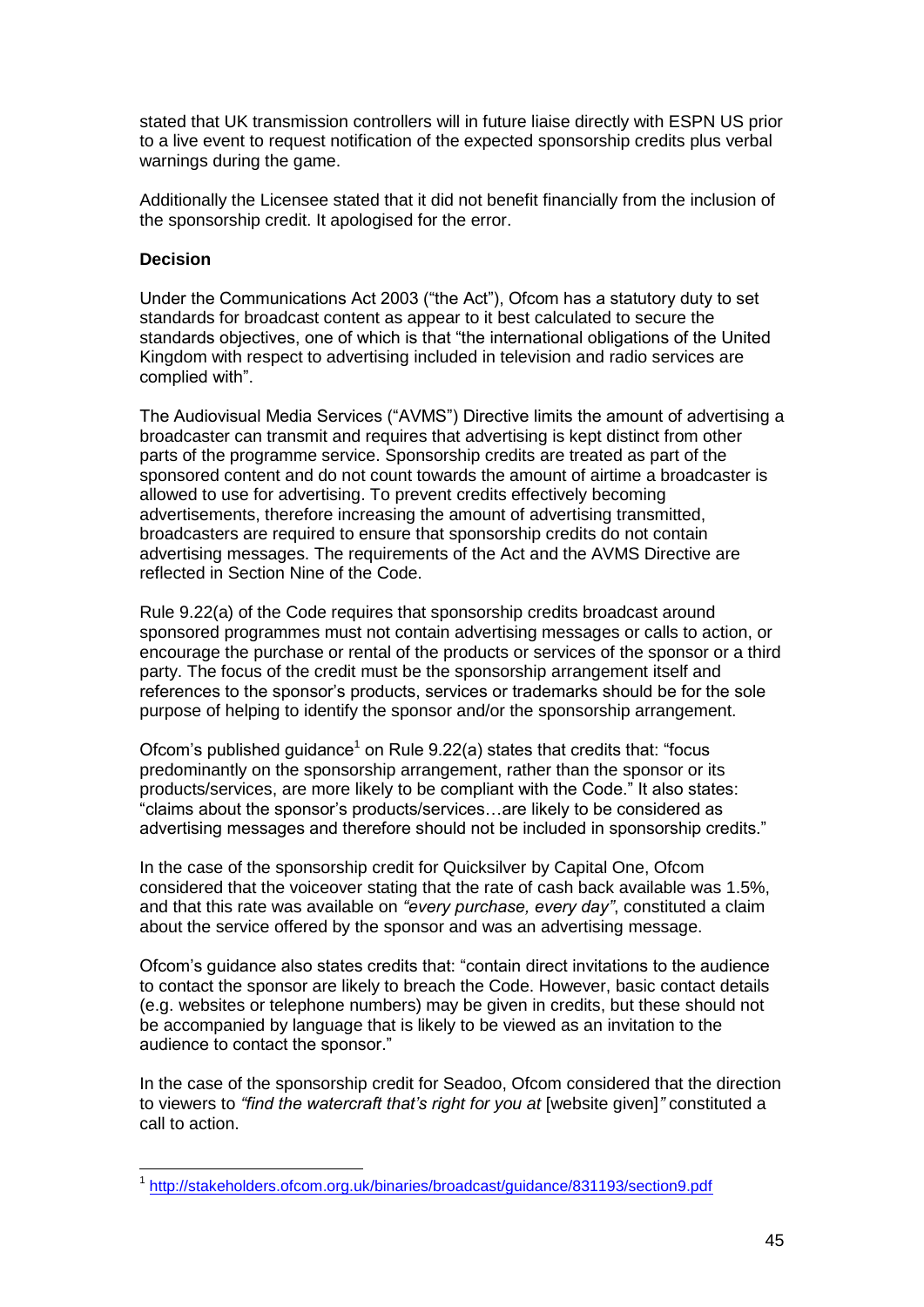Ofcom noted that this sponsorship credit was broadcast unintentionally. We also took into account that the Licensee has put in place revised procedures following this incident to prevent a recurrence.

However, for the reasons explained above, the broadcast of this sponsorship credit was in breach of Rule 9.22(a).

### **Breach of Rule 9.22(a)**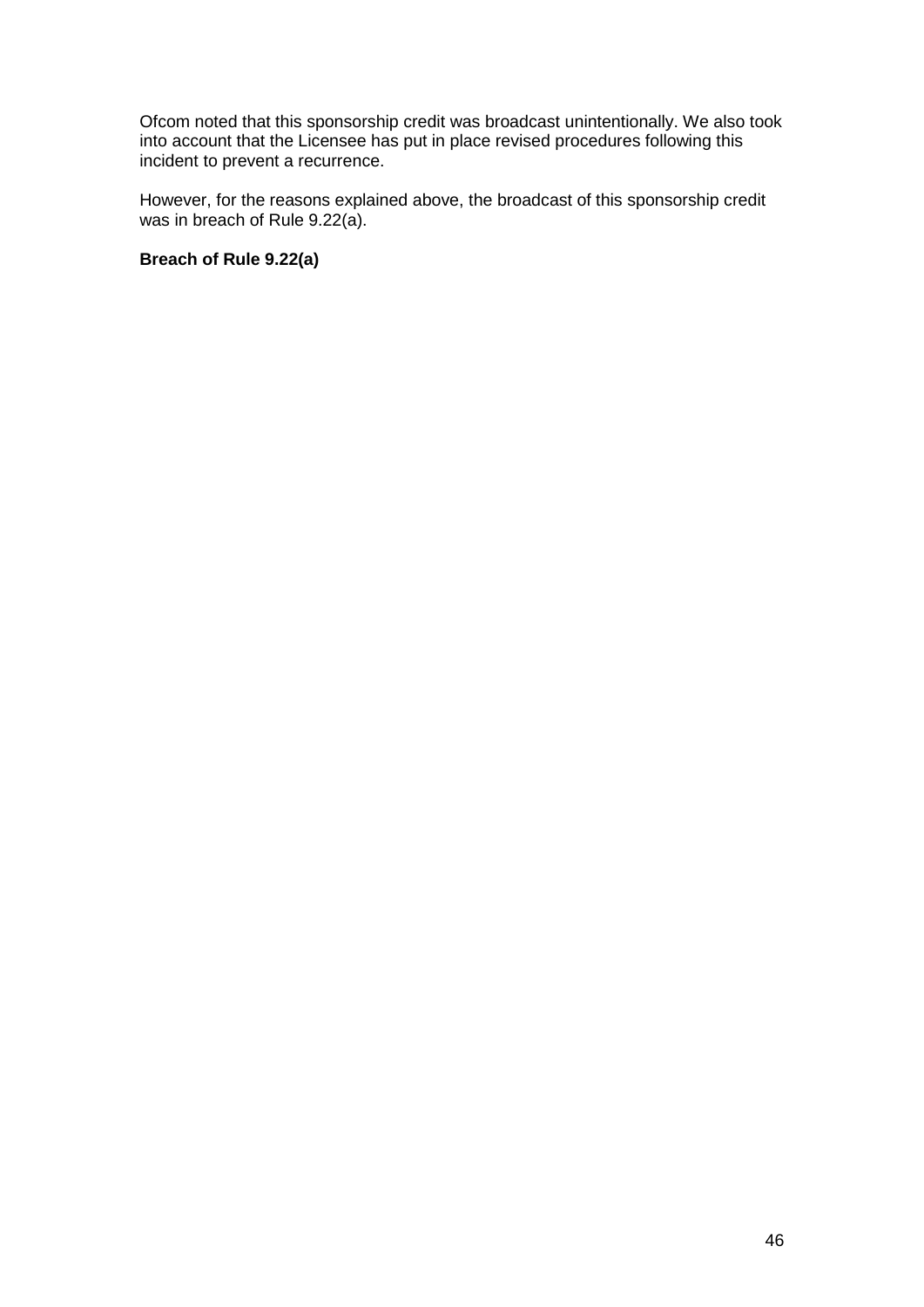# **Resolved**

**Ian King Live** *Sky News, 30 July 2015, 18:30*

# **Introduction**

*Ian King Live* is a business affairs programme that is broadcast daily from Monday to Thursday on Sky News. The licence for Sky News is held by Sky UK Limited ("Sky" or "the Licensee").

Two complainants alerted Ofcom to the use of offensive language in this programme*.*

During this programme, at 18:47, the presenter Ian King, in a London studio, commenced a live interview by video link with an American economist, Michelle Meyer, who was in New York, as follows:

*"Well, let's go live now to New York and to Michelle Myer, who is Deputy Head of Economics at Bank of America Merrill Lynch Global Research. Michelle, thanks for joining us. Growth of 2.3% in the second quarter was still pretty tepid wasn't it?* [Brief pause] *Fuck!"*

Michelle Meyer gave an answer lasting approximately 40 seconds, after which Ian King said the following:

*"Okay, Michelle, I must apologise. I said a rude word, one of my leads fell out, I do apologise for that".*

At just before 19:00, Ian King closed the programme by saying:

*"Apologies again for my swearing earlier".*

We considered the material raised issues warranting an investigation under Rule 1.14 of the Code:

"The most offensive language must not be broadcast before the watershed…".

We therefore asked Sky how the programme complied with this rule.

# **Response**

The Licensee said that, when Ian King was conducting a live interview with a contributor in the US, "the cable that connected Mr King's [communications] equipment came out". Sky also said that Mr King "issued the expletive as an expression of frustration not believing that it would be broadcast". According to the Licensee, as soon as he became aware of the "inadvertent broadcast of the expletive" Ian King immediately apologised and then apologised again at the end of the programme.

The Licensee said that it would not "intentionally broadcast an expletive in such circumstances". However, by way of mitigation, it said that this case involved "a pressurised live TV environment and the presenter in question did not believe that his microphone was active". In addition, it argued that Sky News is a news channel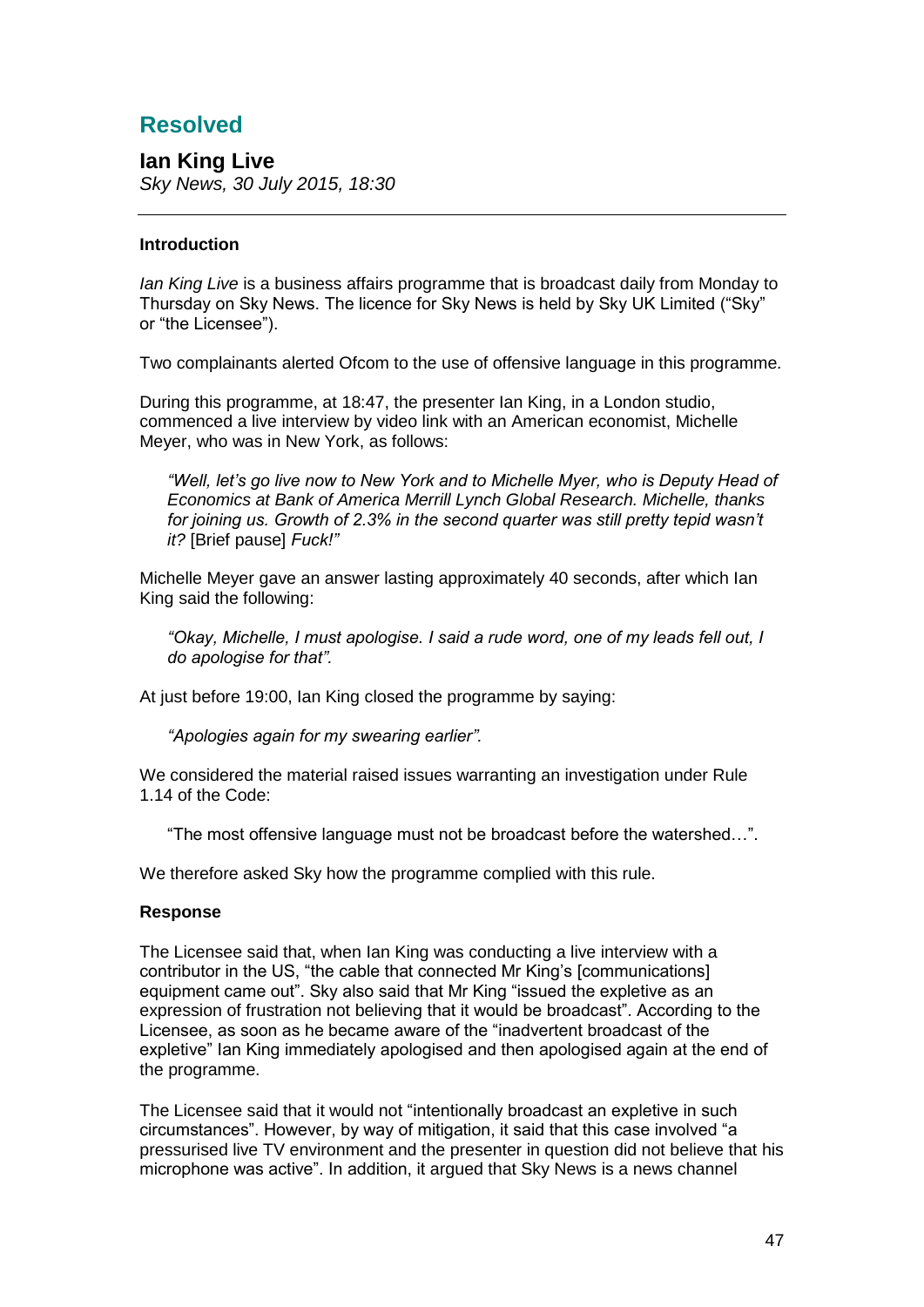aimed at an adult audience and as such the child audience is "effectively zero", especially in the case of this business bulletin.

Sky said that, following this incident, it had discussed the incident in detail with Ian King "who was mortified by his mistake and fully [understood] his obligations" under the Code and "the need to be cautious where technology failures potentially impact on a broadcast".

#### **Decision**

Under the Communications Act 2003, Ofcom has a statutory duty to set standards for broadcast content as appear to it best calculated to secure the standards objectives, one of which is that: "persons under the age of eighteen are protected". This objective is reflected in Section One of the Code.

Rule 1.14 states that the most offensive language must not be broadcast on television before the watershed. Ofcom's research on offensive language<sup>1</sup> notes that the word "fuck" or its variations are considered by audiences to be amongst the most offensive language.

In this case, the word "fuck" was broadcast before the watershed. We noted the Licensee's point that this incident happened during a business bulletin on a news channel aimed at an adult audience and as such the child audience is "effectively zero". However, Rule 1.14 applies irrespective of the type of channel and genre of programming. Therefore, there was a clear breach of Rule 1.14.

However, we took into account the two apologies that were broadcast immediately and shortly after the incident respectively. We also noted the steps taken by Sky to ensure the presenter was aware of his obligations under the Code in future.

Given all the above, we considered the matter resolved.

#### **Resolved**

 $1$  Audience attitudes towards offensive language on television and radio, August 2010 [\(http://stakeholders.ofcom.org.uk/binaries/research/tv-research/offensive-lang.pdf\)](http://stakeholders.ofcom.org.uk/binaries/research/tv-research/offensive-lang.pdf).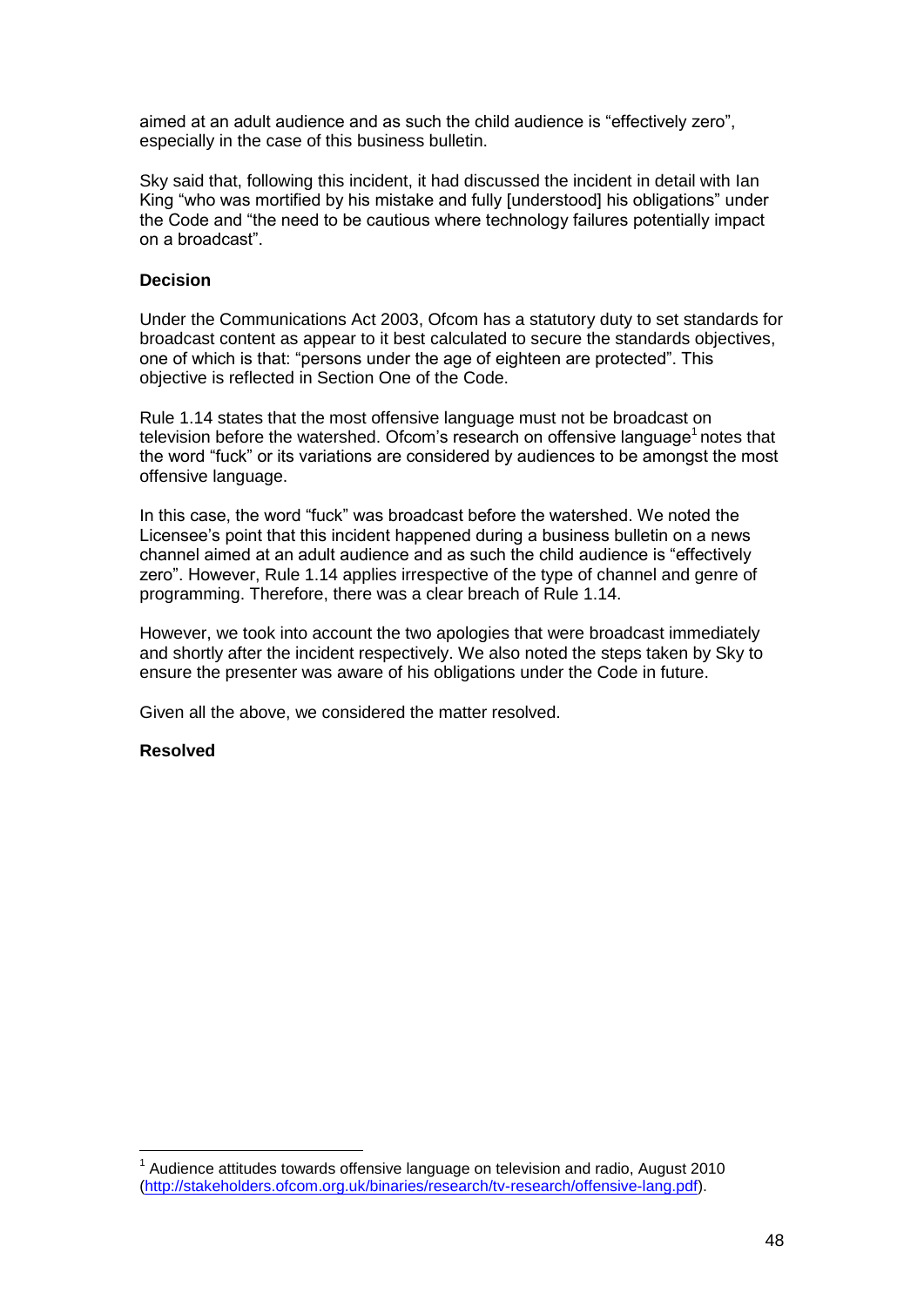# **Broadcast Licence Conditions cases**

# **In Breach**

# **Provision of licensed service**

*Voice of Africa Radio (Newham), 14 July 2015 to present*

# **Introduction**

Voice of Africa Radio ("VOAR" or "the Licensee") is licensed under the Broadcasting Act 1990 to provide a community radio service for the African community in Newham, East London ("the Licensed Service").

Condition 2(1) of VOAR's licence requires it to provide the Licensed Service as specified in the Annex to the licence for the duration of the licence period, which expires on 14 August 2017. In providing the community radio service, VOAR is required to meet its 'Key Commitments', $1$  as set out in the licence Annex. The Key Commitments specify how the station will serve its target community and include a description of the programme service.

On 22 July 2015, an Ofcom engineer established that the Licensed Service was not being broadcast. On the same date, Ofcom received an email from VOAR informing Ofcom that it had not been broadcasting since 14 July 2015 because it said it was renegotiating terms with the transmission site owner. In an email to Ofcom on 5 August 2015, VOAR said that it had not resumed broadcasting but that it would do so "in the next few days". In the event, it did not resume broadcasting and the Licensed Service remains off the air at the present time.

Ofcom considered that the failure of VOAR to provide its Licensed Service since 14 July 2015 raised issues warranting investigation under Conditions 2(1) and 2(4) contained in Part 2 of the Schedule to VOAR's licence. These state, respectively:

"The Licensee shall provide the Licensed Service specified in the Annex for the licence period." (Section 106(2) of the Broadcasting Act 1990); and

"…the Licensee shall ensure that the Licensed Service accords with the proposals set out in the Annex so as to maintain the character of the Licensed Service throughout the licence period." (Section 106(1) of the Broadcasting Act 1990).

We therefore requested the Licensee's comments on whether it was fulfilling these licence conditions.

# **Response**

VOAR referred to its previous correspondence in which it had explained that it was off air because it was renegotiating terms with the transmission site owner. VOAR explained that it had not been able to resolve its dispute with the owner and that negotiations had reached a "sticking point".

<sup>1</sup> <sup>1</sup> Voice of Africa Radio's Key Commitments: <http://www.ofcom.org.uk/static/radiolicensing/Community/commitments/cr000070.pdf>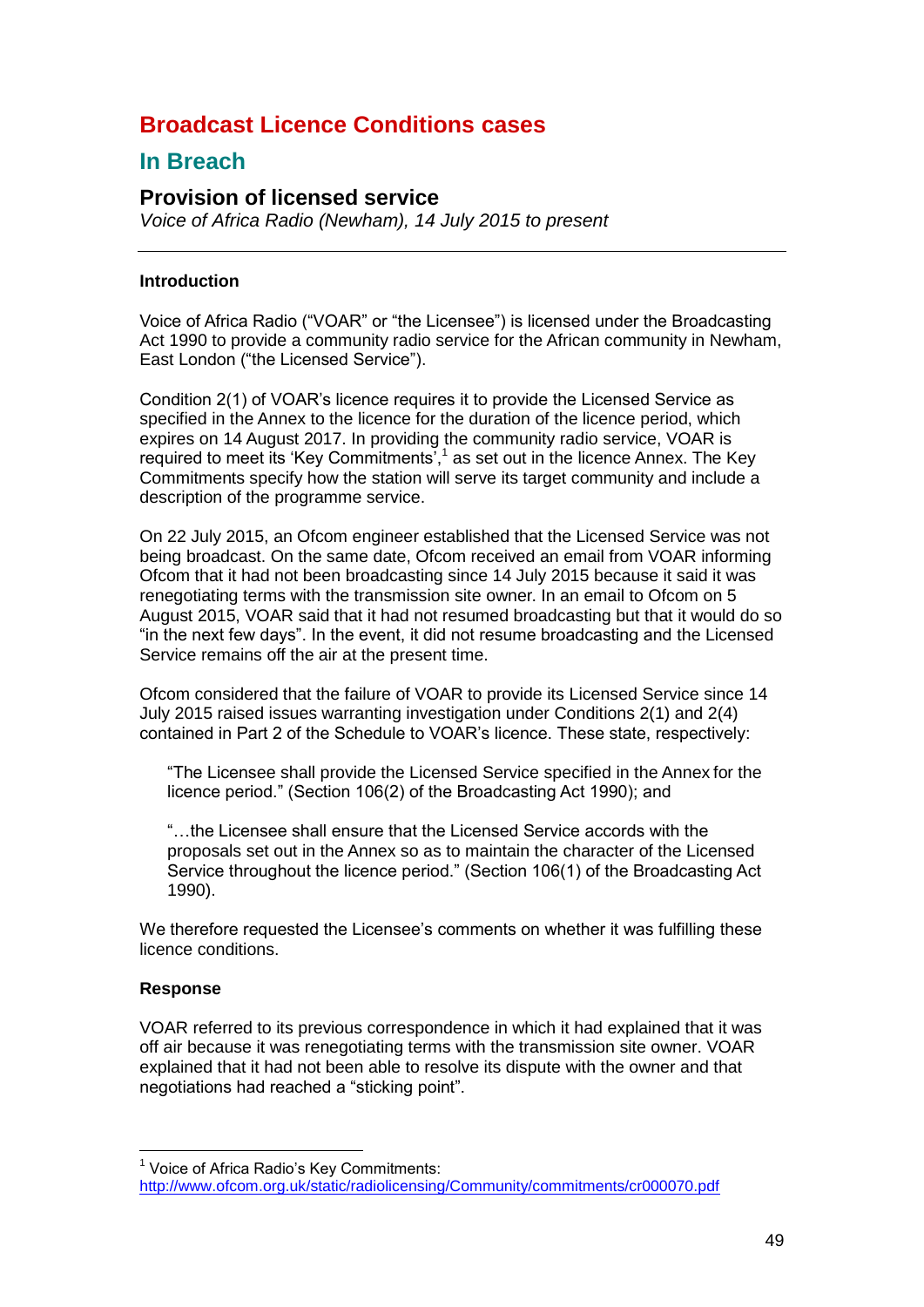VOAR also said that it had discovered that the station's transmission equipment had been stolen while it had been off air. It said that the theft had been reported to police and an investigation was underway. It also said that VOAR was "in the process of resolving this issue" and would keep Ofcom informed of progress.

# **Decision**

Ofcom has a range of duties in relation to radio broadcasting, including securing a range and diversity of local radio services which are calculated to appeal to a variety of tastes and interests, and the optimal use of the radio spectrum. Ofcom discharges these duties by including in the local radio service licences that it grants conditions requiring the provision of the specified licensed service. Provision by a licensee of the radio service specified in its licence on the frequency assigned to it is the fundamental purpose for which a community radio licence is granted. Accordingly, in the case of a service being off the air, the licensee is not fulfilling the fundamental purpose for which the licence was granted, and the listener is clearly not served at all by that licensee.

In this case, the Licensed Service has not been provided by VOAR since 14 July 2015 and remains off the air.

Ofcom noted the reasons put forward by the Licensee for not broadcasting its service, including the theft of its transmission equipment. However, it remains the case that there is an ongoing failure by VOAR to broadcast any output since 14 July 2015.

VOAR has breached Licence Conditions 2(1) and 2(4) for failing to provide its Licensed Service. These breaches follow similar breaches of VOAR's licence for failing to provide the Licensed Service, which were recorded in January 2011<sup>2</sup> and March 2015<sup>3</sup>. Ofcom noted that, since November 2014, VOAR has only broadcast the Licensed Service for approximately five weeks.

**Ofcom considers these breaches to be serious and repeated. We are therefore putting the Licensee on notice that we will consider these breaches for the imposition of a statutory sanction, which may include revocation of the licence.** 

**Breaches of Licence Conditions 2(1) and 2(4) in Part 2 of the Schedule to the community radio licence held by Voice of Africa Radio (licence number CR000070BA).**

<sup>1</sup> <sup>2</sup> [http://stakeholders.ofcom.org.uk/binaries/enforcement/broadcast](http://stakeholders.ofcom.org.uk/binaries/enforcement/broadcast-bulletins/obb175/issue175.pdf)[bulletins/obb175/issue175.pdf](http://stakeholders.ofcom.org.uk/binaries/enforcement/broadcast-bulletins/obb175/issue175.pdf)

<sup>3</sup> [http://stakeholders.ofcom.org.uk/binaries/enforcement/broadcast](http://stakeholders.ofcom.org.uk/binaries/enforcement/broadcast-bulletins/obb275/Issue275.pdf)[bulletins/obb275/Issue275.pdf](http://stakeholders.ofcom.org.uk/binaries/enforcement/broadcast-bulletins/obb275/Issue275.pdf)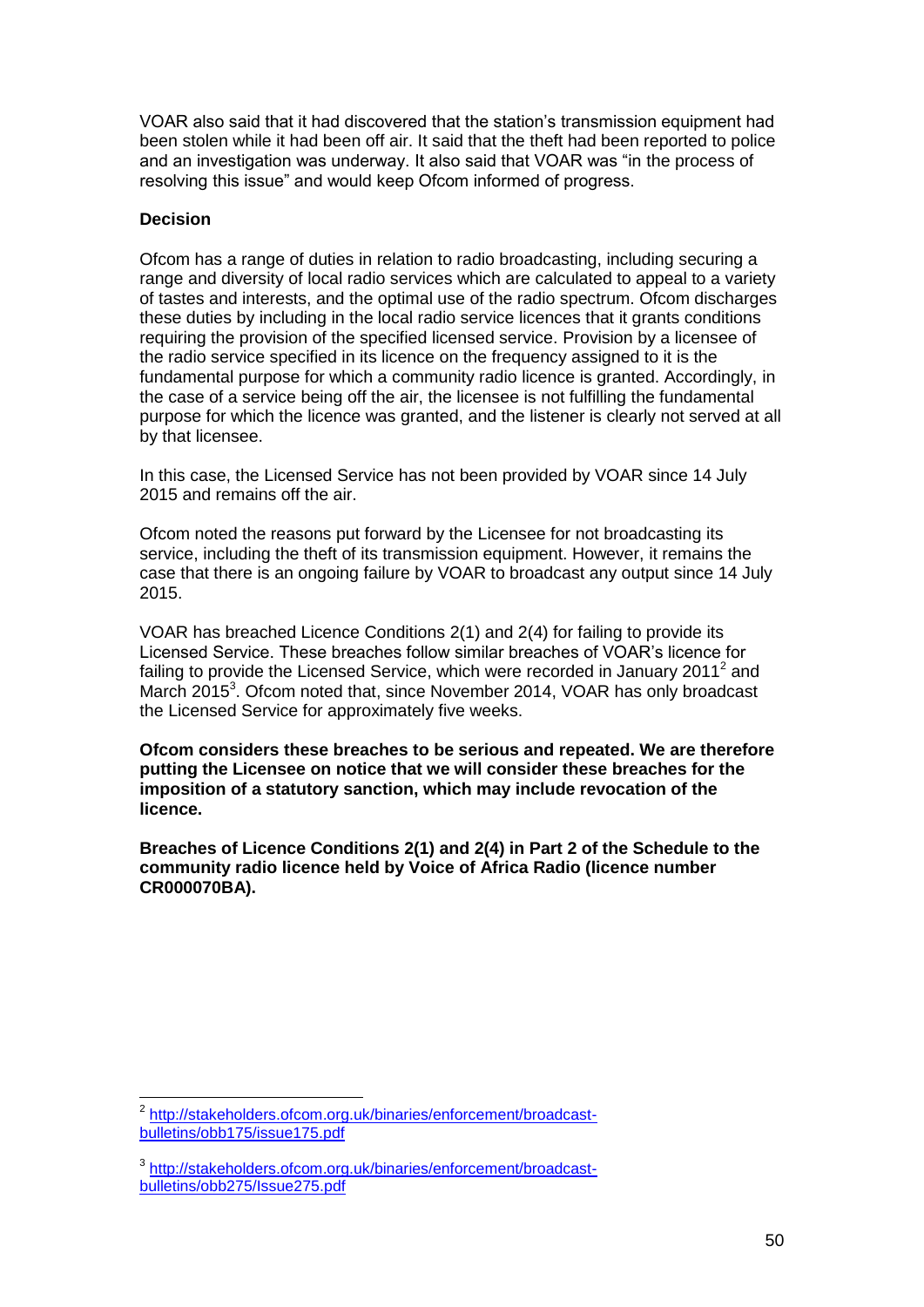# **In Breach**

# **Provision of information: community radio station finance reports**

*Various community radio licensees, year ending 31 December 2014* 

#### **Introduction**

Community radio stations are provided primarily for the good of members of the public or for a particular community, rather than primarily for commercial reasons. They must also deliver social gain, operate on a not-for-profit basis, involve members of their target communities and be accountable to the communities they serve.

There are statutory restrictions on the funding of community radio stations, as set out in section 105(6) of the Broadcasting Act 1990, as modified by The Community Radio Order 2004 ("the Order").

Any profit produced by providing a community radio service must be used "wholly and exclusively for securing or improving the future provision of the service, or for the delivery of social gain to members of the public or the community that the service is intended to serve" (clause 3(3) of the Order).

These funding requirements are set out in community radio licences. Ofcom must be able to verify that community radio licensees are complying with them. Licensees are therefore required to submit an annual report explaining how they have met their financial obligations during the previous calendar year. The annual reports from stations also inform Ofcom's own report on the community radio sector, which is featured in the annual Communications Market Report.

In March 2015, Ofcom requested finance reports for the calendar year 2014 from all community radio licensees who were broadcasting during the whole of 2014. Following our requests, a number of stations failed to provide their reports by the deadline specified.

Ofcom considered that this raised issues warranting investigation under Licence Condition 9(1) which states:

"The Licensee shall maintain records of and furnish to Ofcom in such manner and at such times as Ofcom may reasonably require such documents, accounts, estimates, returns, reports, notices or other information as Ofcom may require for the purpose of exercising the functions assigned to it by or under the 1990 Act, the 1996 Act or the Communications Act and in particular…

- (c) such information as Ofcom may reasonably require for the purposes of determining whether the Licensee is complying with the requirements of the Community Radio Order 2004 for each year of the Licensed Service;
- (d) such information as Ofcom may reasonably require for the purposes of determining the extent to which the Licensee is providing the Licensed Service to meet the objectives and commitments specified in the Community Radio Order 2004; and…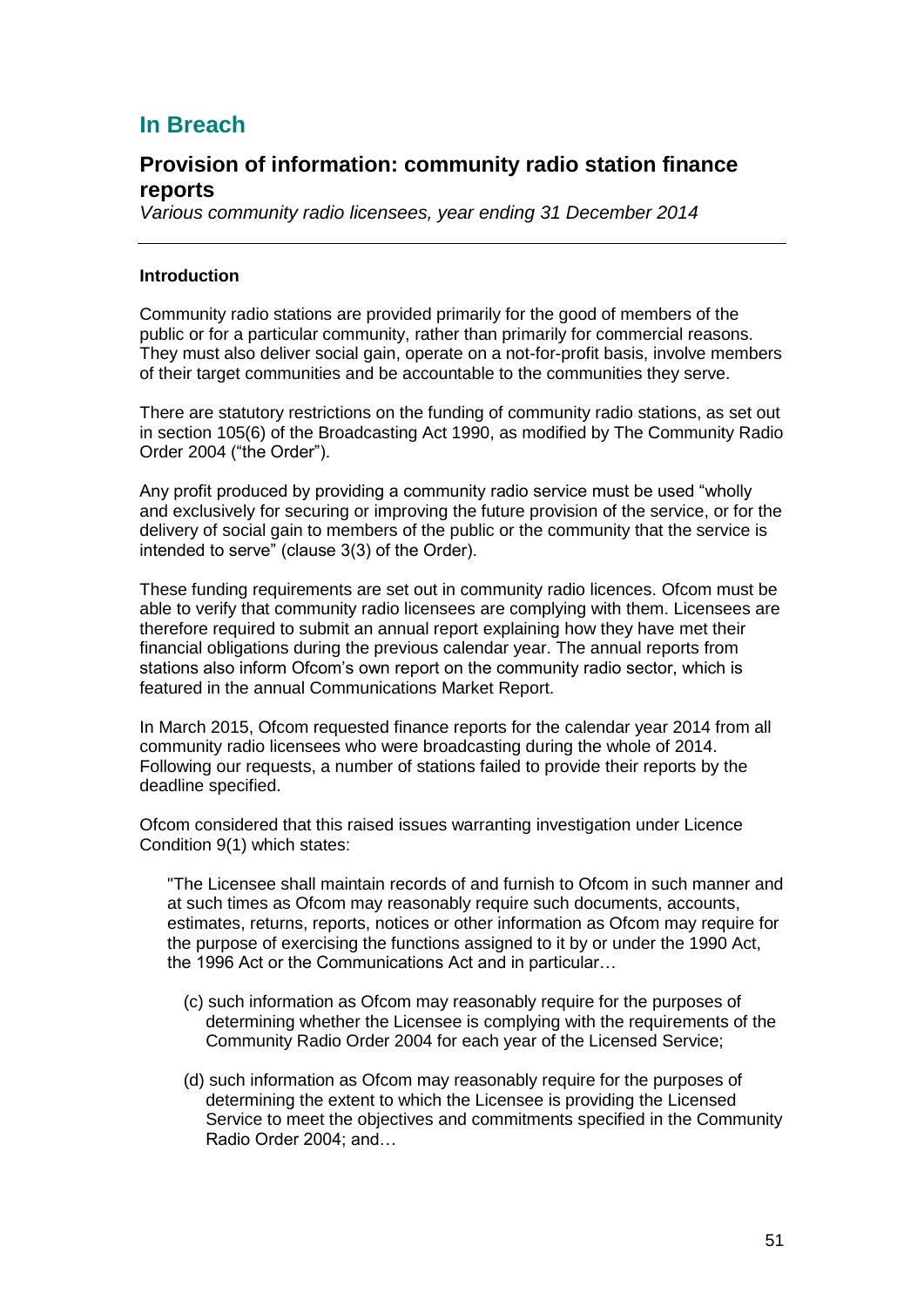(e) the provision of information under this section may be provided to Ofcom in the form of an annual report which is to be made accessible to the general public."

# **Decision**

#### In Breach

Ofcom did not receive the annual finance reports from the following two licensees in time for the data to be included in Ofcom's Communications Market Report. In these cases, we found a breach of Licence Condition 9(1):

| Licence number | <b>Station name</b> | Licensee                  |
|----------------|---------------------|---------------------------|
| l CR000149BA   | Radio JCom (Leeds)  | Radio JCom Ltd            |
| CR000173BA     | TCR FM (Tamworth)   | Tamworth Broadcasting CIC |

### Resolved

The following licensees failed to submit their annual finance report by the original deadline, but subsequently submitted late reports. However, they were filed in time for the data to be used in Ofcom's Communications Market Report. We therefore considered these cases to be resolved:

| Licence number | <b>Station name</b>              | Licensee                              |
|----------------|----------------------------------|---------------------------------------|
| CR000089BA     | Diverse FM (Luton)               | Diverse FM                            |
| CR000161BA     | Moorlands Radio (Biddulph)       | Moorlands Radio                       |
| CR000037BA     | New Style Radio (Birmingham)     | Afro Caribbean Millennium<br>Centre   |
| CR000083BA     | <b>Sheffield Live</b>            | Commedia Sheffield                    |
| CR000070BA     | Voice of Africa (Newham, London) | Voice of Africa Radio                 |
| CR000217BA     | Wythenshawe FM                   | <b>Wythenshawe Community</b><br>Media |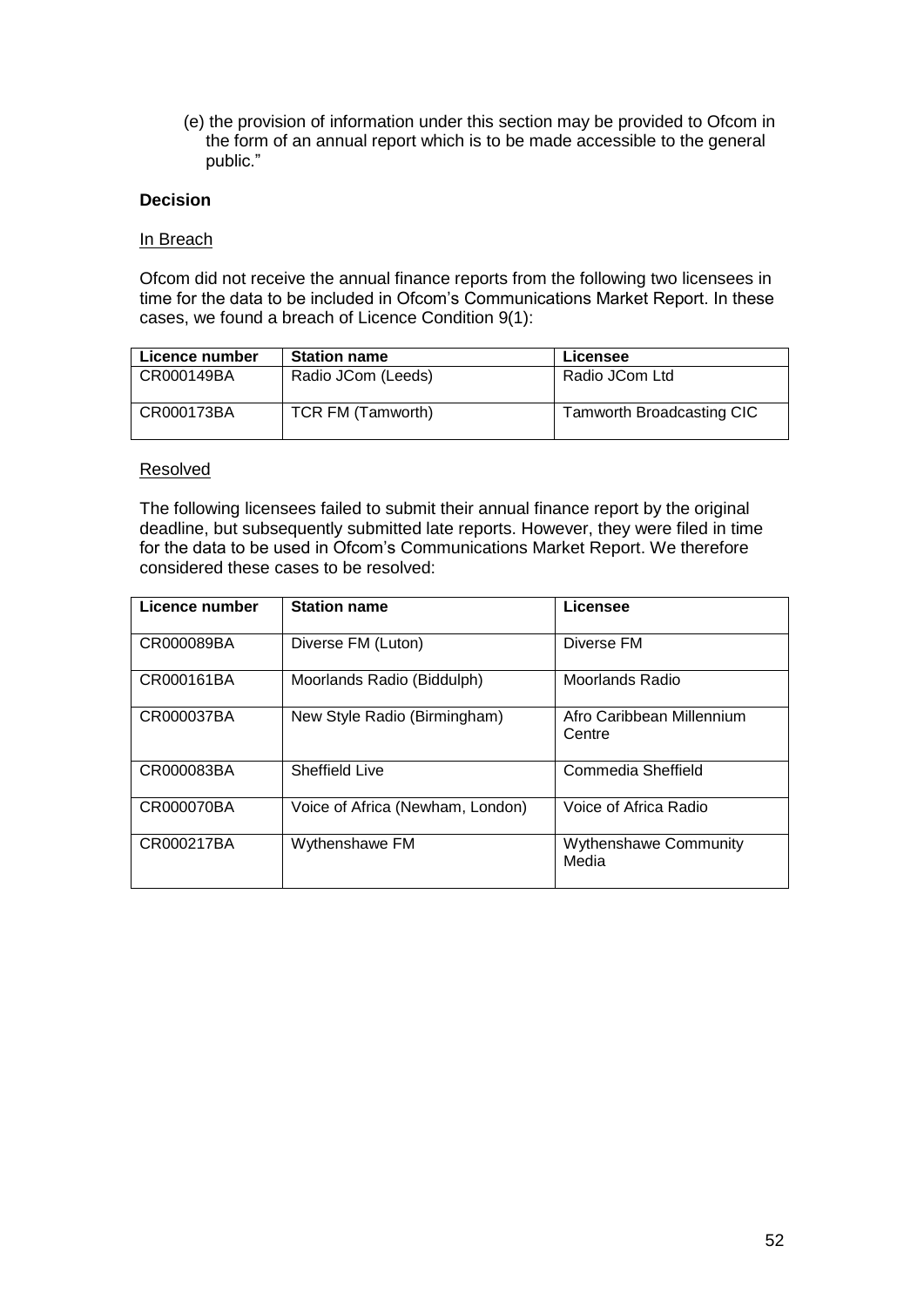# **Investigations Not in Breach**

Here are alphabetical lists of investigations that Ofcom has completed between 19 September and 2 October 2015 and decided that the broadcaster did not breach Ofcom's codes, licence conditions or other regulatory requirements.

### **Investigations conducted under the Procedures for investigating breaches of content standards for television and radio**

| Programme                | <b>Broadcaster</b> | <b>Transmission</b><br>date | Categories         |
|--------------------------|--------------------|-----------------------------|--------------------|
| Brotherhood<br>(trailer) | Comedy<br>Central  | 18/05/2015                  | Offensive language |

For more information about how Ofcom conducts investigations about content standards, go to: [http://stakeholders.ofcom.org.uk/broadcasting/guidance/complaints](http://stakeholders.ofcom.org.uk/broadcasting/guidance/complaints-sanctions/standards/)[sanctions/standards/.](http://stakeholders.ofcom.org.uk/broadcasting/guidance/complaints-sanctions/standards/)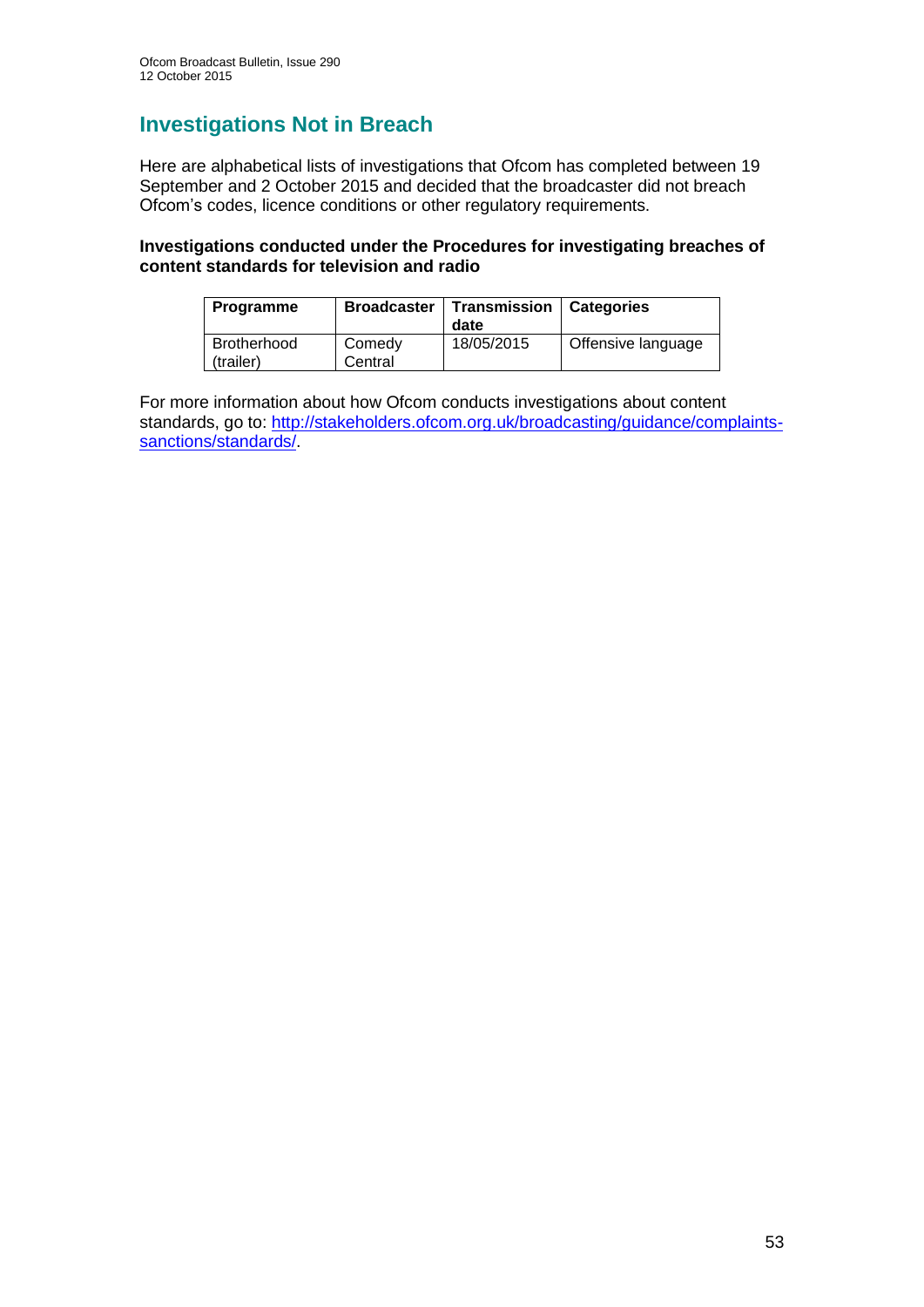# **Complaints Assessed, Not Investigated**

Here are alphabetical lists of complaints that, after careful assessment, Ofcom has decided not to pursue between 19 September and 2 October 2015 because they did not raise issues warranting investigation.

# **Complaints assessed under the Procedures for investigating breaches of content standards for television and radio<sup>1</sup>**

For more information about how Ofcom assesses conducts investigations about content standards, go to: [http://stakeholders.ofcom.org.uk/broadcasting/guidance/complaints](http://stakeholders.ofcom.org.uk/broadcasting/guidance/complaints-sanctions/standards/)[sanctions/standards/.](http://stakeholders.ofcom.org.uk/broadcasting/guidance/complaints-sanctions/standards/)

| Programme                                     | <b>Broadcaster</b> | <b>Transmission Date</b> | <b>Categories</b>                           | <b>Number of</b><br>complaints |
|-----------------------------------------------|--------------------|--------------------------|---------------------------------------------|--------------------------------|
| Celebrity Big Brother                         | $5*$               | 29/08/2015               | Scheduling                                  | 1                              |
| <b>Celebrity Big Brother</b>                  | $5*$               | 30/08/2015               | Scheduling                                  | $\mathbf{1}$                   |
| Celebrity Big<br>Brother's Bit on the<br>Side | $\overline{5^*}$   | 05/09/2015               | Offensive language                          | 1                              |
| <b>BBC News</b>                               | BBC <sub>1</sub>   | 20/09/2015               | Generally accepted<br>standards             | $\mathbf{1}$                   |
| <b>BBC News</b>                               | BBC <sub>1</sub>   | 29/09/2015               | Outside of remit /<br>other                 | $\overline{1}$                 |
| <b>BBC News at Six</b>                        | BBC <sub>1</sub>   | 03/09/2015               | Generally accepted<br>standards             | $\mathbf{1}$                   |
| <b>BBC News at Ten</b>                        | BBC <sub>1</sub>   | 02/09/2015               | Generally accepted<br>standards             | $\overline{3}$                 |
| <b>BBC News at Ten</b>                        | BBC <sub>1</sub>   | 03/09/2015               | Generally accepted<br>standards             | $\mathbf{1}$                   |
| <b>Breakfast</b>                              | BBC <sub>1</sub>   | 29/09/2015               | Animal welfare                              | $\mathbf{1}$                   |
| Casualty                                      | BBC <sub>1</sub>   | 26/09/2015               | Race<br>discrimination/offence              | 3                              |
| Doctor Who                                    | BBC <sub>1</sub>   | 19/09/2015               | Race<br>discrimination/offence              | $\overline{1}$                 |
| Doctor Who                                    | BBC <sub>1</sub>   | 26/09/2015               | Outside of remit /<br>other                 | $\mathbf{1}$                   |
| Match of the Day                              | BBC <sub>1</sub>   | 19/09/2015               | Violence and<br>dangerous behaviour         | $\mathbf{1}$                   |
| <b>Ripper Street</b>                          | BBC <sub>1</sub>   | 04/09/2015               | Religious/Beliefs<br>discrimination/offence | $\overline{1}$                 |
| <b>Ripper Street</b>                          | BBC <sub>1</sub>   | 18/09/2015               | Generally accepted<br>standards             | $\overline{1}$                 |
| <b>Strictly Come</b><br>Dancing               | BBC <sub>1</sub>   | 25/09/2015               | Race<br>discrimination/offence              | $\mathbf{1}$                   |
| The One Show                                  | BBC <sub>1</sub>   | 24/09/2015               | <b>Disability</b><br>discrimination/offence | $\mathbf{1}$                   |
| The One Show                                  | BBC <sub>1</sub>   | 24/09/2015               | Outside of remit /<br>other                 | $\mathbf{1}$                   |
| Cradle to Grave                               | BBC <sub>2</sub>   | 24/09/2015               | Generally accepted<br>standards             | $\overline{1}$                 |
| In Case You Missed<br>It                      | BBC <sub>2</sub>   | 21/09/2015               | Generally accepted<br>standards             | $\mathbf{1}$                   |

1 This table was amended after publication to correct factual inaccuracies.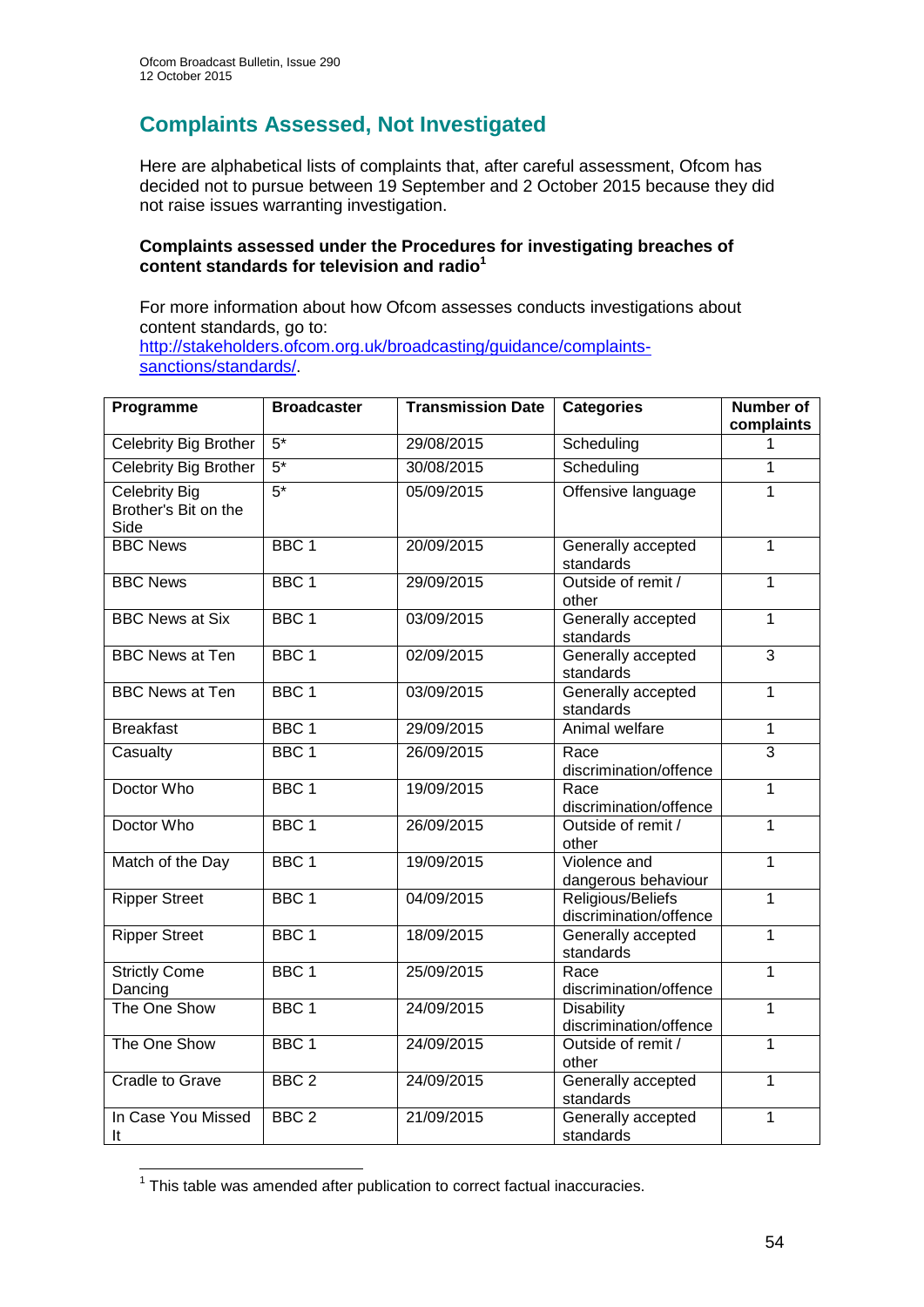| Programme                                         | <b>Broadcaster</b>                        | <b>Transmission Date</b> | <b>Categories</b>                            | <b>Number of</b><br>complaints |
|---------------------------------------------------|-------------------------------------------|--------------------------|----------------------------------------------|--------------------------------|
| Newsnight                                         | BBC <sub>2</sub>                          | 02/09/2015               | Generally accepted<br>standards              | 1                              |
| The Daily Politics                                | BBC <sub>2</sub>                          | 21/09/2015               | Race<br>discrimination/offence               | 79                             |
| <b>Family Guy</b>                                 | BBC <sub>3</sub>                          | 07/09/2015               | <b>Disability</b><br>discrimination/offence  | 1                              |
| Steve Wright in the<br>Afternoon                  | <b>BBC Radio 2</b>                        | 18/09/2015               | Scheduling                                   | $\mathbf{1}$                   |
| The Chris Evans<br><b>Breakfast Show</b>          | <b>BBC Radio 2</b>                        | Various                  | Outside of remit /<br>other                  | 1                              |
| lain Lee                                          | <b>BBC Three</b><br><b>Counties Radio</b> | 21/09/2015               | <b>Disability</b><br>discrimination/offence  | $\mathbf{1}$                   |
| Champions League<br>Football                      | BT Sport 2                                | 15/09/2015               | Violence and<br>dangerous behaviour          | 1                              |
| Channel 4 News                                    | Channel 4                                 | 31/08/2015               | Scheduling                                   | 1                              |
| Channel 4 News                                    | Channel 4                                 | 02/09/2015               | Generally accepted<br>standards              | $\overline{\mathbf{4}}$        |
| Channel 4 News                                    | Channel 4                                 | 03/09/2015               | Due impartiality/bias                        | 1                              |
| <b>Channel 4 News</b>                             | Channel 4                                 | 03/09/2015               | Due impartiality/bias                        | 1                              |
| <b>Channel 4 News</b>                             | Channel 4                                 | 14/09/2015               | Due impartiality/bias                        | $\mathbf{1}$                   |
| Channel 4 News                                    | Channel 4                                 | 21/09/2015               | Due impartiality/bias                        | 1                              |
| <b>Channel 4 News</b>                             | Channel 4                                 | 25/09/2015               | Offensive language                           | 1                              |
| Come Dine with Me                                 | Channel 4                                 | 16/09/2015               | Sexual orientation<br>discrimination/offence | 1                              |
| Frontline Fighting:<br>The Brits Battling<br>Isis | Channel 4                                 | 16/09/2015               | Crime                                        | 1                              |
| Gogglebox                                         | Channel 4                                 | 17/09/2015               | Due impartiality/bias                        | $\mathbf{1}$                   |
| Hollyoaks                                         | Channel 4                                 | 16/09/2015               | Violence and<br>dangerous behaviour          | $\overline{2}$                 |
| Hunted                                            | Channel 4                                 | 17/09/2015               | Race<br>discrimination/offence               | $\mathbf{1}$                   |
| One Born Every<br>Minute                          | Channel 4                                 | 26/08/2015               | <b>Nudity</b>                                | 1                              |
| The Battle of Britain                             | Channel 4                                 | 15/09/2015               | Materially misleading                        | 1                              |
| The Simpsons                                      | Channel 4                                 | 24/09/2015               | Outside of remit /<br>other                  | 1                              |
| This is England '90                               | Channel 4                                 | 20/09/2015               | Generally accepted<br>standards              | $\overline{3}$                 |
| <b>Time Crashers</b>                              | Channel 4                                 | 27/09/2015               | Offensive language                           | 1                              |
| <b>Time Crashers</b>                              | Channel 4                                 | Various                  | Animal welfare                               | 1                              |
| 5 News at 5                                       | Channel 5                                 | 17/09/2015               | Due impartiality/bias                        | $\mathbf{1}$                   |
| Benefits Britain: Life<br>on the Dole             | Channel 5                                 | 17/09/2015               | Offensive language                           | 1                              |
| <b>Body Donors</b>                                | Channel 5                                 | 29/09/2015               | Generally accepted<br>standards              | $\mathbf{1}$                   |
| <b>Body Donors (trailer)</b>                      | Channel 5                                 | 22/09/2015               | Scheduling                                   | $\overline{2}$                 |
| <b>Body Donors (trailer)</b>                      | Channel 5                                 | 23/09/2015               | Generally accepted<br>standards              | 1                              |
| Body Donors (trailer)                             | Channel 5                                 | 23/09/2015               | Scheduling                                   | $\mathbf{1}$                   |
| <b>Body Donors (trailer)</b>                      | Channel 5                                 | 24/09/2015               | Scheduling                                   | 1                              |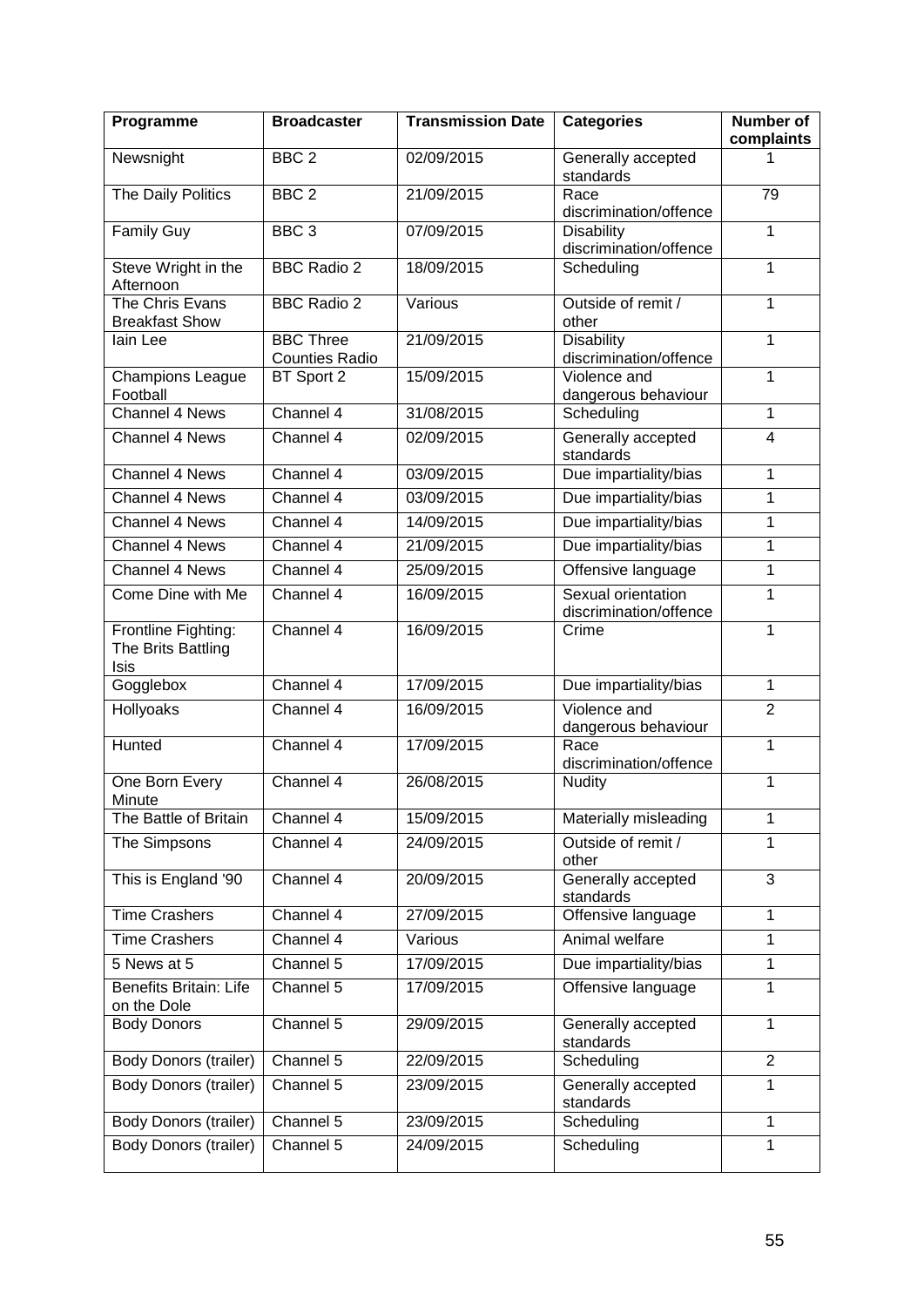| Programme                         | <b>Broadcaster</b> | <b>Transmission Date</b> | <b>Categories</b>                            | Number of<br>complaints |
|-----------------------------------|--------------------|--------------------------|----------------------------------------------|-------------------------|
| <b>Body Donors (trailer)</b>      | Channel 5          | 24/09/2015               | Generally accepted<br>standards              | 1                       |
| <b>Body Donors (trailer)</b>      | Channel 5          | 25/09/2015               | Scheduling                                   | $\overline{2}$          |
| <b>Body Donors (trailer)</b>      | Channel 5          | 28/09/2015               | Generally accepted<br>standards              | $\overline{2}$          |
| Can't Pay? We'll<br>Take it Away! | Channel 5          | 14/09/2015               | Generally accepted<br>standards              | 1                       |
| Can't Pay? We'll<br>Take it Away! | Channel 5          | 30/09/2015               | Generally accepted<br>standards              | 1                       |
| <b>Celebrity Big Brother</b>      | Channel 5          | 30/08/2015               | Generally accepted<br>standards              | 1                       |
| <b>Celebrity Big Brother</b>      | Channel 5          | 31/08/2015               | Generally accepted<br>standards              | $\overline{2}$          |
| <b>Celebrity Big Brother</b>      | Channel 5          | 31/08/2015               | Sexual orientation<br>discrimination/offence | 32                      |
| Celebrity Big Brother             | Channel 5          | 02/09/2015               | Sexual orientation<br>discrimination/offence | $\mathbf{1}$            |
| <b>Celebrity Big Brother</b>      | Channel 5          | 04/09/2015               | <b>Disability</b><br>discrimination/offence  | 14                      |
| <b>Celebrity Big Brother</b>      | Channel 5          | 04/09/2015               | Sexual orientation<br>discrimination/offence | 112                     |
| <b>Celebrity Big Brother</b>      | Channel 5          | 05/09/2015               | Generally accepted<br>standards              | 1                       |
| <b>Celebrity Big Brother</b>      | Channel 5          | 07/09/2015               | Generally accepted<br>standards              | $\mathbf{1}$            |
| Celebrity Big Brother             | Channel 5          | 08/09/2015               | Sexual orientation<br>discrimination/offence | 1                       |
| <b>Celebrity Big Brother</b>      | Channel 5          | 08/09/2015               | Generally accepted<br>standards              | 3                       |
| <b>Celebrity Big Brother</b>      | Channel 5          | 09/09/2015               | Generally accepted<br>standards              | 12                      |
| Celebrity Big Brother             | Channel 5          | 10/09/2015               | Voting                                       | $\mathbf{1}$            |
| <b>Celebrity Big Brother</b>      | Channel 5          | 10/09/2015               | Generally accepted<br>standards              | 12                      |
| Celebrity Big Brother             | Channel 5          | 11/09/2015               | Generally accepted<br>standards              | $\overline{3}$          |
| Celebrity Big Brother             | Channel 5          | 12/09/2015               | Generally accepted<br>standards              | 5                       |
| Celebrity Big Brother             | Channel 5          | 13/09/2015               | Offensive language                           | 1                       |
| Celebrity Big Brother             | Channel 5          | 13/09/2015               | Voting                                       | $\mathbf{1}$            |
| <b>Celebrity Big Brother</b>      | Channel 5          | 13/09/2015               | Generally accepted<br>standards              | 3                       |
| <b>Celebrity Big Brother</b>      | Channel 5          | 14/09/2015               | Voting                                       | $\mathbf{1}$            |
| Celebrity Big Brother             | Channel 5          | 14/09/2015               | Generally accepted<br>standards              | 3                       |
| Celebrity Big Brother             | Channel 5          | 16/09/2015               | <b>Disability</b><br>discrimination/offence  | $\mathbf{1}$            |
| Celebrity Big Brother             | Channel 5          | 16/09/2015               | Sexual material                              | 1                       |
| Celebrity Big Brother             | Channel 5          | 19/09/2015               | Generally accepted<br>standards              | 1                       |
| Celebrity Big Brother             | Channel 5          | 19/09/2015               | Voting                                       | 1                       |
| Celebrity Big Brother             | Channel 5          | 20/09/2015               | Generally accepted<br>standards              | 3                       |
| Celebrity Big Brother             | Channel 5          | 20/09/2015               | Offensive language                           | 8                       |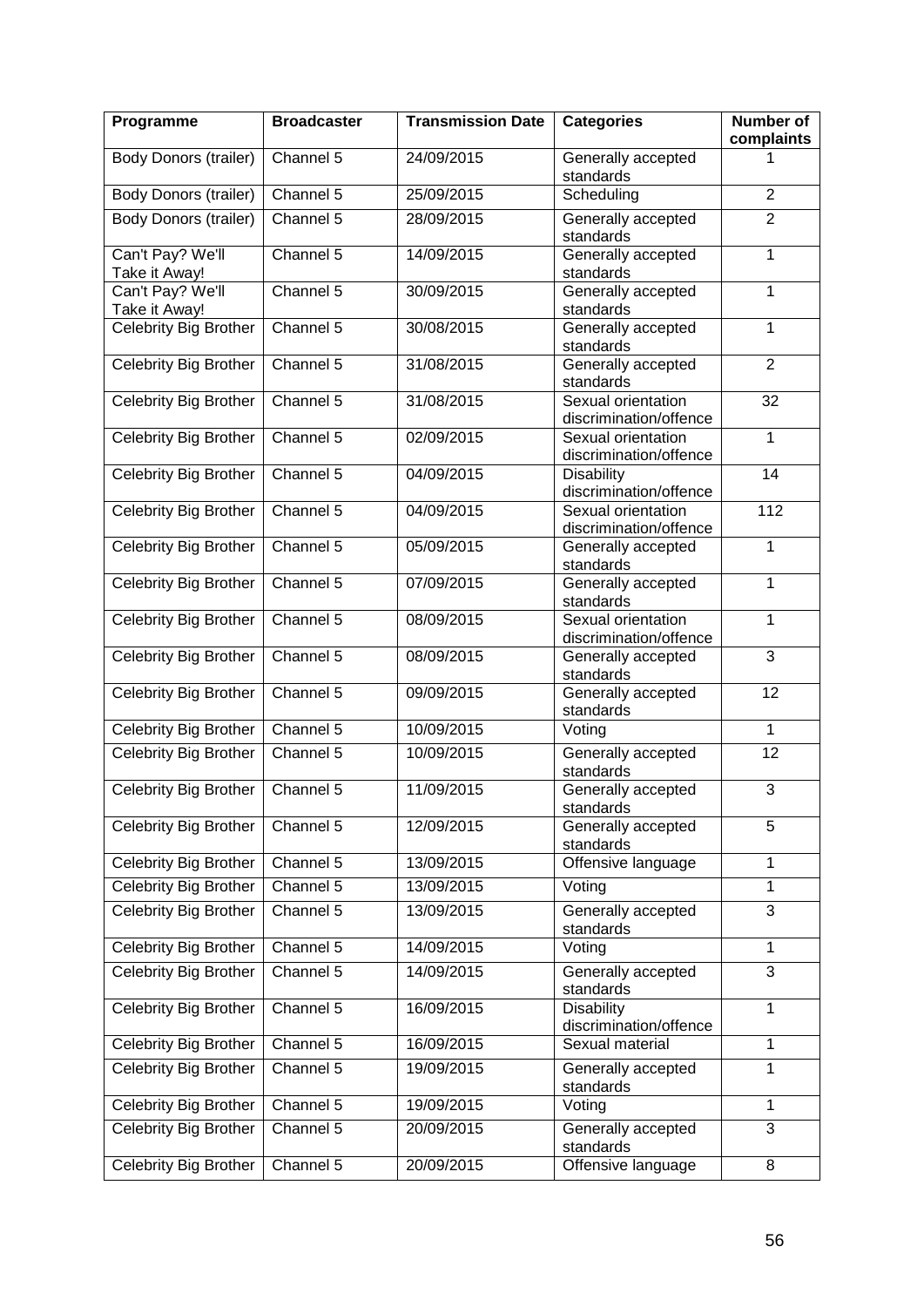| Programme                                                      | <b>Broadcaster</b>             | <b>Transmission Date</b> | <b>Categories</b>                           | <b>Number of</b><br>complaints |
|----------------------------------------------------------------|--------------------------------|--------------------------|---------------------------------------------|--------------------------------|
| Celebrity Big Brother                                          | Channel 5                      | 21/09/2015               | Generally accepted<br>standards             | 81                             |
| <b>Celebrity Big Brother</b>                                   | Channel 5                      | 22/09/2015               | Offensive language                          | 4                              |
| <b>Celebrity Big</b><br>Brother's Bit on the<br>Side           | Channel 5                      | 22/09/2015               | Violence and<br>dangerous behaviour         | 9                              |
| Milkshake (trailer)                                            | Channel 5                      | 09/09/2015               | Generally accepted<br>standards             | $\mathbf{1}$                   |
| The End of the<br>World (trailer)                              | Channel 5                      | 19/09/2015               | Generally accepted<br>standards             | 1                              |
| The Wright Stuff                                               | Channel 5                      | 15/09/2015               | Due impartiality/bias                       | 1                              |
| The Wright Stuff                                               | Channel 5                      | Various                  | Religious/Beliefs<br>discrimination/offence | 1                              |
| I Live With Models<br>(trailer)                                | <b>Comedy Central</b>          | 16/02/2015               | Scheduling                                  | 1                              |
| I Live With Models<br>(trailer) and Drunk                      | <b>Comedy Central</b>          | 19/02/2015               | Scheduling                                  |                                |
| History (trailer)                                              |                                |                          |                                             | 1                              |
| Two and a Half Men<br>(trailer)                                | <b>Comedy Central</b>          | 23/02/2015               | Scheduling                                  | 1                              |
| Two and a Half Men<br>/ Mike and Molly / I<br>Live with Models | <b>Comedy Central</b>          | Various                  | Scheduling                                  |                                |
| (trailers)                                                     |                                |                          |                                             | 1                              |
| Brickleberry (trailer)                                         | <b>Comedy Central</b>          | 23/03/2015               | Sexual material                             | 1                              |
| <b>Broad City (trailer)</b>                                    | <b>Comedy Central</b>          | 17/04/2015               | Scheduling                                  | 1                              |
| Brotherhood (trailer)                                          | <b>Comedy Central</b>          | 29/05/2015               | Offensive language                          | 1                              |
| Brotherhood (trailer)                                          | <b>Comedy Central</b>          | 05/06/2015               | Scheduling                                  | 1                              |
| Drunk History<br>(trailer)                                     | <b>Comedy Central</b>          | Various                  | Scheduling                                  | 3                              |
| Jason Manford: First<br><b>World Problems</b><br>(trailer)     | Comedy Central                 | Various                  | Scheduling                                  | 9                              |
| John Bishop Live<br>(trailer)                                  | <b>Comedy Central</b>          | 18/04/2015               | Scheduling                                  | L                              |
| Pineapple Express                                              | <b>Comedy Central</b>          | 18/04/2015               | Drugs, smoking,<br>solvents or alcohol      | 1                              |
| Programme trailers                                             | <b>Comedy Central</b>          | 24/02/2015               | Scheduling                                  | 1                              |
| Stoner Night (trailer)                                         | <b>Comedy Central</b>          | Various                  | Drugs, smoking,<br>solvents or alcohol      | $\overline{2}$                 |
| <b>Bad Teachers</b><br>(trailer)                               | <b>Comedy Central</b><br>Extra | 25/03/2015               | Offensive language                          | 1                              |
| Brotherhood (trailer)                                          | Channel 5                      | Various                  | Offensive language                          | 29                             |
| Live at the Apollo                                             | <b>Comedy Central</b>          | 29/08/2015               | Offensive language                          | 1                              |
| South Park (trailer)                                           | <b>Comedy Central</b>          | 14/09/2015               | Generally accepted<br>standards             | 1                              |
| South Park (trailer)                                           | <b>Comedy Central</b>          | 26/09/2015               | Offensive language                          | $\overline{2}$                 |
| Dave Gorman<br>Modern Life is<br>Goodish                       | Dave                           | 20/09/2015               | Scheduling                                  | 1                              |
| Dave Gorman<br>Modern Life is<br>Goodish                       | Dave                           | 20/09/2015               | Offensive language                          | $\overline{2}$                 |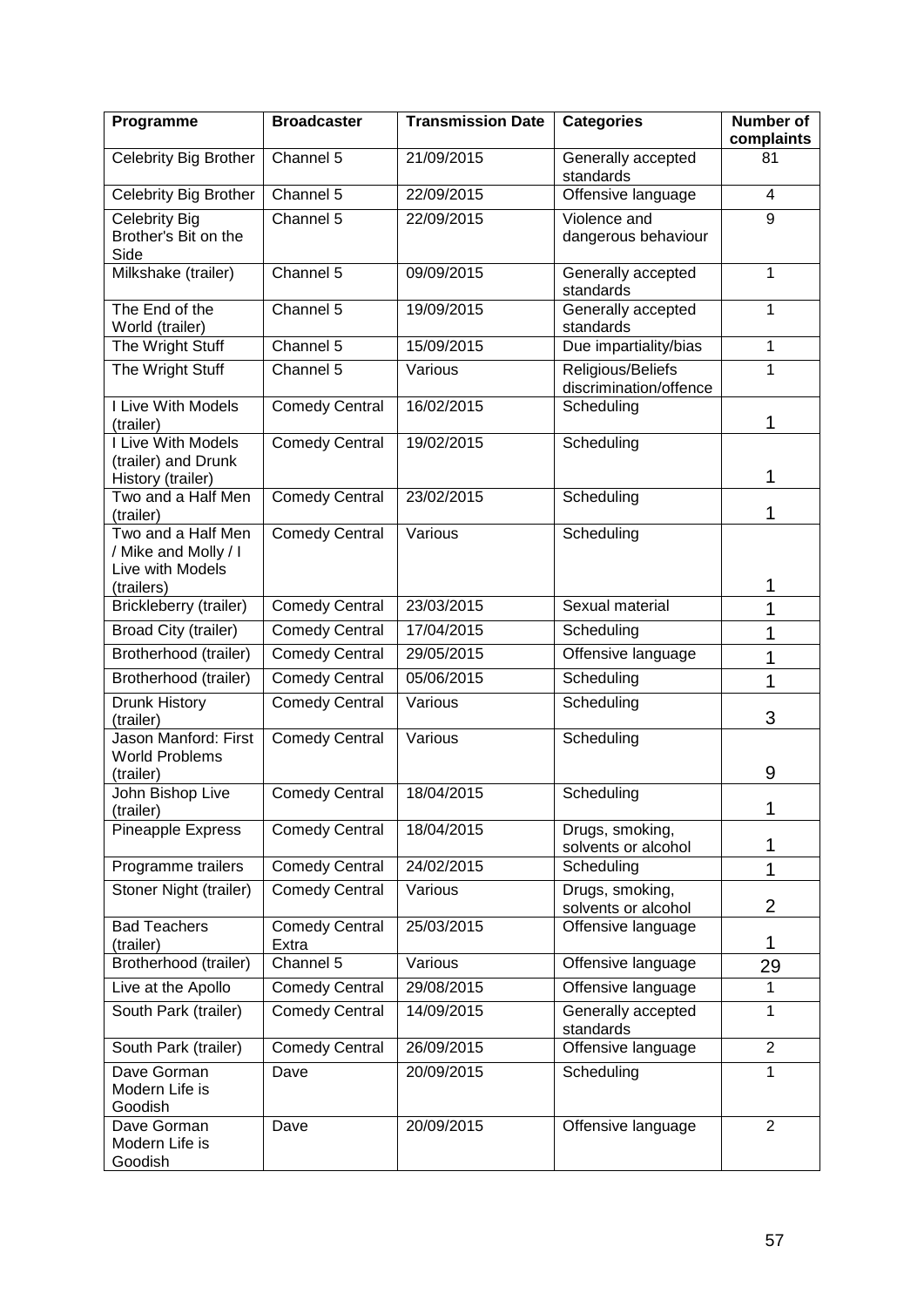| Programme                                                         | <b>Broadcaster</b>      | <b>Transmission Date</b> | <b>Categories</b>                           | <b>Number of</b><br>complaints |
|-------------------------------------------------------------------|-------------------------|--------------------------|---------------------------------------------|--------------------------------|
| <b>Bad Robots (trailer)</b>                                       | E <sub>4</sub>          | 18/09/2015               | Offensive language                          | 1                              |
| <b>Bad Robots (trailer)</b>                                       | E4                      | 20/09/2015               | Offensive language                          | $\overline{2}$                 |
| <b>Hollyoaks Omnibus</b>                                          | E <sub>4</sub>          | 20/09/2015               | Materially misleading                       | 1                              |
| Young, Free and<br>Single                                         | E <sub>4</sub>          | 21/09/2015               | Materially misleading                       | 1                              |
| The Towering<br>Inferno                                           | Film4                   | 29/09/2015               | Offensive language                          | 1                              |
| <b>Ice Road Truckers</b>                                          | History                 | Various                  | Offensive language                          | $\overline{1}$                 |
| Amazon Prime's<br>sponsorship of<br>Downton Abbey                 | <b>ITV</b>              | 27/09/2015               | Sponsorship credits                         | 1                              |
| Anadin's<br>sponsorship of The<br>Chase                           | <b>ITV</b>              | 16/09/2015               | Sponsorship credits                         | 1                              |
| <b>Britain's Biggest</b><br>Adventures with<br><b>Bear Grylls</b> | <b>ITV</b>              | 15/09/2015               | Violence and<br>dangerous behaviour         | 1                              |
| <b>Britain's Biggest</b><br>Adventures with<br><b>Bear Grylls</b> | <b>ITV</b>              | 22/09/2015               | Harm                                        | 5                              |
| <b>Coronation Street</b>                                          | $\overline{\text{IV}}$  | 13/09/2015               | Violence and<br>dangerous behaviour         | $\overline{2}$                 |
| <b>Coronation Street</b>                                          | ITV                     | 16/09/2015               | <b>Disability</b><br>discrimination/offence | $\mathbf{1}$                   |
| <b>Coronation Street</b>                                          | $\overline{IV}$         | 21/09/2015               | Generally accepted<br>standards             | $\overline{1}$                 |
| <b>Coronation Street</b>                                          | <b>ITV</b>              | 23/09/2015               | Violence and<br>dangerous behaviour         | 9                              |
| <b>Coronation Street</b>                                          | $\overline{\text{ITV}}$ | Various                  | Scheduling                                  | 1                              |
| Doc Martin                                                        | <b>ITV</b>              | 21/09/2015               | Animal welfare                              | 1                              |
| Doc Martin                                                        | $\overline{IV}$         | 28/09/2015               | Materially misleading                       | $\mathbf{1}$                   |
| Emmerdale                                                         | <b>ITV</b>              | 23/09/2015               | Violence and<br>dangerous behaviour         | 1                              |
| Emmerdale                                                         | <b>ITV</b>              | 23/09/2015               | Violence and<br>dangerous behaviour         | $\overline{2}$                 |
| Emmerdale                                                         | <b>ITV</b>              | 24/09/2015               | Suicide and self harm                       | $\overline{2}$                 |
| Emmerdale                                                         | <b>ITV</b>              | 25/09/2015               | Violence and<br>dangerous behaviour         | $\overline{2}$                 |
| Emmerdale                                                         | <b>ITV</b>              | 29/09/2015               | Race<br>discrimination/offence              | 1                              |
| Emmerdale                                                         | <b>ITV</b>              | Various                  | Scheduling                                  | 1                              |
| Good Morning<br><b>Britain</b>                                    | <b>ITV</b>              | 23/09/2015               | Scheduling                                  | 1                              |
| <b>ITV News and</b><br>Weather                                    | <b>ITV</b>              | 06/08/2015               | Race<br>discrimination/offence              | 1                              |
| <b>ITV News and</b><br>Weather                                    | <b>ITV</b>              | 02/09/2015               | Generally accepted<br>standards             | 1                              |
| <b>ITV News and</b><br>Weather                                    | <b>ITV</b>              | 03/09/2015               | Generally accepted<br>standards             | $\overline{2}$                 |
| <b>ITV News and</b><br>Weather                                    | $\overline{IV}$         | 24/09/2015               | Religious/Beliefs<br>discrimination/offence | 1                              |
| <b>ITV News at Ten</b>                                            | $\overline{IV}$         | 02/09/2015               | Generally accepted<br>standards             | 6                              |
| ITV News at Ten                                                   | <b>ITV</b>              | 03/09/2015               | Due impartiality/bias                       | $\mathbf{1}$                   |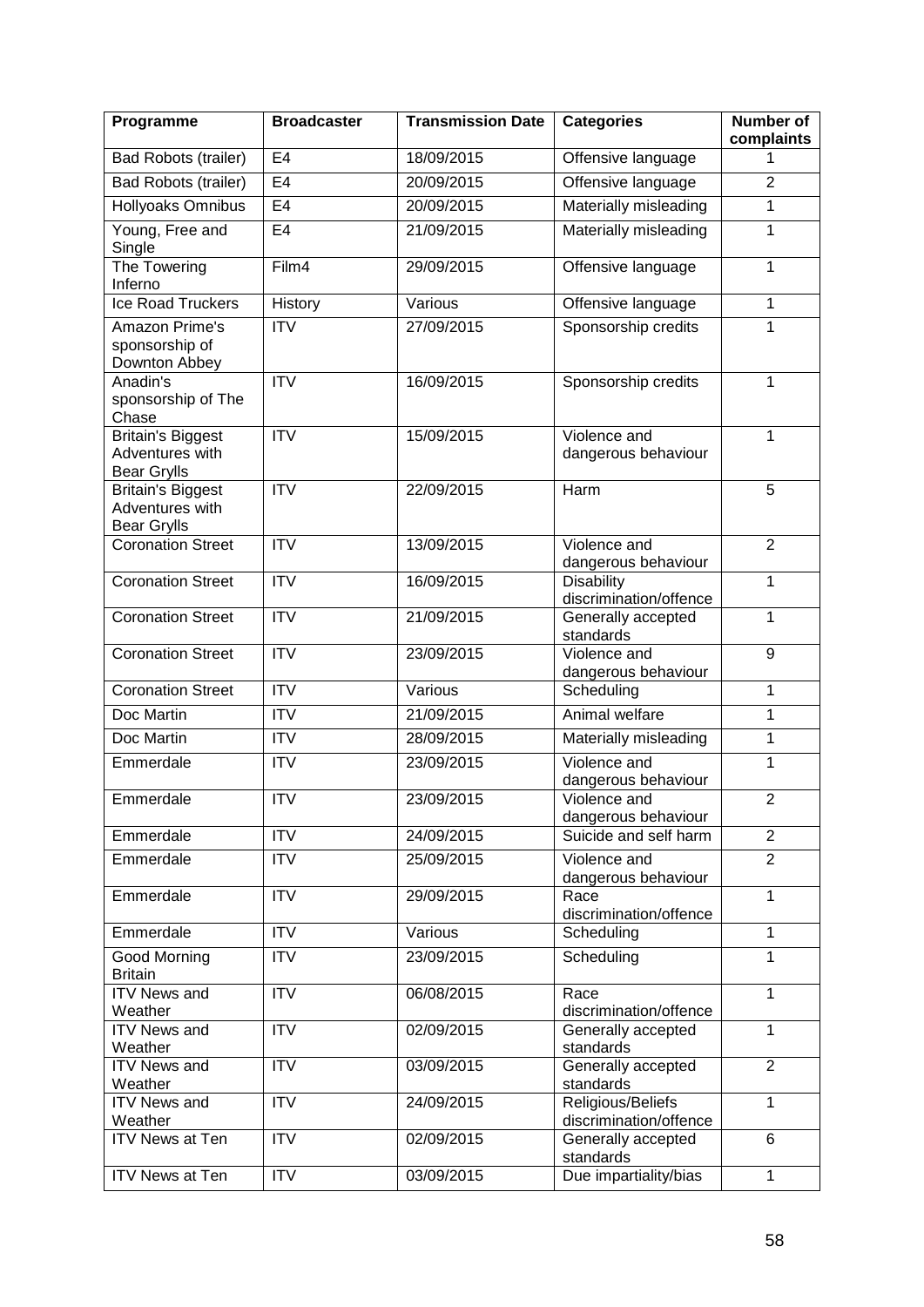| Programme                                                            | <b>Broadcaster</b> | <b>Transmission Date</b> | <b>Categories</b>                           | <b>Number of</b><br>complaints |
|----------------------------------------------------------------------|--------------------|--------------------------|---------------------------------------------|--------------------------------|
| <b>ITV News at Ten</b>                                               | <b>ITV</b>         | 03/09/2015               | Generally accepted<br>standards             | 4                              |
| <b>ITV News London</b>                                               | <b>ITV</b>         | 04/09/2015               | Generally accepted<br>standards             | 1                              |
| Jackpot247                                                           | $\overline{IV}$    | 13/09/2015               | Participation TV -<br>Offence               | $\overline{22}$                |
| Jackpot247                                                           | <b>ITV</b>         | 18/09/2015               | Gambling                                    | $\mathbf{1}$                   |
| Loose Women                                                          | ITV                | 17/09/2015               | Generally accepted<br>standards             | $\mathbf{1}$                   |
| Lorraine                                                             | <b>ITV</b>         | Various                  | Product placement                           | 1                              |
| On Assignment                                                        | <b>ITV</b>         | 21/09/2015               | Due impartiality/bias                       | $\mathbf{1}$                   |
| Rugby World Cup                                                      | <b>ITV</b>         | 18/09/2015               | Race<br>discrimination/offence              | 3                              |
| <b>Rugby World Cup</b>                                               | ITV                | 19/09/2015               | Generally accepted<br>standards             | $\overline{1}$                 |
| Rugby World Cup                                                      | <b>ITV</b>         | 23/09/2015               | Outside of remit /<br>other                 | $\mathbf{1}$                   |
| Rugby World Cup                                                      | <b>ITV</b>         | 26/09/2015               | Due impartiality/bias                       | $\overline{2}$                 |
| SSE's sponsorship<br>of ITV's coverage of<br>Rugby World Cup<br>2015 | ITV                | 18/09/2015               | Race<br>discrimination/offence              | 3                              |
| SSE's sponsorship<br>of ITV's coverage of<br>Rugby World Cup<br>2015 | ITV                | 26/09/2015               | Race<br>discrimination/offence              | 1                              |
| The Jeremy Kyle<br>Show                                              | <b>ITV</b>         | 15/09/2015               | Generally accepted<br>standards             | 1                              |
| The Jeremy Kyle<br>Show                                              | <b>ITV</b>         | 16/09/2015               | Generally accepted<br>standards             | $\mathbf{1}$                   |
| The Jeremy Kyle<br>Show                                              | <b>ITV</b>         | 23/09/2015               | Advertising minutage                        | $\mathbf{1}$                   |
| The Jeremy Kyle<br>Show                                              | <b>ITV</b>         | 25/09/2015               | Generally accepted<br>standards             | $\mathbf{1}$                   |
| The Jeremy Kyle<br>Show                                              | <b>ITV</b>         | 29/09/2015               | Generally accepted<br>standards             | 1                              |
| The X Factor                                                         | <b>ITV</b>         | 20/09/2015               | Drugs, smoking,<br>solvents or alcohol      | 1                              |
| This Morning                                                         | <b>ITV</b>         | 10/09/2015               | Generally accepted<br>standards             | 9                              |
| Through the<br>Keyhole                                               | <b>ITV</b>         | 19/09/2015               | Generally accepted<br>standards             | 17                             |
| Tonight: Britain's<br>Noise Nuisance                                 | <b>ITV</b>         | 11/09/2015               | Materially misleading                       | $\overline{7}$                 |
| Celebrity Juice                                                      | ITV2               | 24/09/2015               | Generally accepted<br>standards             | $\mathbf{1}$                   |
| Release the Hounds                                                   | ITV2               | Various                  | Animal welfare                              | 1                              |
| Through the<br>Keyhole                                               | ITV2               | 23/09/2015               | Generally accepted<br>standards             | $\mathbf{1}$                   |
| You've Been<br>Framed!                                               | ITV2               | 26/09/2015               | Religious/Beliefs<br>discrimination/offence | $\mathbf{1}$                   |
| Inside Death Row<br>with Trevor<br>McDonald (trailer)                | ITV3               | 11/09/2015               | Scheduling                                  | 1                              |
| Rugby World Cup                                                      | ITV4               | 19/09/2015               | Materially misleading                       | 1                              |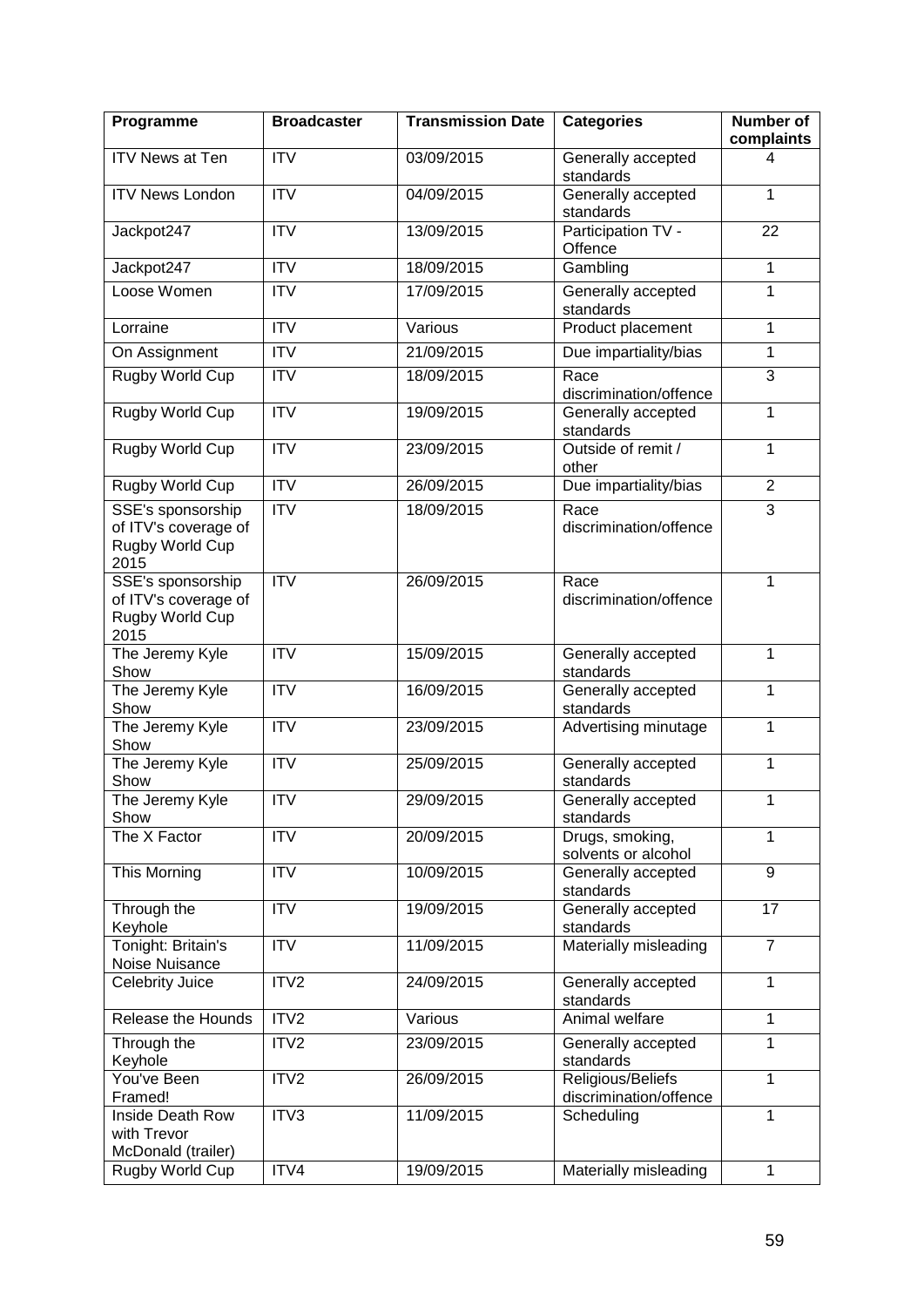| Programme                                | <b>Broadcaster</b>                  | <b>Transmission Date</b> | <b>Categories</b>                           | Number of<br>complaints |
|------------------------------------------|-------------------------------------|--------------------------|---------------------------------------------|-------------------------|
| Shelagh Fogarty                          | <b>LBC 97.3FM</b>                   | 15/09/2015               | Premium rate<br>services                    | 1                       |
| Soldier, Soldier                         | Movie Mix                           | 14/09/2015               | Offensive language                          | 1                       |
| <b>Get Blake</b>                         | <b>Nick Toons</b>                   | 23/09/2015               | Offensive language                          | $\mathbf{1}$            |
| Norkin's List                            | NTV Mir<br>Lithuania                | 19/04/2015               | Harm                                        | 1                       |
| Danone's<br>sponsorship of Pick<br>TV    | Pick TV                             | Various                  | Gender<br>discrimination/offence            | $\mathbf{1}$            |
| <b>Combat Dealers</b>                    | Quest                               | 16/09/2015               | Materially misleading                       | 1                       |
| Programming                              | Raj Radio                           | 04/06/2015               | Religious<br>programmes                     | 1                       |
| The World's Biggest<br>Penis             | Really                              | 29/09/2015               | Gender<br>discrimination/offence            | $\mathbf{1}$            |
| <b>Evening News</b>                      | <b>Sheffield Live</b><br>Television | 30/08/2015               | Due impartiality/bias                       | $\overline{1}$          |
| Kid Jensen's<br>Flashback 40             | Signal 2                            | 27/09/2015               | Generally accepted<br>standards             | $\mathbf{1}$            |
| Sex and the Silver<br>Screen             | <b>Sky Arts</b>                     | 27/08/2015               | Sexual material                             | $\mathbf{1}$            |
| Sex in the Comix                         | <b>Sky Arts</b>                     | 24/07/2015               | Sexual material                             | $\mathbf{1}$            |
| Game of Thrones                          | <b>Sky Atlantic</b>                 | 20/09/2015               | Generally accepted<br>standards             | 1                       |
| Vijay and I                              | <b>Sky Movies</b><br>Premiere       | 13/09/2015               | Religious/Beliefs<br>discrimination/offence | $\overline{\mathbf{4}}$ |
| News on the Hour                         | <b>Sky News</b>                     | 17/09/2015               | Due impartiality/bias                       | 1                       |
| <b>Sky News</b>                          | <b>Sky News</b>                     | 02/09/2015               | Generally accepted<br>standards             | $\overline{5}$          |
| <b>Sky News</b>                          | <b>Sky News</b>                     | 09/09/2015               | Generally accepted<br>standards             | 1                       |
| <b>Sky News</b>                          | <b>Sky News</b>                     | 18/09/2015               | Due impartiality/bias                       | 1                       |
| Sky News with Colin<br><b>Brazier</b>    | <b>Sky News</b>                     | 03/09/2015               | Generally accepted<br>standards             | 3                       |
| <b>Sky News with</b><br>Dermot Murnaghan | <b>Sky News</b>                     | 16/09/2015               | Due impartiality/bias                       | 1                       |
| Sky News with Kay<br><b>Burley</b>       | <b>Sky News</b>                     | 03/09/2015               | Generally accepted<br>standards             | $\overline{2}$          |
| <b>Sky World News</b>                    | <b>Sky News</b>                     | 03/09/2015               | Generally accepted<br>standards             | 1                       |
| Sunrise                                  | <b>Sky News</b>                     | 12/09/2015               | Gender<br>discrimination/offence            | $\mathbf{1}$            |
| Sunrise                                  | <b>Sky News</b>                     | 15/09/2015               | Due accuracy                                | $\overline{2}$          |
| Sunrise                                  | <b>Sky News</b>                     | 17/09/2015               | Due impartiality/bias                       | 1                       |
| Week in Review                           | <b>Sky News</b>                     | 26/09/2015               | Religious/Beliefs<br>discrimination/offence | 1                       |
| International One-<br>Day Cricket        | Sky Sports 2                        | 11/09/2015               | Surreptitious<br>advertising                | 1                       |
| Duck Quacks Don't<br>Echo                | Sky1                                | 21/09/2015               | Offensive language                          | $\mathbf{1}$            |
| Duck Quacks Don't<br>Echo                | Sky1                                | 28/09/2015               | Race<br>discrimination/offence              | 1                       |
| Starz TV                                 | Starz TV                            | 09/08/2015               | Participation TV -<br>Offence               | 1                       |
| The Alan Brazil                          | Talksport                           | 16/09/2015               | Due impartiality/bias                       | $\mathbf{1}$            |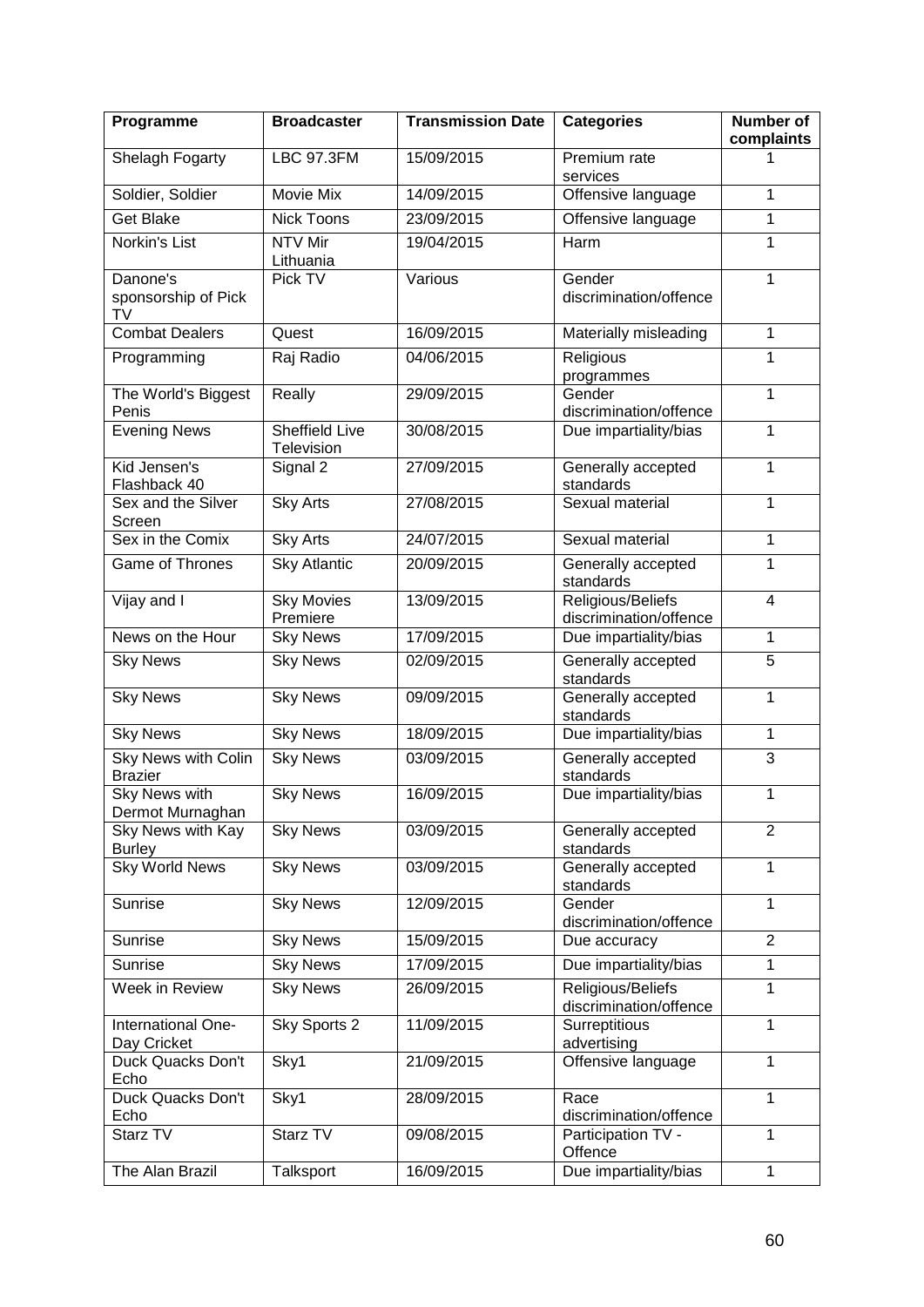| Programme                            | <b>Broadcaster</b> | <b>Transmission Date</b> | <b>Categories</b>                           | <b>Number of</b><br>complaints |
|--------------------------------------|--------------------|--------------------------|---------------------------------------------|--------------------------------|
| Sports Breakfast                     |                    |                          |                                             |                                |
| The Two Mikes                        | Talksport          | 23/09/2015               | Generally accepted<br>standards             |                                |
| Jesse Duplantis<br><b>Ministries</b> | TBN UK             | 02/09/2015               | Programme-related<br>material               |                                |
| Jesse Duplantis<br><b>Ministries</b> | TBN UK             | 06/09/2015               | Programme-related<br>material               | 4                              |
| If Katie Hopkins<br>Ruled The World  | <b>TLC</b>         | 01/09/2015               | Religious/Beliefs<br>discrimination/offence |                                |
| UTV Live                             | <b>UTV</b>         | 19/09/2015               | Outside of remit /<br>other                 |                                |
| <b>News</b>                          | Various            | Various                  | Due impartiality/bias                       | 4                              |
| The Call Centre                      | Watch              | 27/09/2015               | Offensive language                          |                                |

#### **Complaints assessed under the General Procedures for investigating breaches of broadcast licences**

For more information about how Ofcom conducts investigations about broadcast licences, go to: [http://stakeholders.ofcom.org.uk/broadcasting/guidance/complaints](http://stakeholders.ofcom.org.uk/broadcasting/guidance/complaints-sanctions/general-procedures/)[sanctions/general-procedures/.](http://stakeholders.ofcom.org.uk/broadcasting/guidance/complaints-sanctions/general-procedures/)

| Licensee                           | <b>Licensed service</b> | <b>Categories</b> |
|------------------------------------|-------------------------|-------------------|
| <b>Bradford City Radio Limited</b> | Sunrise FM              | Format            |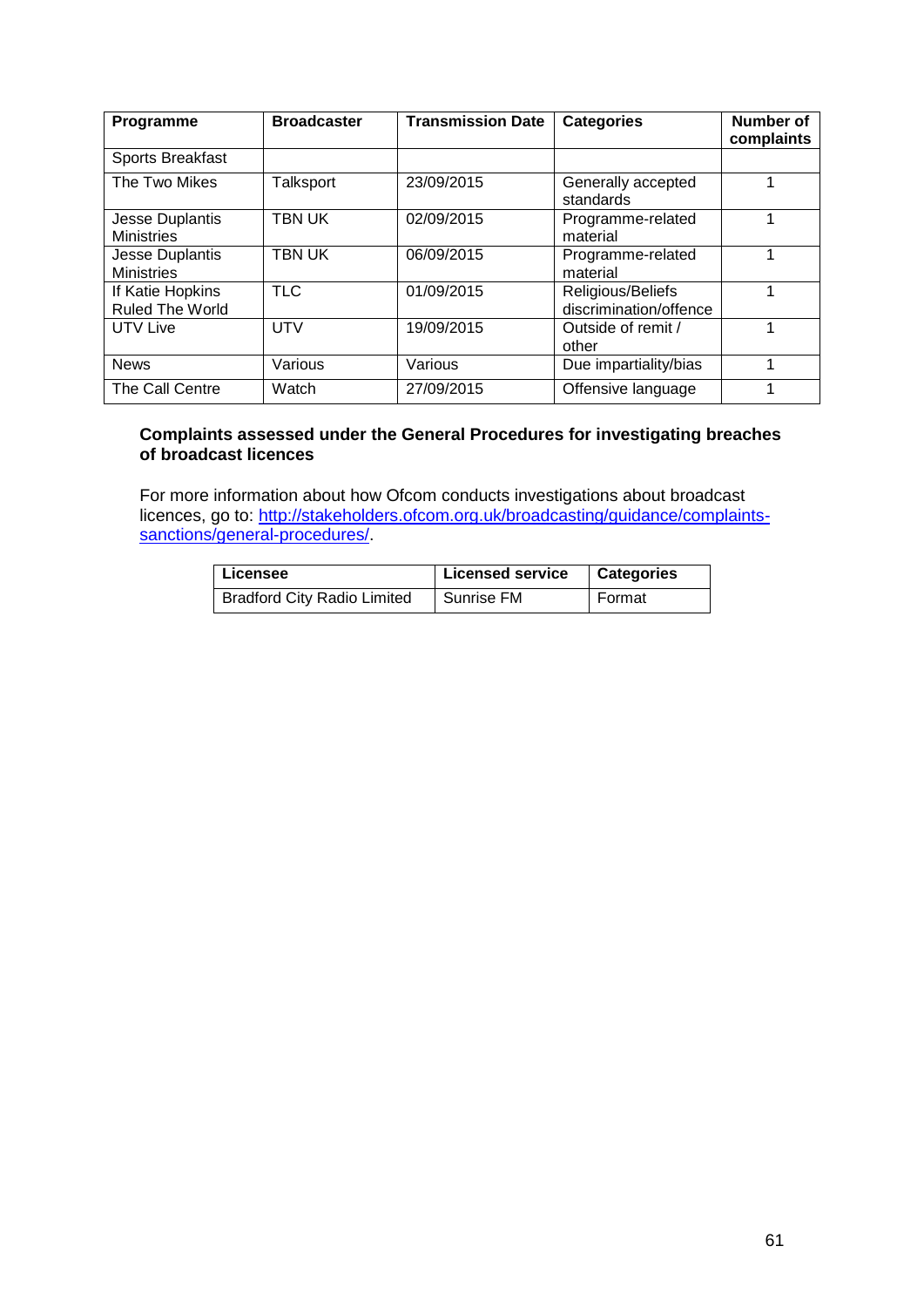# **Complaints outside of remit**

Here are alphabetical lists of complaints received by Ofcom that fell outside of our remit. This is because Ofcom is not responsible for regulating the issue complained about. For example, the complaints were about the content of television and radio adverts, or accuracy in BBC programmes.

For more information about what Ofcom's rules cover, go to: [http://consumers.ofcom.org.uk/complain/tv-and-radio-complaints/what-does-ofcom](http://consumers.ofcom.org.uk/complain/tv-and-radio-complaints/what-does-ofcom-cover/)[cover/](http://consumers.ofcom.org.uk/complain/tv-and-radio-complaints/what-does-ofcom-cover/)

# **Complaints about television or radio programmes**

For more information about how Ofcom assesses conducts investigations about content standards, go to: [http://stakeholders.ofcom.org.uk/broadcasting/guidance/complaints](http://stakeholders.ofcom.org.uk/broadcasting/guidance/complaints-sanctions/standards/)[sanctions/standards/](http://stakeholders.ofcom.org.uk/broadcasting/guidance/complaints-sanctions/standards/)

| Programme                                                                   | <b>Broadcaster</b>               | <b>Transmission Date</b> | <b>Categories</b>                                         | <b>Number of</b><br>complaints |
|-----------------------------------------------------------------------------|----------------------------------|--------------------------|-----------------------------------------------------------|--------------------------------|
| <b>BBC News</b>                                                             | BBC <sub>1</sub>                 | 28/09/2015               | Due impartiality/bias                                     | 1                              |
| <b>BBC News at Six</b>                                                      | BBC <sub>1</sub>                 | 21/09/2015               | Due impartiality/bias                                     | $\overline{1}$                 |
| <b>BBC News at Ten</b>                                                      | BBC <sub>1</sub>                 | 28/09/2015               | Due impartiality/bias                                     | $\overline{2}$                 |
| <b>Breakfast</b>                                                            | BBC <sub>1</sub>                 | 29/09/2015               | Product placement                                         | $\mathbf{1}$                   |
| <b>Question Time</b>                                                        | BBC 1                            | 24/09/2015               | Due impartiality/bias                                     | $\mathbf{1}$                   |
| 6 Degrees of<br>Separation                                                  | BBC <sub>2</sub>                 | 14/09/2015               | Materially misleading                                     | $\mathbf{1}$                   |
| Newsnight                                                                   | BBC <sub>2</sub>                 | 01/07/2015               | Due impartiality/bias                                     | $\mathbf{1}$                   |
| Newsnight                                                                   | BBC <sub>2</sub>                 | 02/09/2015               | Due accuracy                                              | $\mathbf 1$                    |
| <b>Rick Stein From</b><br>Venice to Istanbul                                | BBC <sub>2</sub>                 | 18/09/2015               | Undue prominence                                          | $\mathbf{1}$                   |
| The Adventures of<br>Bottle Top Bill and<br><b>His Best Friend</b><br>Corky | Demand 5                         | Various                  | Offensive language                                        | $\mathbf{1}$                   |
| Advertisement                                                               | <b>ITV</b>                       | 13/09/2015               | Flashing images/risk<br>to viewers who have<br><b>PSE</b> | $\mathbf{1}$                   |
| Advertisement                                                               | $\overline{\text{IV}}$           | 18/09/2015               | Advertising content                                       | $\mathbf{1}$                   |
| Advertisement                                                               | $\overline{IV}$                  | 19/09/2015               | Advertising content                                       | $\mathbf{1}$                   |
| Advertisement                                                               | <b>ITV</b>                       | 23/09/2015               | Advertising content                                       | $\overline{2}$                 |
| Advertisement                                                               | $\overline{IV}$                  | 24/09/2015               | Advertising content                                       | $\mathbf{1}$                   |
| Advertisement                                                               | $\overline{IV}$                  | 25/09/2015               | Advertising content                                       | $\mathbf{1}$                   |
| Advertisement                                                               | <b>ITV</b>                       | 26/09/2015               | Advertising content                                       | 3                              |
| Advertisement                                                               | ITV4                             | 26/09/2015               | Advertising content                                       | $\mathbf{1}$                   |
| Advertisement                                                               | QVC                              | 17/09/2015               | Advertising content                                       | $\mathbf{1}$                   |
| Advertisement                                                               | <b>Sky Living</b>                | 22/09/2015               | Advertising content                                       | $\overline{1}$                 |
| Advertisement                                                               | <b>Sky Living</b>                | 29/09/2015               | Advertising content                                       | $\mathbf{1}$                   |
| Advertisement                                                               | <b>Sky Sports</b><br><b>News</b> | 23/09/2015               | Advertising content                                       | $\mathbf{1}$                   |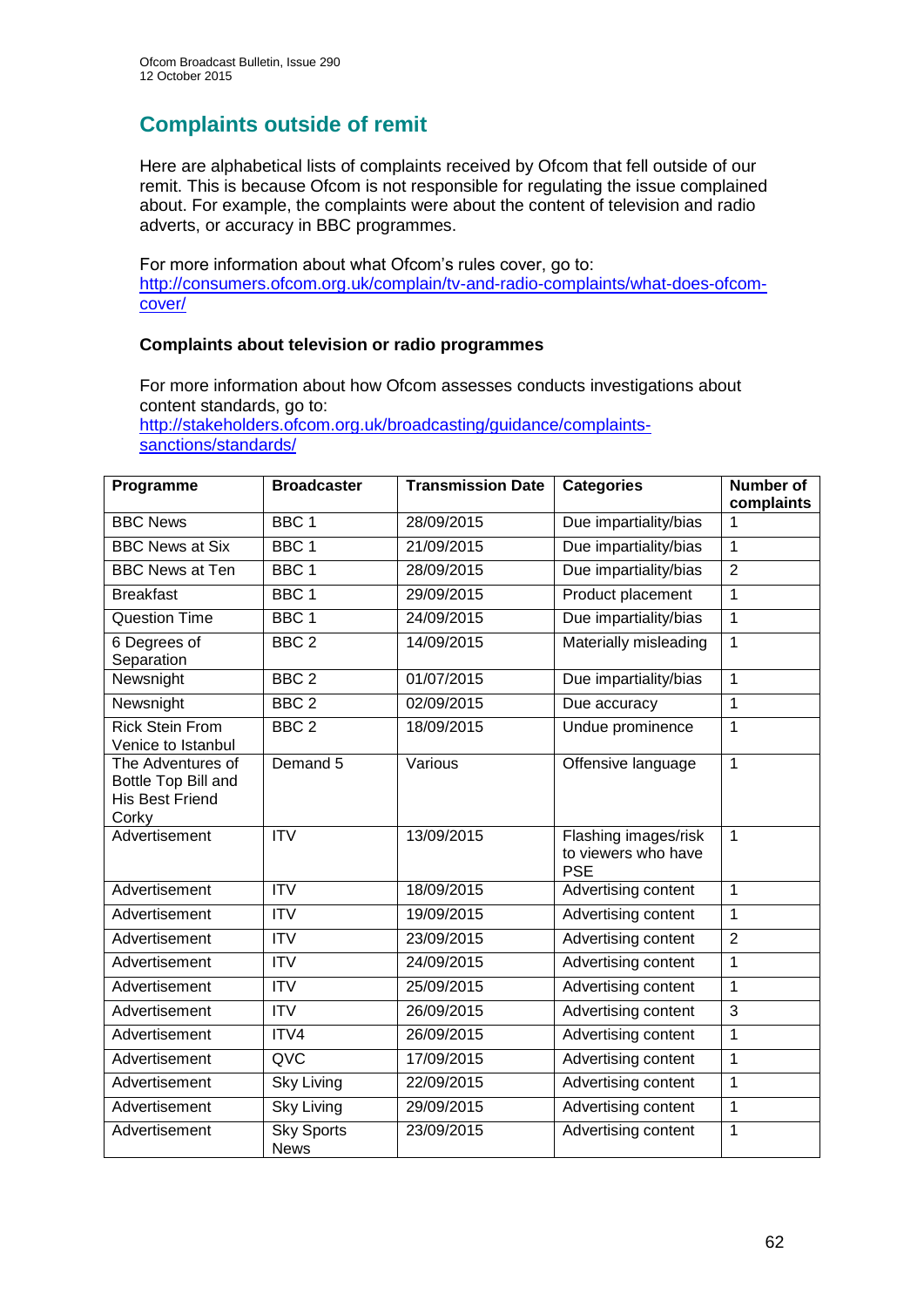# **Investigations List**

If Ofcom considers that a broadcaster may have breached its codes, a condition of its licence or other regulatory requirements, it will start an investigation.

#### **It is important to note that an investigation by Ofcom does not necessarily mean the broadcaster has done anything wrong. Not all investigations result in breaches of the licence or other regulatory requirements being recorded.**

Here are alphabetical lists of new investigations launched between 19 September and 2 October 2015.

#### **Investigations launched under the Procedures for investigating breaches of content standards for television and radio**

| Programme                    | <b>Broadcaster</b>      | <b>Transmission date</b>    |
|------------------------------|-------------------------|-----------------------------|
| Programming                  | <b>Chart Show TV</b>    | 31 August 2015              |
| <b>Breakfast Show</b>        | <b>Citybeat Belfast</b> | 17 August 2015              |
| Inside Amy Schumer (trailer) | Comedy<br>Central       | 14 September 2015           |
| Alor Dishari                 | Iqra Bangla             | 31 August 2015              |
| Programming                  | Peace TV Urdu           | 12 and 13 September<br>2015 |
| Going Underground            | RT.                     | 12 September 2015           |
| Programming                  | Sangat TV               | 13 August 2015              |
| Starz TV                     | Starz TV                | 9 August 2015               |
| Advertising minutage         | TLC (Slovenia)          | 14 June 2015                |

For more information about how Ofcom assesses complaints and conducts investigations about content standards, go to: [http://stakeholders.ofcom.org.uk/broadcasting/guidance/complaints](http://stakeholders.ofcom.org.uk/broadcasting/guidance/complaints-sanctions/standards/)[sanctions/standards/.](http://stakeholders.ofcom.org.uk/broadcasting/guidance/complaints-sanctions/standards/)

#### **Investigations launched under the Procedures for the consideration and adjudication of Fairness and Privacy complaints**

| <b>Programme</b>           | <b>Broadcaster</b> | <b>Transmission date</b> |
|----------------------------|--------------------|--------------------------|
| l Channel 4 News           | Channel 4          | 2 and 3 March 2015       |
| Dunya News, Ikhtilafi Note | Dunya TV           | 03 July 2015             |